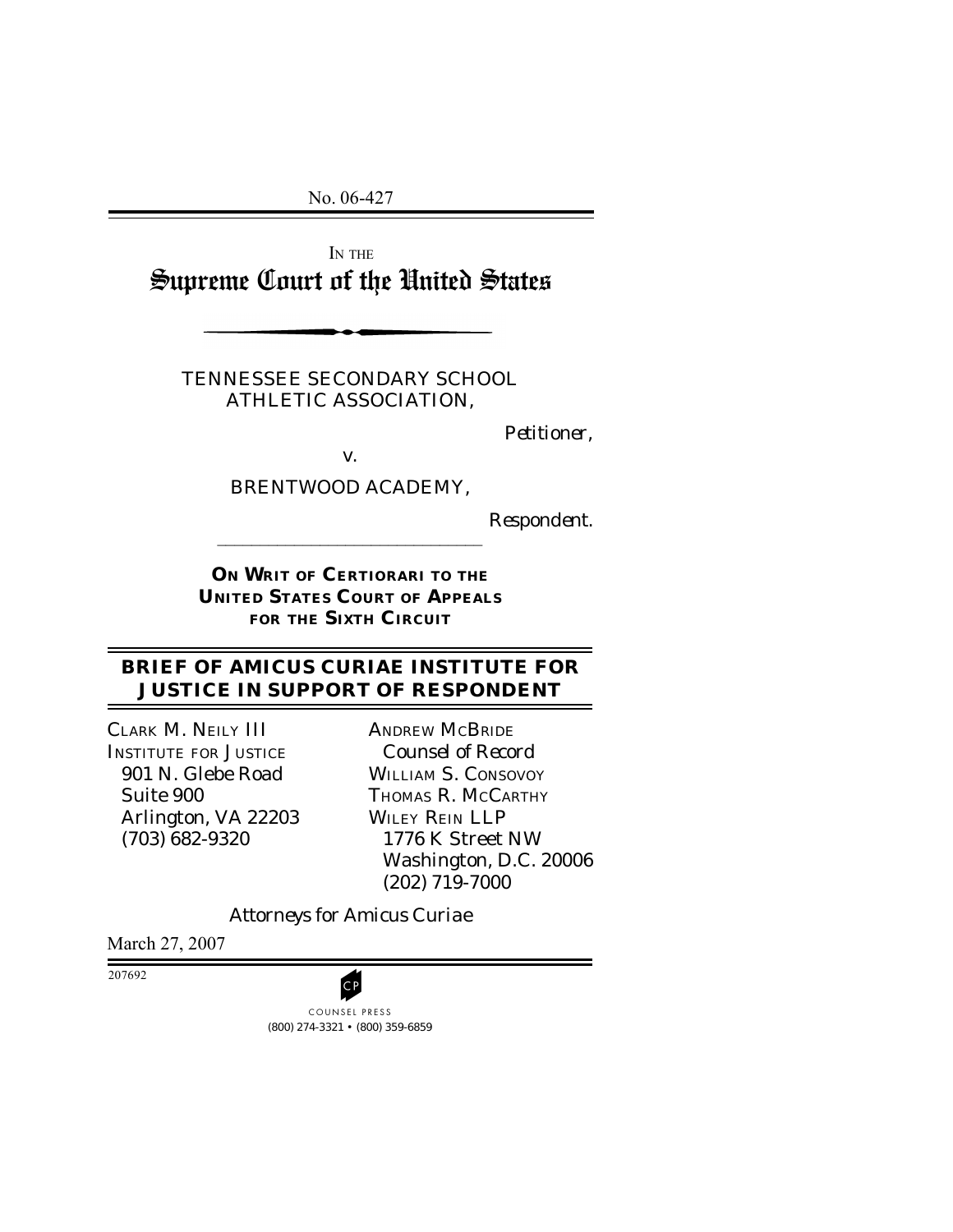#### *Cited Authorities* **TABLE OF CONTENTS**

*i*

|     |             |                                                                                                         | Page           |
|-----|-------------|---------------------------------------------------------------------------------------------------------|----------------|
|     |             | TABLE OF CITED AUTHORITIES                                                                              | iii            |
|     |             | INTEREST OF AMICUS CURIAE                                                                               | $\mathbf{1}$   |
|     |             |                                                                                                         | 1              |
|     |             | ARGUMENT                                                                                                | $\overline{4}$ |
| I.  |             | TSSAA'S REGULATION OF FREE SPEECH<br>IS SUBJECT TO EXACTING SCRUTINY<br>UNDER THE FIRST AMENDMENT.      | $\overline{4}$ |
|     | A.          | The Court Should Reject Any Attempt to<br>Further Erode First Amendment                                 | $\overline{4}$ |
|     | <b>B.</b>   | TSSAA's Recruiting Rule Is a Content-<br>Based Restriction on Speech.                                   | 8              |
| II. | <b>TO</b>   | TSSAA'S REGULATION DOES NOT<br>QUALIFY FOR ANY SPECIAL EXCEPTION<br>STRICT FIRST AMENDMENT<br>SCRUTINY. | 13             |
|     | A.          | TSSAA Exercises the Sovereign<br>Regulatory Authority of the State of                                   | 13             |
|     | $B_{\cdot}$ | This Is Not a Public Employment Case.                                                                   | 16             |
|     | $C_{\cdot}$ | Brentwood Is Not Participating in a<br>Government-Funded Program.                                       | 18             |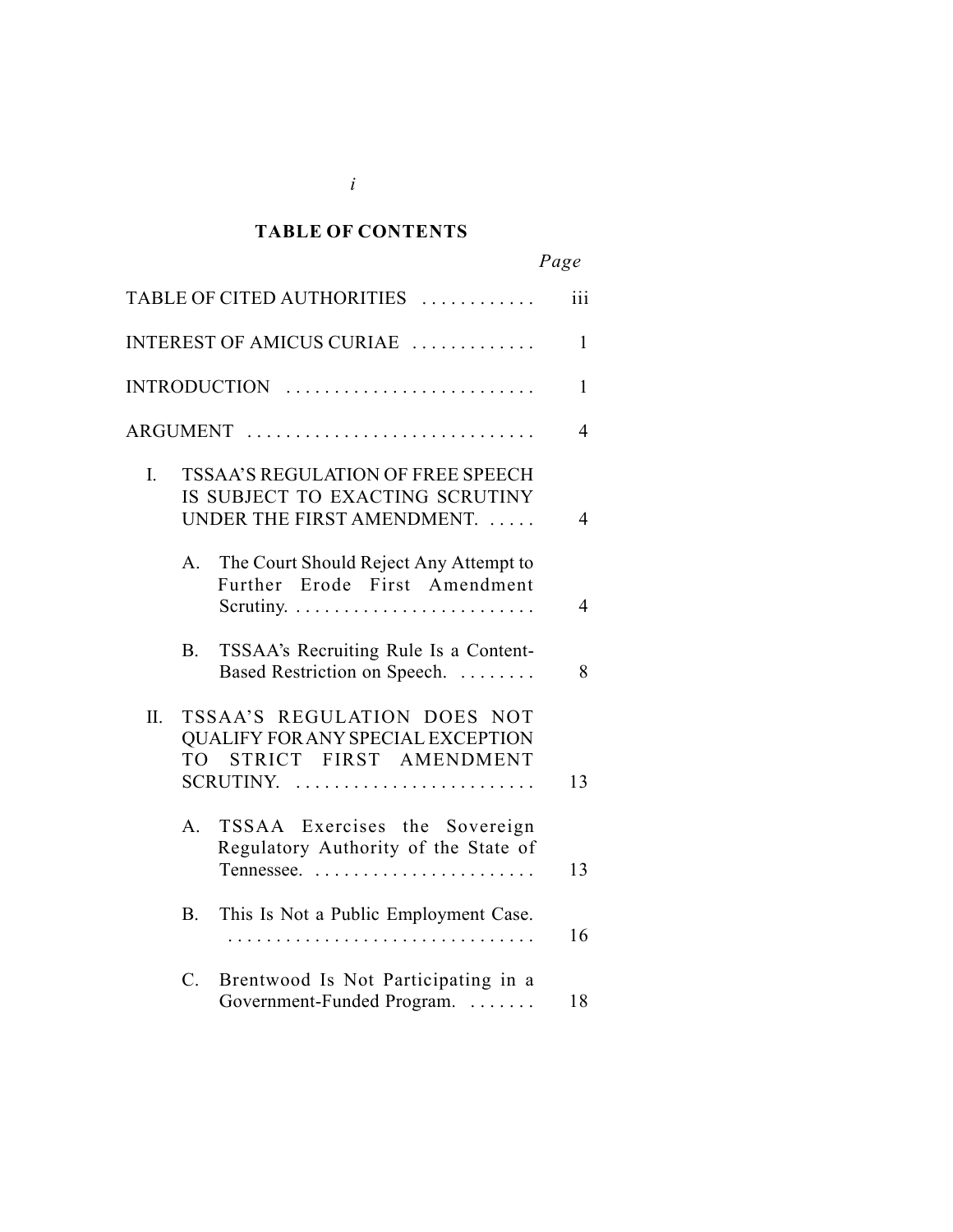#### $Contents$

*ii*

|         | TSSAA'S ATTEMPT TO JUSTIFY ITS<br>SPEECH RESTRICTION FALLS SHORT<br>UNDER ANY STANDARD                                  | 21 |
|---------|-------------------------------------------------------------------------------------------------------------------------|----|
| $A_{-}$ | TSSAA Gave No Weight to the Impact<br>of the Recruiting Rule on Speakers and                                            | 21 |
| В.      | TSSAA's Recruiting Rule Undermines<br>Informed Educational Choice.                                                      | 23 |
|         | C. Competitive Equity in High School<br>Athletics Is Not a Government Interest<br>Worth Vindicating Under Any Standard. | 27 |
|         |                                                                                                                         |    |
|         |                                                                                                                         | 30 |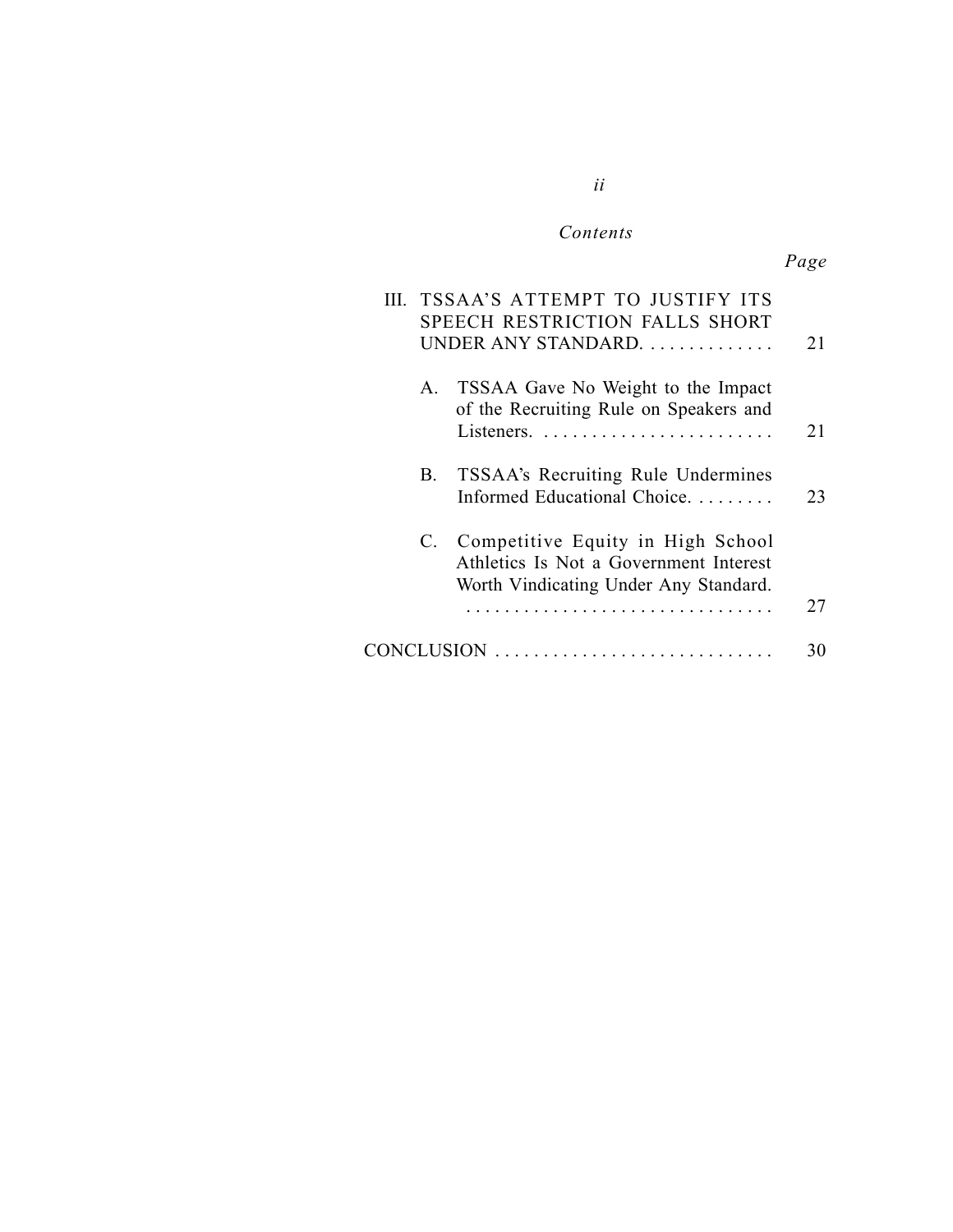#### *Cited Authorities* **TABLE OF CITED AUTHORITIES**

### **FEDERAL CASES**

*Page*

| 44 Liquormart, Inc. v. Rhode Island,                                                                                                       |
|--------------------------------------------------------------------------------------------------------------------------------------------|
| Arkansas Writers' Project, Inc. v. Ragland,<br>11                                                                                          |
| Associated Press v. United States,<br>$326 \text{ U.S. } 1 (1945) \ldots \ldots \ldots \ldots \ldots \ldots$<br>21                         |
| Bates v. State Bar of Arizona,<br>$433 \text{ U.S. } 350 \text{ (1977)} \dots \dots \dots \dots \dots \dots \dots \dots \dots \dots$<br>15 |
| Board of Education, Island Trees Union Free<br>School District No. 26 v. Pico,<br>23                                                       |
| Board of County Commissioners v. Umbehr,                                                                                                   |
| Boos v. Barry,                                                                                                                             |
| Brentwood Academy v. Tennessee Secondary<br>School Athletic Ass'n,<br>13 F. Supp. 2d 670 (M.D. Tenn. 1998) 2, 8, 9, 10, 12                 |
| Brentwood Academy v. Tennessee Secondary<br>School Athletic Ass'n,<br>304 F. Supp. 2d 981 (M.D. Tenn. 2003) 10, 14, 29                     |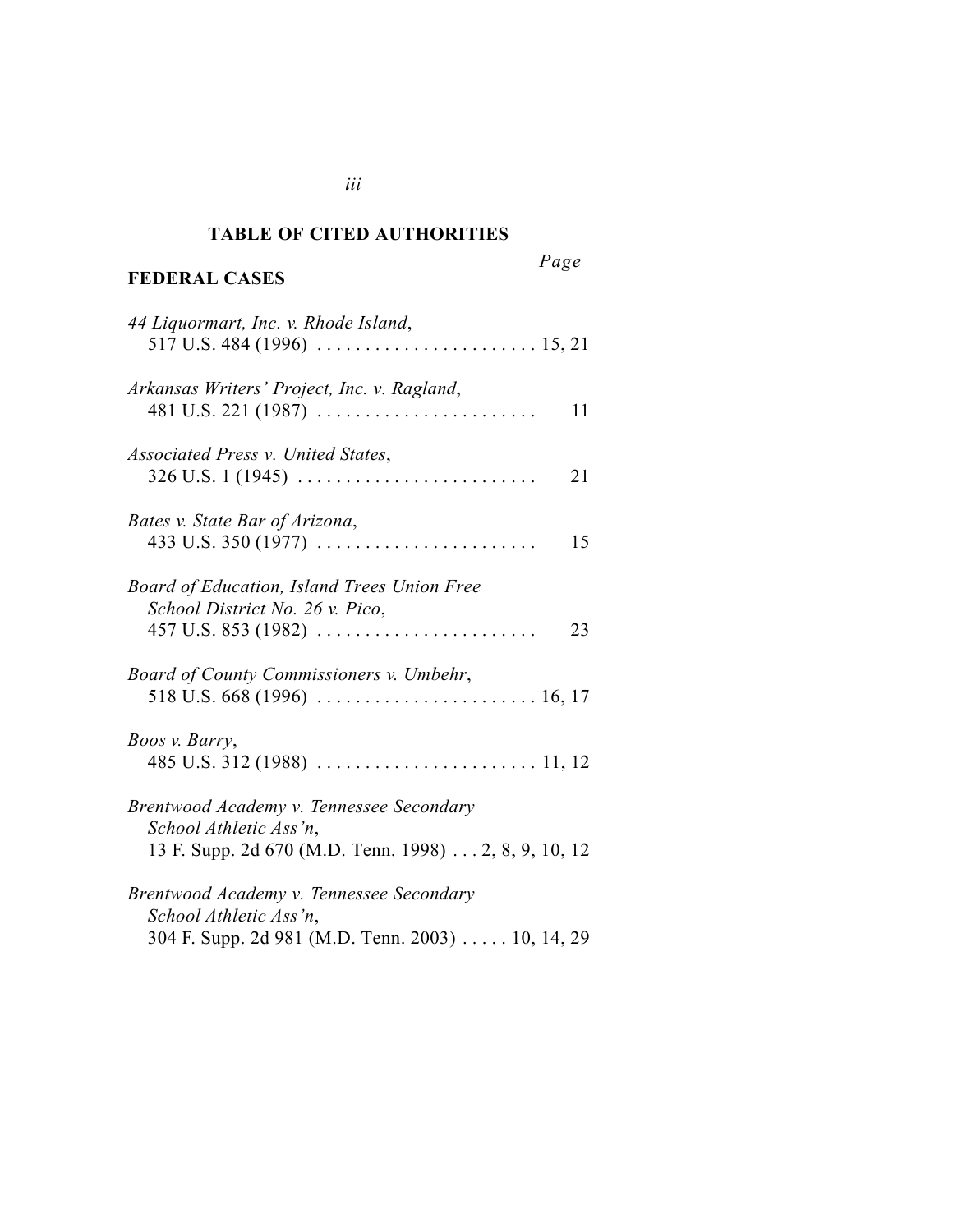*iv*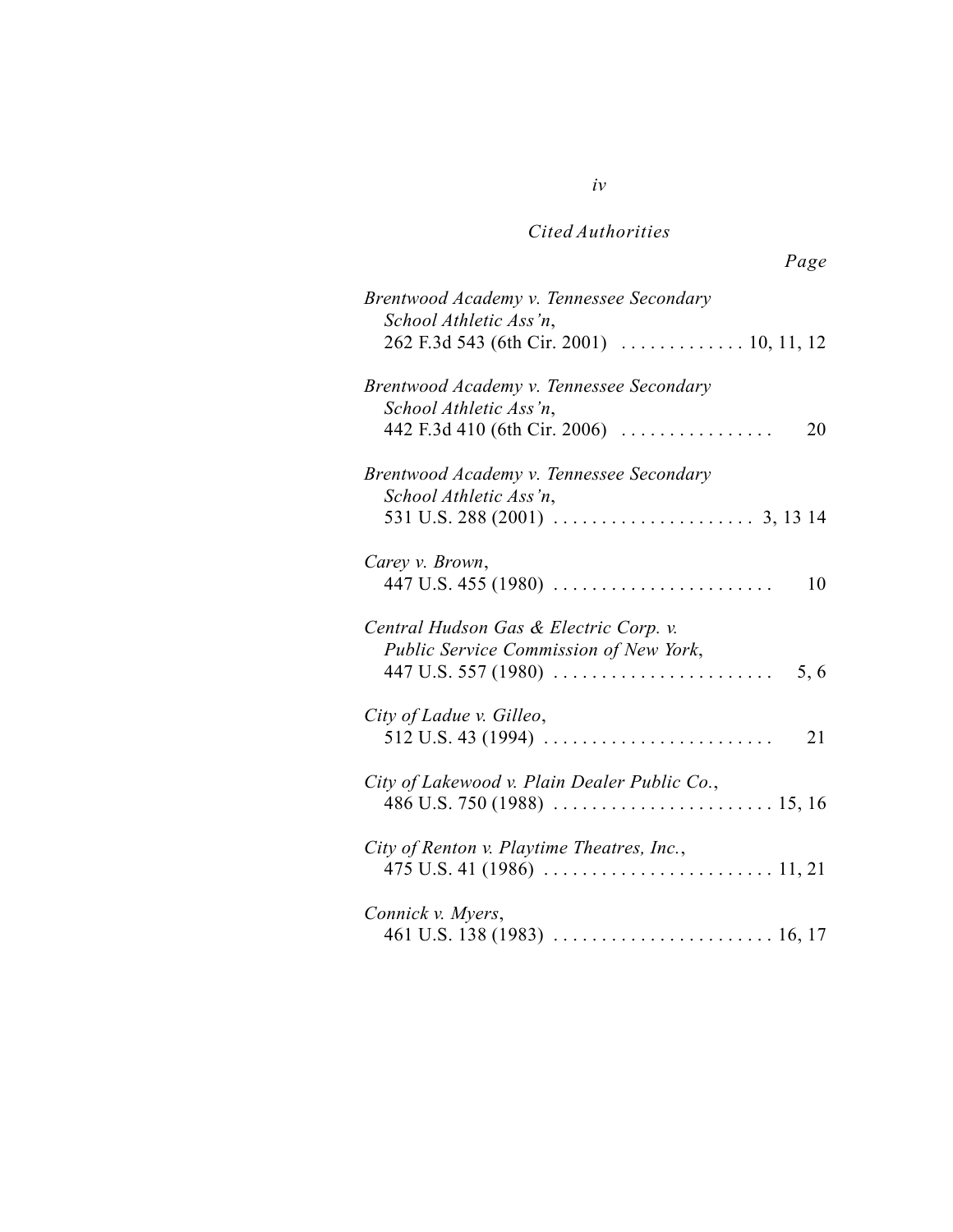| Consolidated Edison Co. v. Public Service                                                       |       |
|-------------------------------------------------------------------------------------------------|-------|
| Commission,                                                                                     | 12    |
| Cook v. Gralike,<br>531 U.S. 510 (2001) $\ldots \ldots \ldots \ldots \ldots \ldots$             | 11    |
| Craig v. Boren,<br>429 U.S. 190 (1976)                                                          | 6     |
| Edenfield v. Fane,<br>507 U.S. 761 (1993) $\ldots \ldots \ldots \ldots \ldots \ldots$           | 15    |
| FCC v. League of Women Voters of California,                                                    | 5, 20 |
| First National Bank of Boston v. Bellotti,                                                      | 5     |
| Glickman v. Wileman Brothers & Elliott, Inc.,                                                   | 6     |
| Hazelwood School District v. Kuhlmeier,                                                         | 2, 6  |
| Hill v. Colorado,<br>530 U.S. 703 (2000) $\ldots \ldots \ldots \ldots \ldots \ldots$            | 22    |
| Houchins v. KQED, Inc.,<br>438 U.S. 1 (1978) $\ldots \ldots \ldots \ldots \ldots \ldots \ldots$ | 21    |

*v*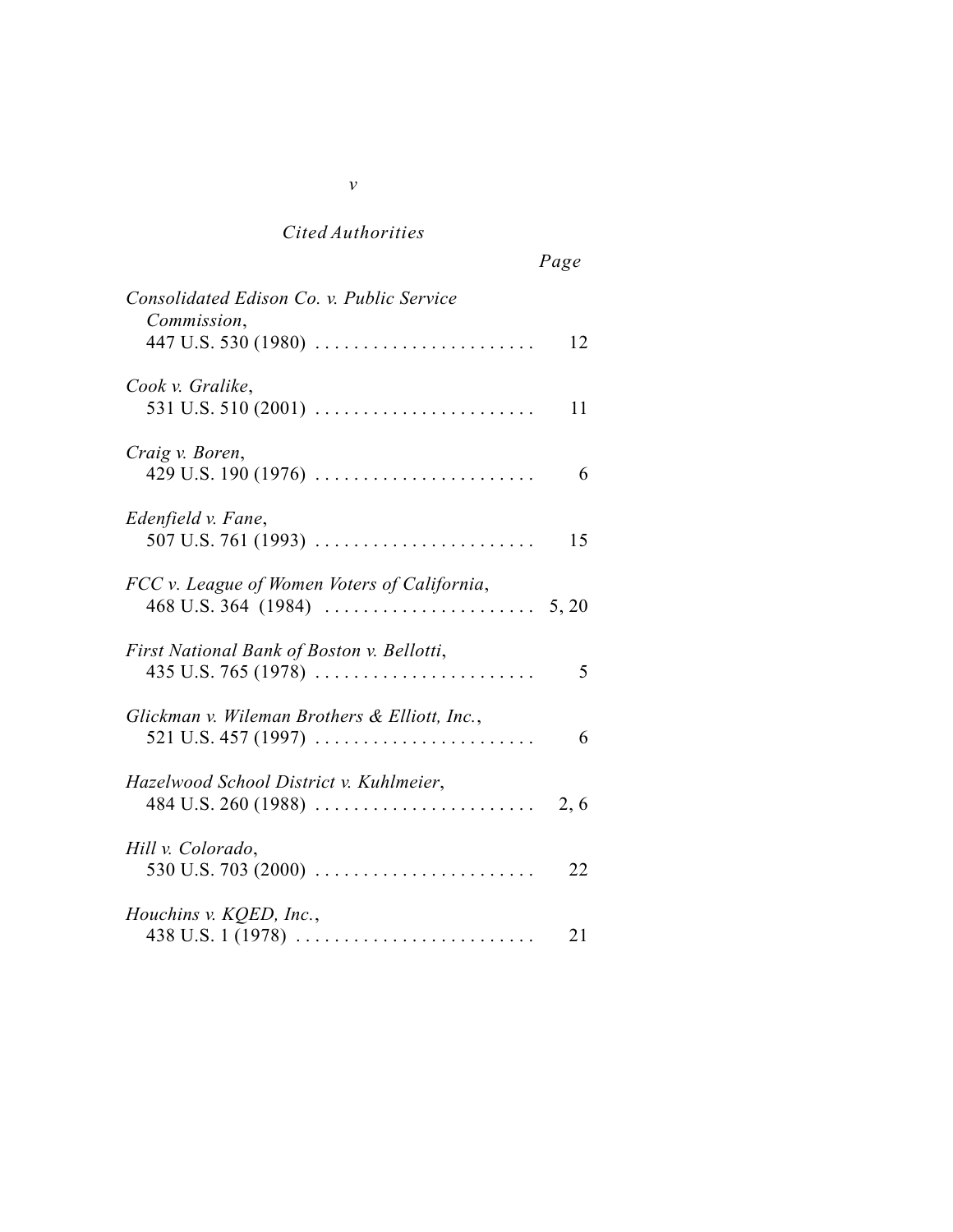*vi*

| Ibanez v. Florida Department of Business &<br>Professional Regulation, Board of Accountancy,                                                    |       |
|-------------------------------------------------------------------------------------------------------------------------------------------------|-------|
| $512$ U.S. $136$ (1994)                                                                                                                         | 3, 15 |
| Lamont v. Postmaster General,<br>$381$ U.S. $301$ (1965)                                                                                        | 23    |
| Legal Services Corp. v. Velazquez,                                                                                                              | 20    |
| Los Angeles Police Department v.<br>United Reporting Publishing Corp.,<br>528 U.S. 32 (1999) $\ldots \ldots \ldots \ldots \ldots \ldots \ldots$ | 18    |
| Martin v. Struthers,<br>319 U.S. 141 (1943)                                                                                                     | 4, 23 |
| McConnell v. Federal Election Commission,<br>540 U.S. 93 (2003) $\ldots \ldots \ldots \ldots \ldots \ldots \ldots$                              | 1     |
| Members of City Council of City of Los Angeles<br>v. Taxpayers for Vincent,<br>$466$ U.S. 789 (1984)                                            | 22    |
| Metromedia, Inc. v. City of San Diego,<br>$453$ U.S. $490$ (1981)                                                                               | 5     |
| Miami Herald Publishing Co. v. Tornillo,                                                                                                        | 21    |
| Miller v. California,                                                                                                                           | 5     |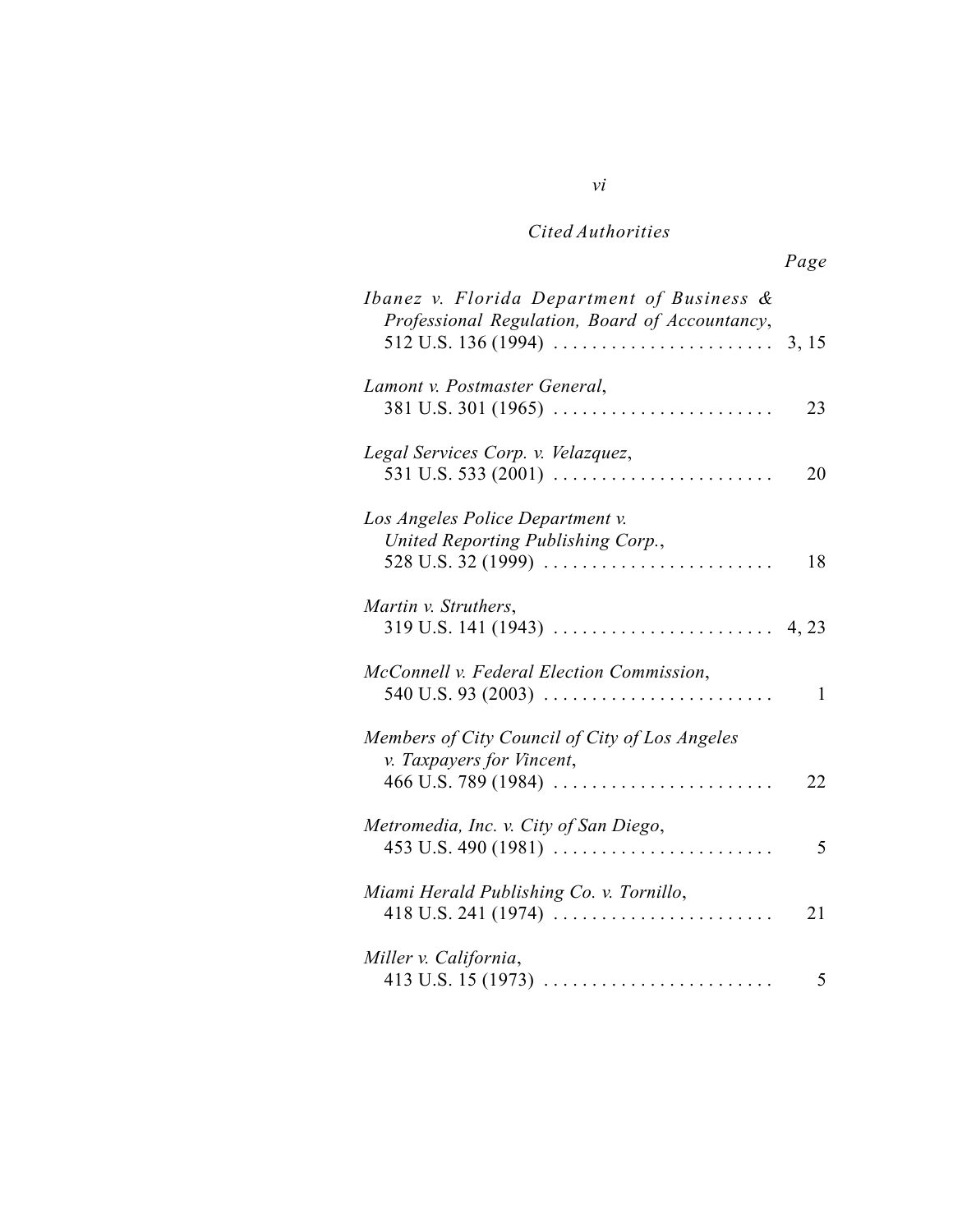# *vii*

## *Cited Authorities*

| $NAACP$ v. Button,<br>$371$ U.S. 415 (1963)<br>4                                                                          |
|---------------------------------------------------------------------------------------------------------------------------|
| O'Hare Truck Service, Inc. v. City of Northlake,<br>518 U.S. 712 (1996) $\ldots \ldots \ldots \ldots \ldots \ldots$<br>17 |
| Palko v. Connecticut,<br>302 U.S. 319 (1937)<br>5                                                                         |
| Perry Education Ass'n v. Perry Local<br>Educators' Ass'n,<br>2, 6                                                         |
| Pickering v. Board of Education of Township<br>High School District 205,<br>$391$ U.S. 563 (1968) 3, 6, 16, 17, 18        |
| Pierce v. Society of Sisters,                                                                                             |
| Pittsburgh Press Co. v. Pittsburgh Commission<br>on Human Relations,<br>413 U.S. 376 (1973)<br>5                          |
| Police Department of Chicago v. Mosley,<br>408 U.S. 92 (1972) $\ldots \ldots \ldots \ldots \ldots \ldots \ldots$<br>8     |
| Randall v. Sorrell,<br>$\underline{\hspace{1cm}}$ U.S. $\underline{\hspace{1cm}}$ , 126 S. Ct. 2479 (2006)<br>1           |
| Red Lion Broadcasting Co. v. FCC,<br>6                                                                                    |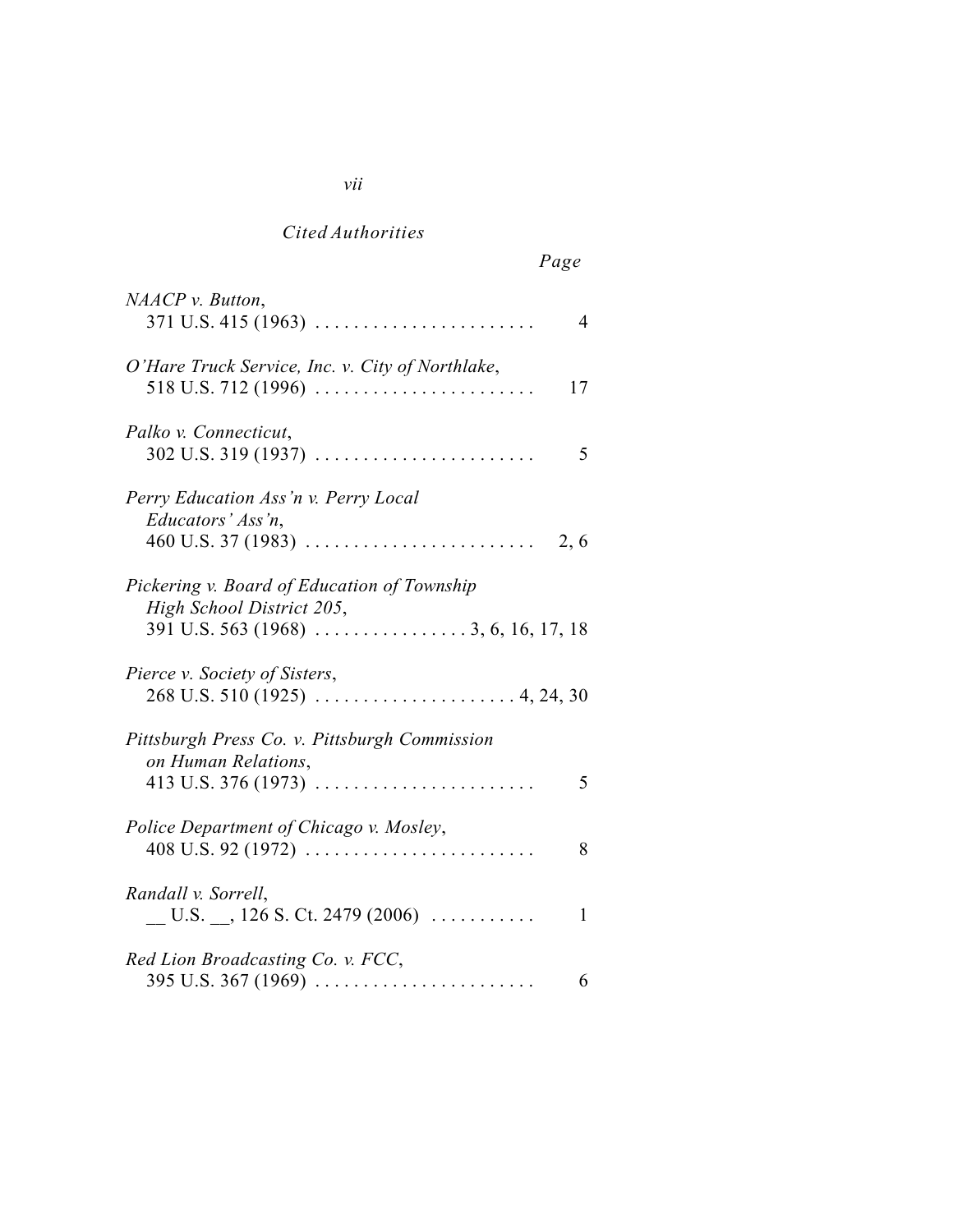### *viii*

### *Cited Authorities*

| Regan v. Taxation With Representation of Washington,<br>$461$ U.S. 540 (1983)                | 19   |
|----------------------------------------------------------------------------------------------|------|
| Reno v. ACLU,                                                                                | 11   |
| Riley v. National Federation of the Blind of<br>North Carolina, Inc.,<br>487 U.S. 781 (1988) | 16   |
| Rosenberger v. Rector & Visitors of<br>University of Virginia,<br>$515$ U.S. $819$ (1995)    | 8    |
| Rust v. Sullivan,                                                                            |      |
| Simon & Schuster, Inc. v. Members of<br>New York State Crime Victims Board,                  | 7, 9 |
| Texas v. Lesage,<br>528 U.S. 18 (1999)                                                       | 18   |
| Thomas v. Collins,                                                                           | 5    |
| Troxel v. Granville,<br>530 U.S. 57 (2000) $\ldots \ldots \ldots \ldots \ldots \ldots$       | 23   |
| Tucker v. State of California Department<br>of Education,<br>97 F.3d 1204 (9th Cir. 1996)    | 6    |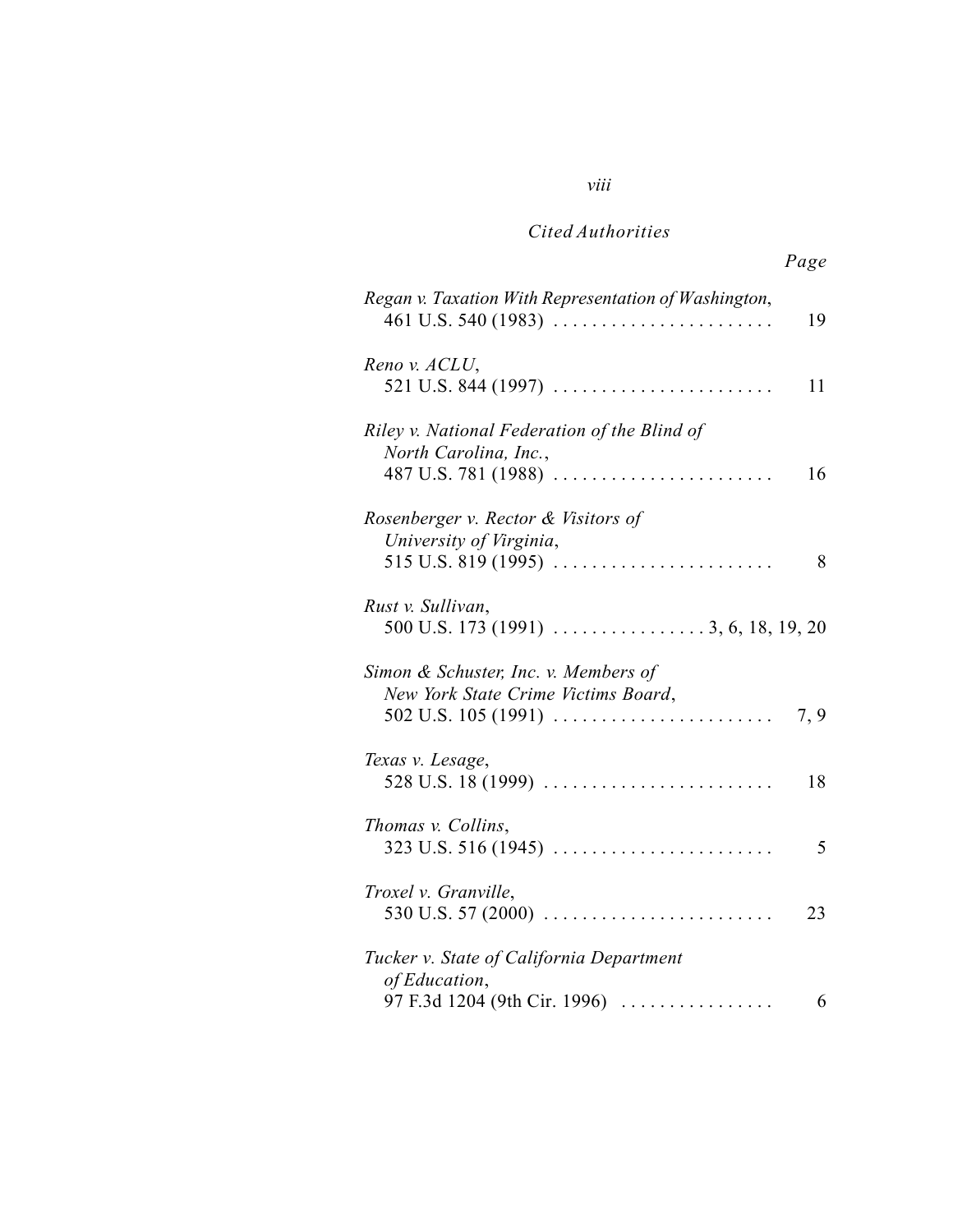| Turner Broadcasting System v. FCC,                                                                                                |
|-----------------------------------------------------------------------------------------------------------------------------------|
| United States v. American Library Ass'n,                                                                                          |
| United States v. Kokinda,<br>497 U.S. 720 (1990) $\ldots \ldots \ldots \ldots \ldots \ldots$<br>19                                |
| United States v. O'Brien,<br>5                                                                                                    |
| United States v. Playboy Entertainment Group,<br>529 U.S. 803 (2000) $\ldots \ldots \ldots \ldots \ldots \ldots \ldots$ 3, 10, 12 |
| United States v. United Foods, Inc.,<br>6                                                                                         |
| Virginia State Board of Pharmacy v. Virginia<br>Citizens Consumer Council, Inc.,                                                  |
| Ward v. Rock Against Racism,<br>21                                                                                                |
| Washington v. Glucksberg,<br>24                                                                                                   |
| Waters v. Churchill,                                                                                                              |
| Whitney v. California,<br>5                                                                                                       |

*ix*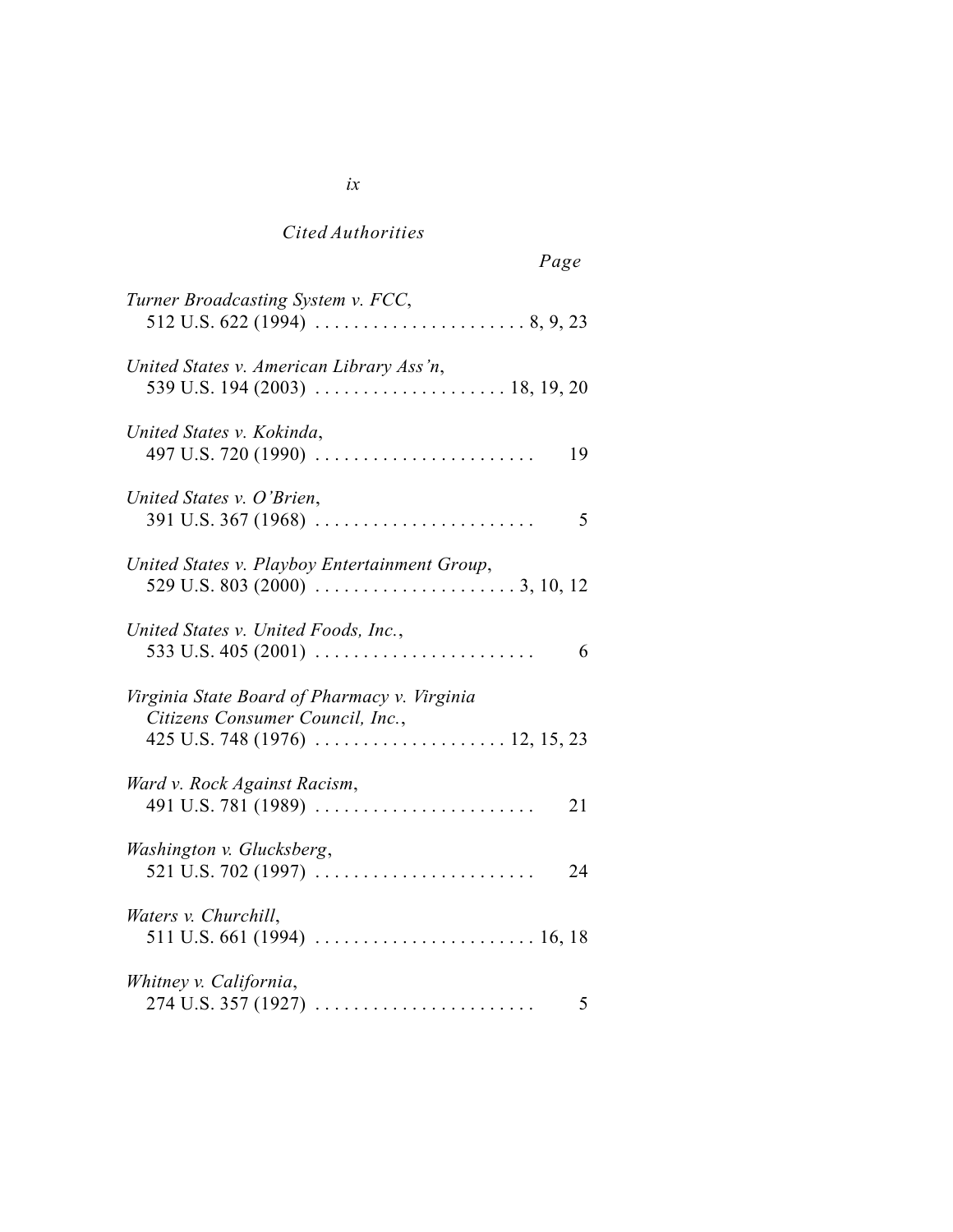*x*

| Wisconsin Right to Life, Inc. v. Federal Election               |  |
|-----------------------------------------------------------------|--|
| Commission,                                                     |  |
| 546 U.S. 410 (2006) $\ldots \ldots \ldots \ldots \ldots \ldots$ |  |
| Zelman v. Simmons-Harris,                                       |  |
|                                                                 |  |

### **STATE CASES**

| Anderson v. Town of Durham,                 |  |
|---------------------------------------------|--|
| 895 A.2d 944 (Me. 2006), cert. denied U.S., |  |
|                                             |  |

## **FEDERAL STATUTES**

|--|--|--|

## **RECORD MATERIALS**

| Petition for Writ of Certiorari (Sept. 25, 2006)                                                            | 28 |
|-------------------------------------------------------------------------------------------------------------|----|
| Brief for Petitioner (Feb. 20, 2007) $\ldots \ldots 2, 7, 18, 28, 29$                                       |    |
| Brief for the United States as Amicus Curiae<br>Supporting Petitioner (Feb. 20, 2007) $\ldots$              |    |
| Brief of Amicus Curiae of National Federation of State<br>High School Associations in Support of Petitioner |    |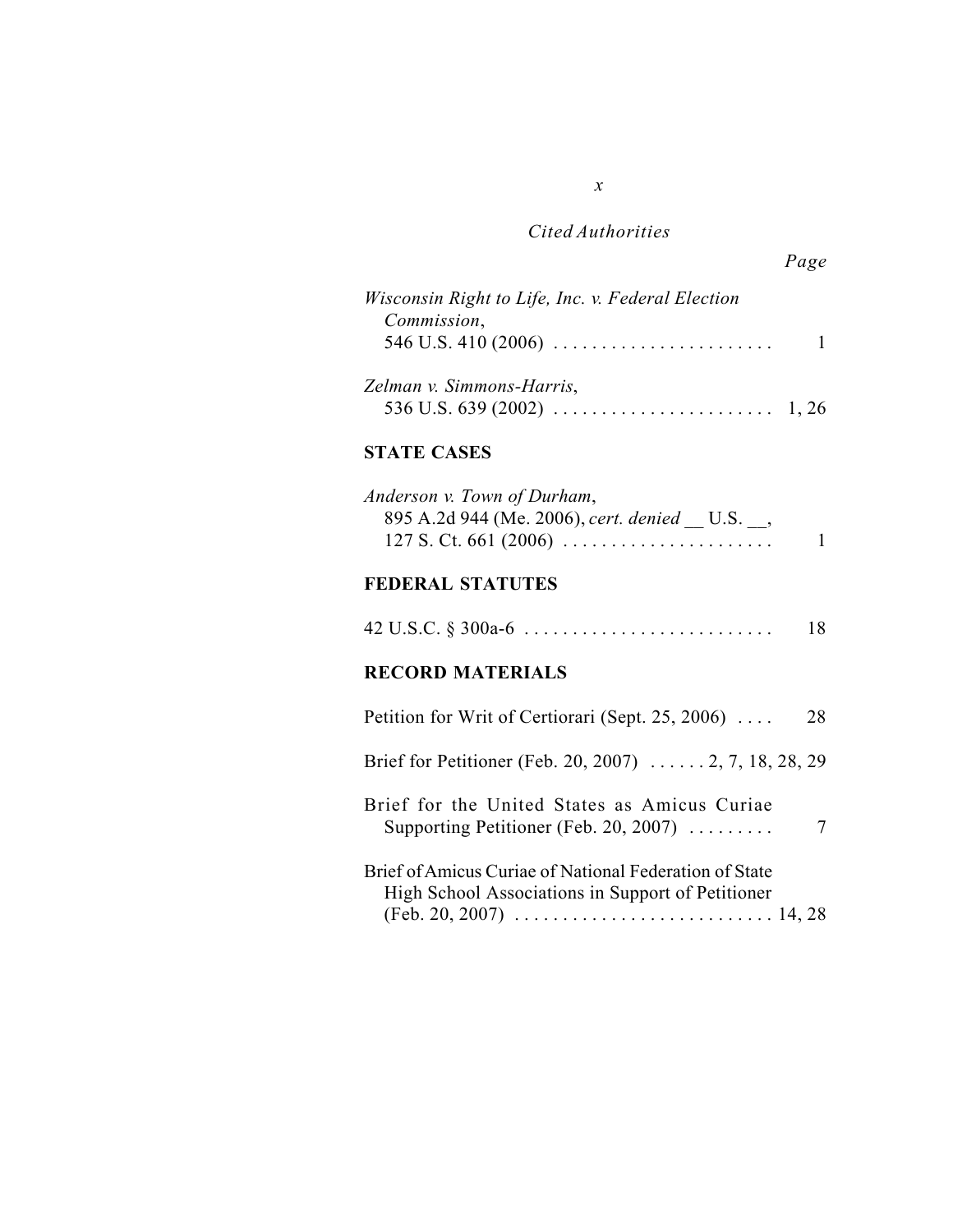*xi*

## *Page*

## **MISCELLANEOUS**

| Brief of Caucus for Structural Equity as Amicus<br>Curiae in Support of Respondents, Parents<br>Involved in Community Schools v. Seattle School<br>District No. 1, __ U.S. __, 126 S. Ct. 2351 (2006)                                                                               |    |
|-------------------------------------------------------------------------------------------------------------------------------------------------------------------------------------------------------------------------------------------------------------------------------------|----|
| $(No. 05-908), 2006 WL 2882691   $                                                                                                                                                                                                                                                  | 26 |
| Brief of the NAACP Legal Defense & Educational<br>Fund, Inc. as Amicus Curiae in Support of<br>Respondents, Parents Involved in Community<br>Schools v. Seattle School District No. 1, U.S.<br>__, 126 S. Ct. 2351 (2006) (No. 05-908), 2006 WL<br>$2927075$<br>.<br>$\mathbb{R}^2$ | 25 |
|                                                                                                                                                                                                                                                                                     |    |
| Caroline M. Hoxby, School Choice and School<br>Competition: Evidence from the United States, 10.2<br>Swedish Econ. Pol'y Rev. 11 (2004) $\ldots$                                                                                                                                    | 27 |
| Casey McNerthney, Proposed New Rules for Sports<br>Events Mean That Soon Fans Might Not Be Able<br>to Say Boo!, Seattle Post-Intelligencer, Mar. 3,                                                                                                                                 | 29 |
| Clive R. Belfield & Henry M. Levin, National Center<br>for the Study of Privatization in Education,<br>Teachers College, Columbia University, The Effects<br>of Competition on Educational Outcomes: A<br>Review of U.S. Evidence (March 2002)                                      | 27 |
| Henry J. Kaiser Family Foundation, Children, The<br>Digital Divide, And Federal Policy (2004)                                                                                                                                                                                       | 26 |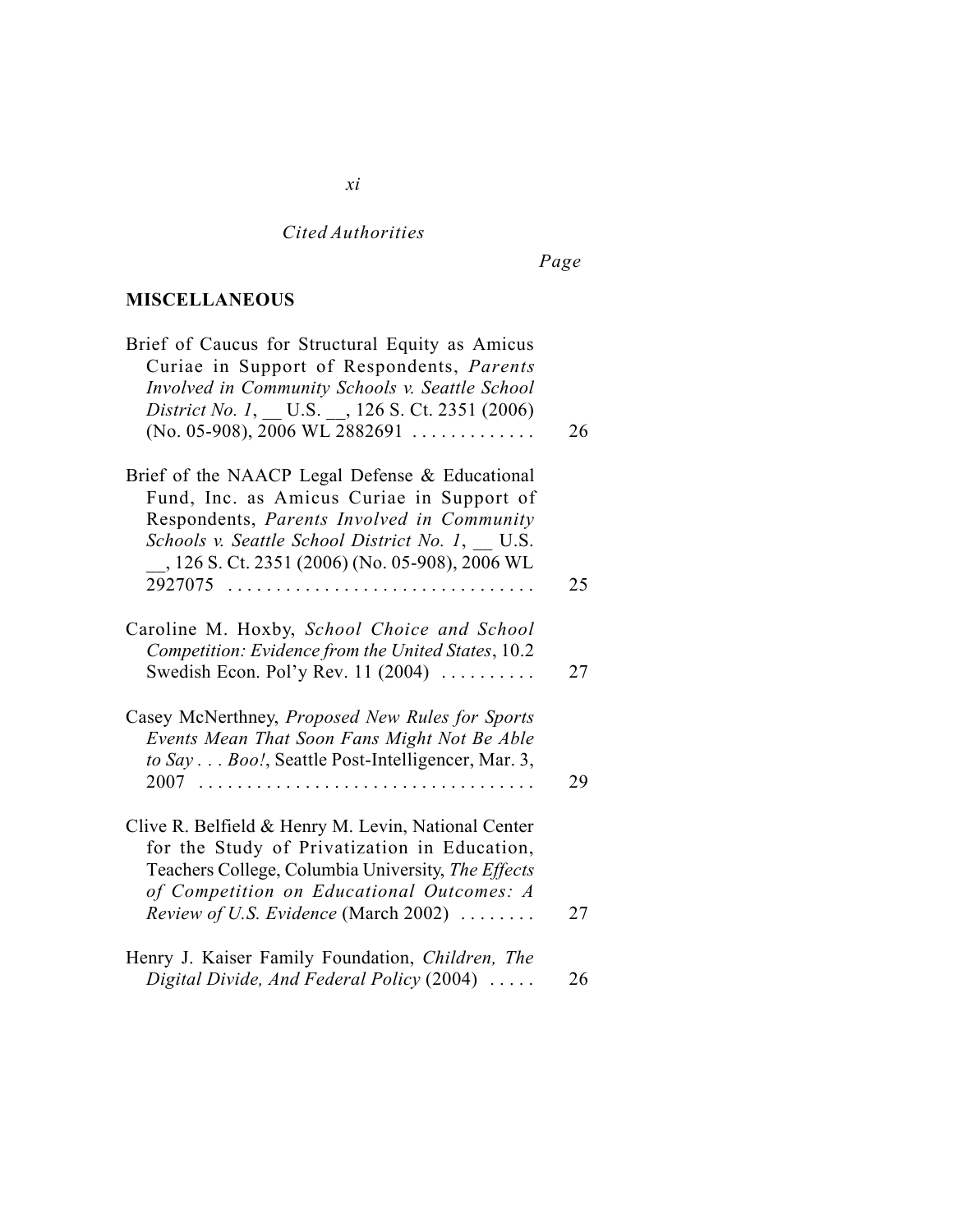*xii*

| 6  | Jay D. Wexler, Defending the Middle Way:<br>Intermediate Scrutiny as Judicial Minimalism, 66<br>Geo. Wash. L. Rev. 298 (1998)                                                                                                   |
|----|---------------------------------------------------------------------------------------------------------------------------------------------------------------------------------------------------------------------------------|
| 25 | Jay P. Greene, Manhattan Institute for Policy<br>Research, Graduation Rates for Choice and Public<br>School Students in Milwaukee (2004)                                                                                        |
|    | Jay P. Greene, <i>Education Myths</i> (2005)  24, 27                                                                                                                                                                            |
| 26 | Matthew DeBell & Chris Chapman, United States<br>Department of Education, Institute of Education<br>Sciences, Computer and Internet Use by Students<br>in 2003 (2006) $\ldots \ldots \ldots \ldots \ldots \ldots \ldots \ldots$ |
| 24 | Paul E. Peterson & Elena Llaudet, Harvard University<br>Kennedy School of Government, On the Public-<br>Private School Achievement Debate (Aug. 2006)                                                                           |
| 26 | Susannah Fox & Gretchen Livingston, Pew Research<br>Center, Latinos Online: Hispanics With Lower<br>Levels of Education and English Proficiency<br>Remain Largely Disconnected From the Internet<br>$(2007)$                    |
|    |                                                                                                                                                                                                                                 |
| 14 | Tenn. Bd. of Educ. Rule $0520 - 1 - 2 - 08(1)$                                                                                                                                                                                  |
| 27 | Tom Loveless, Brookings Institution, The 2001 Brown<br>Center Report on American Education: How Well<br>Are Students Learning? (2001)                                                                                           |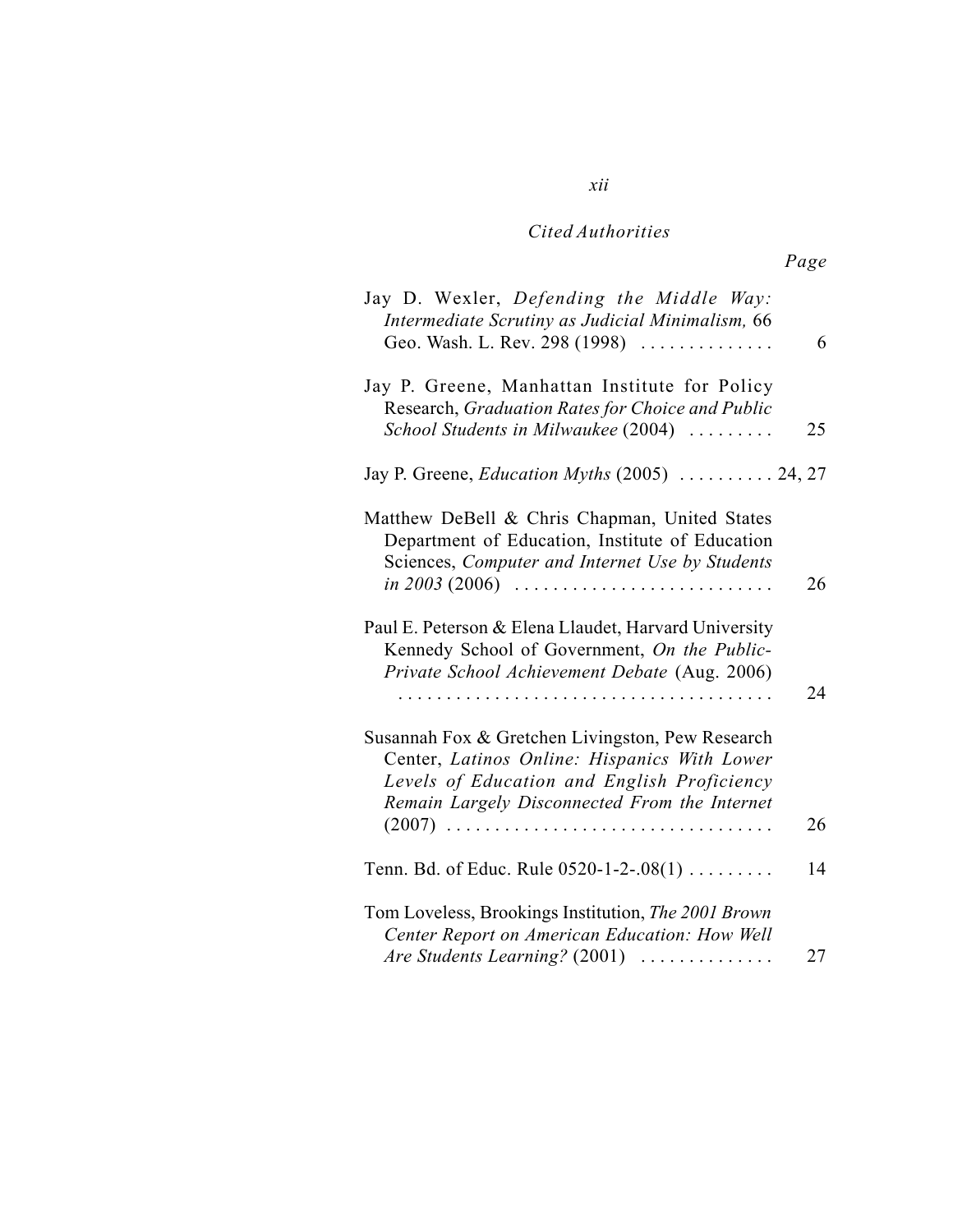*xiii*

| United States Census Bureau, Statistical Abstract of<br>the United States, Table 1112-Multimedia<br>Audiences-Summary: $2005(2007)$                                | 26 |
|--------------------------------------------------------------------------------------------------------------------------------------------------------------------|----|
| United States Census Bureau, Table 1138-Adult<br>Computer and Adult Internet Users by Selected<br><i>Characteristics: 1995 to 2005 (2007) </i>                     | 26 |
| United States Department of Education, Institute of<br>Education Sciences, The Nation's Report Card:<br>Student Achievement in Private Schools (2005)              | 25 |
| United States Department of Education, Institute of<br>Education Sciences, Trends in the Use of School<br>Choice 1993 to 2003 (2006) $\ldots \ldots \ldots \ldots$ | 25 |
| William G. Howell & Paul E. Peterson, <i>The Education</i><br>Gap: Vouchers and Urban Schools (rev. ed. 2006)                                                      |    |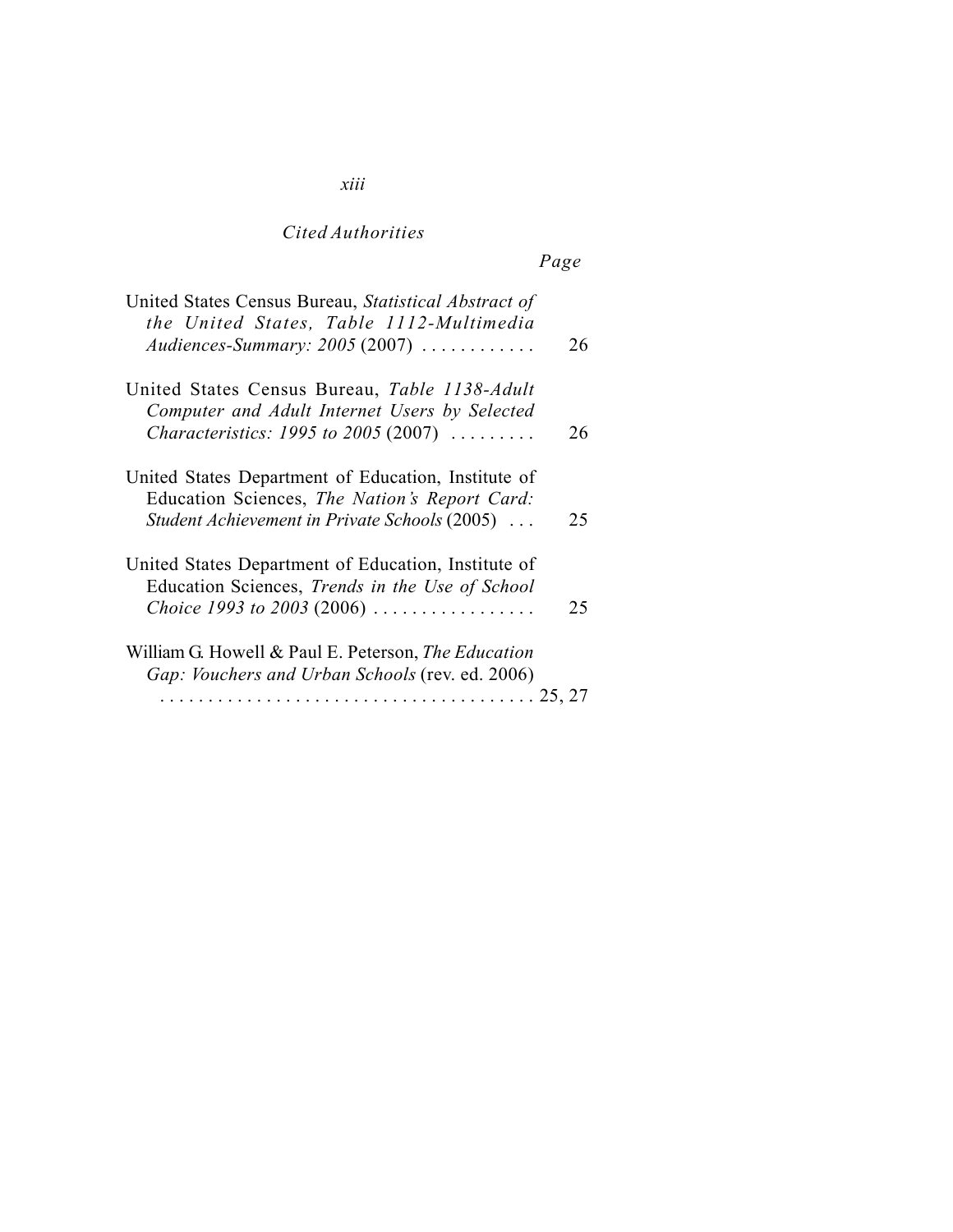#### **INTEREST OF AMICUS CURIAE**

Pursuant to Rule 37.3 of this Court, the Institute for Justice (the "Institute") respectfully submits this amicus curiae brief in support of Respondent Brentwood Academy.<sup>1</sup> The Institute is a nonprofit public interest legal center dedicated to defending the essential foundations of a free society: private property rights, economic and educational liberty, and the free exchange of ideas.

The Institute litigates First Amendment cases throughout the country and files amicus curiae briefs in cases on behalf of individuals whose right to speak and associate has been infringed by the actions of the government, including *Randall v. Sorrell*,

\_\_ U.S. \_\_, 126 S. Ct. 2479 (2006), *Wisconsin Right to Life*, *Inc. v. Federal Election Commission*, 546 U.S. 410 (2006), and *McConnell v. Federal Election Commission*, 540 U.S. 93 (2003). The Institute also represents beneficiaries of school choice programs and represented a group of Petitioners in *Zelman v. Simmons-Harris*, 536 U.S. 639 (2002) (upholding Cleveland school voucher program) and the Petitioners in *Anderson v. Town of Durham*, 895 A.2d 944 (Me. 2006), *cert. denied*, \_\_ U.S. \_\_, 127 S. Ct. 661 (2006). The Institute believes that its legal perspective and experience will provide additional considerations regarding this issue that are not contained in the briefs of the parties.

#### **INTRODUCTION**

The Tennessee Secondary School Athletic Association ("TSSAA") enacted a rule that banned schools from exerting "undue influence . . . to secure or to retain a student for athletic purposes." ("Recruiting Rule"), Joint Appendix ("JA") 181 (Feb. 20, 2007). TSSAA formally interpreted the Recruiting Rule to forbid "any initial contact or prearranged contact by a member

1

<sup>1.</sup> Pursuant to Rule 37.1 of the Rules of the Supreme Court of the United States, Amicus states that no counsel for any party to this case authored this brief in whole or in part, and no person or entity other than Amicus made any monetary contribution to the preparation or submission of this brief. Amicus has sought and received consent from counsel to both parties to submit this brief.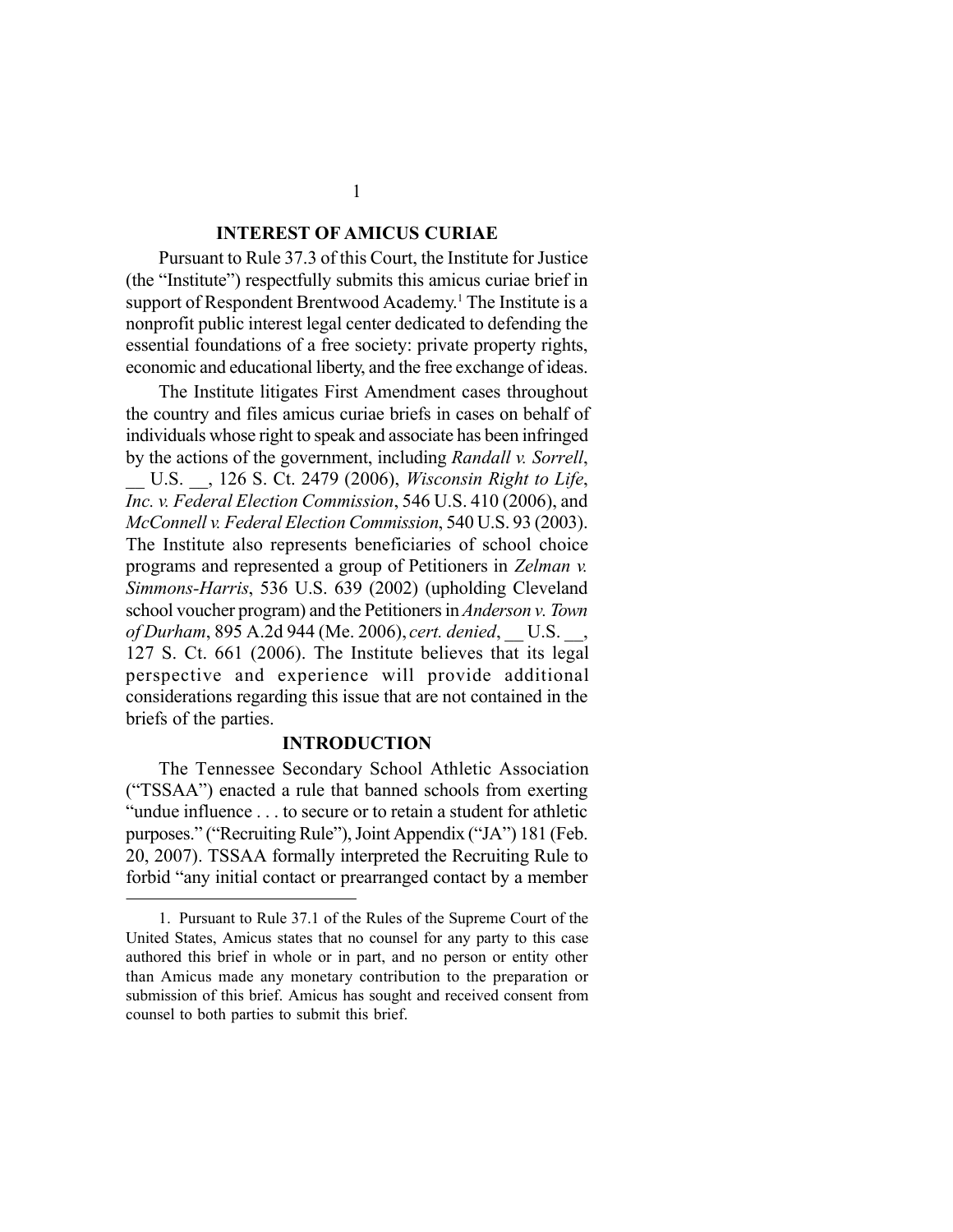of a coaching staff or representative of the school and a prospective student/athlete." JA 182. The Brentwood Academy ("Brentwood") football coach contacted all eighth grade boys who had chosen to enroll in Brentwood for the following school year, inviting them to observe a spring football practice. JA 119, 219-20. TSSAA ultimately decreed that Brentwood had violated the Recruiting Rule and imposed a substantial sanction. JA 243.

This Court's First Amendment jurisprudence has proceeded, for some time, down a troubling path of sorting speech into narrow subcategories. *See*, *e.g.*, *Perry Educ. Ass'n v. Perry Local Educators' Ass'n*, 460 U.S. 37 (1983); *Hazelwood Sch. Dist. v. Kuhlmeier*, 484 U.S. 260 (1988). In addition to producing unnecessary doctrinal complexities, this approach has inevitably led to *less* protection for core speech. Seeking to further expand this compartmentalized approach, Petitioner alternatively asks this Court to relegate Brentwood's speech to the standard of review applicable to government employees, participants in government-funded programs, or recipients of government benefits—essentially any standard that enables TSSAA to obtain deference. Brief for Petitioner 20-21, 23, 27, 32 (Feb. 20, 2007) ("Pet'r Br.").

The district court and court of appeals, for different reasons, properly found that the Recruiting Rule infringed Brentwood's First Amendment right to free speech. *Brentwood Acad. v. Tenn. Secondary Sch. Athletic Ass'n*, 13 F. Supp. 2d 670 (M.D. Tenn. 1998), *aff'd on other grounds*, 442 F.3d 410 (6th Cir. 2006). That is, although the two courts differed as to whether the Recruiting Rule was content-neutral or content-based—and therefore as to the applicable level of scrutiny—there was unanimity on the central question before this Court: whether TSSAA can avoid the rigors of First Amendment scrutiny altogether. Amicus strongly believes that this Court should firmly reject TSSAA's attempt to displace traditional First Amendment review by analogizing to existing exceptions or,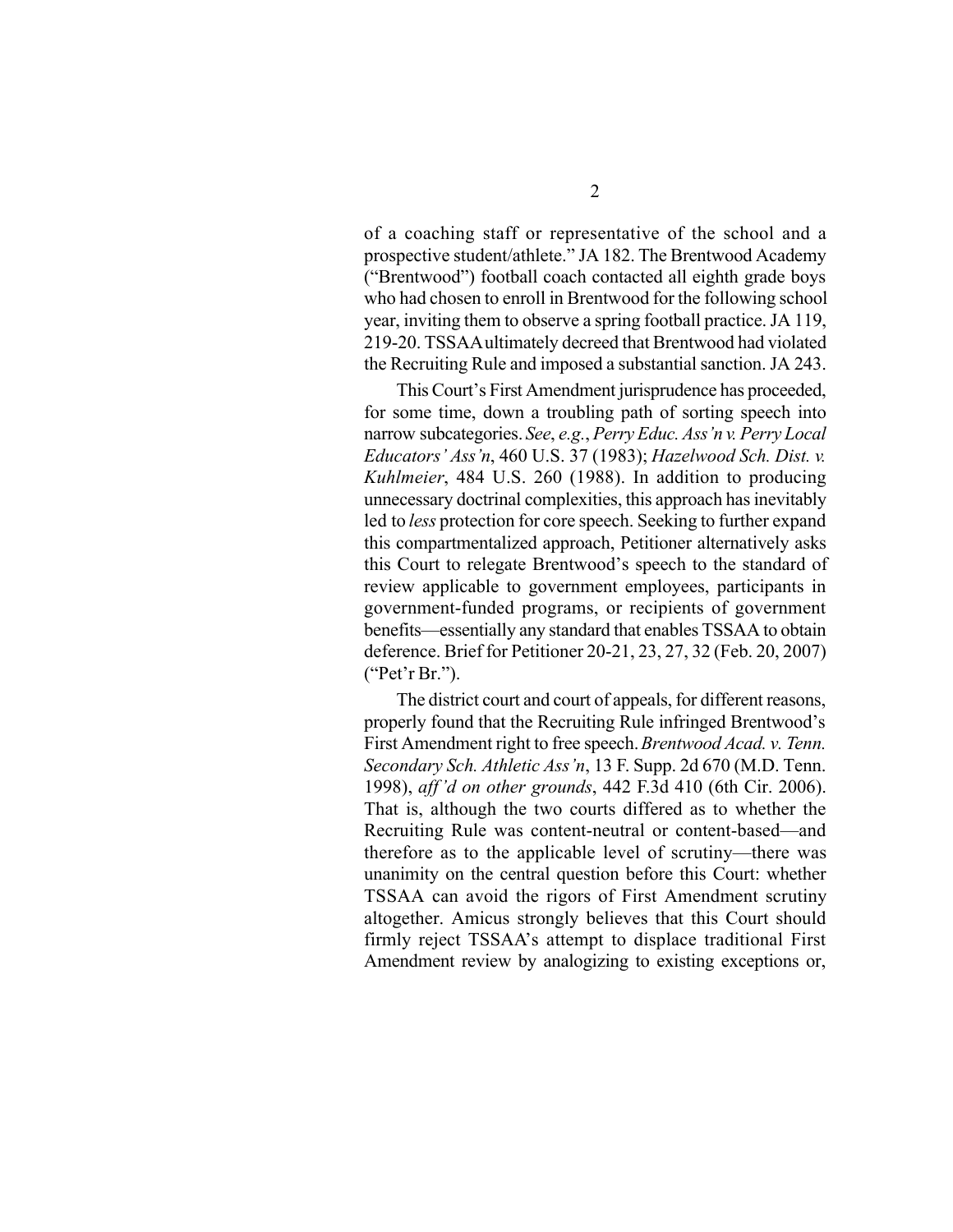as the United States suggests, by creating a new "voluntary association" exception.

That Petitioner is leery of traditional First Amendment scrutiny is not surprising. The Recruiting Rule is a naked content-based restriction on speech. *See United States v. Playboy Entm't Group*, 529 U.S. 803 (2000). The Recruiting Rule is completely indifferent to the time, place, or manner of communication between secondary schools and prospective students (and their parents). TSSAA has enacted a rule that targets certain speech—*i.e.*, speech associated with athletics for disfavored treatment. There simply is nothing "neutral" about the Recruiting Rule.

Petitioner's retreat to the more deferential standards of review noted above misses the mark. The test articulated in *Pickering v. Board of Education of Township High School District 205*, 391 U.S. 563 (1968), applies only to the government's ability to regulate the speech of its employees, while the standard articulated in *Rust v. Sullivan*, 500 U.S. 173 (1991), applies to those who participate in government-funded spending programs. Each of these deferential standards was crafted to fit unique circumstances entirely dissimilar to the present case. As this Court already has determined, TSSAA exercises the governmental authority of the State of Tennessee in overseeing state-sanctioned interscholastic athletics. *Brentwood Acad. v. Tenn. Secondary Sch. Athletic Ass'n*, 531 U.S. 288, 291 (2001). Private citizens do not lose their First Amendment rights by acknowledging the authority of a State licensing or regulatory board such as TSSAA. *See Ibanez v. Fla. Dep't of Bus. & Prof'l Regulation*, *Bd. of Accountancy*, 512 U.S. 136, 143 (1994).

Last, TSSAA's desire to cast the Recruiting Rule as the only means available for vindicating the legitimate interest in preventing schools from exercising "undue influence" over potential students lacks any basis in fact or law. In championing this dubious proposition, TSSAA fails to account for the impact the Recruiting Rule will have on speakers and listeners. The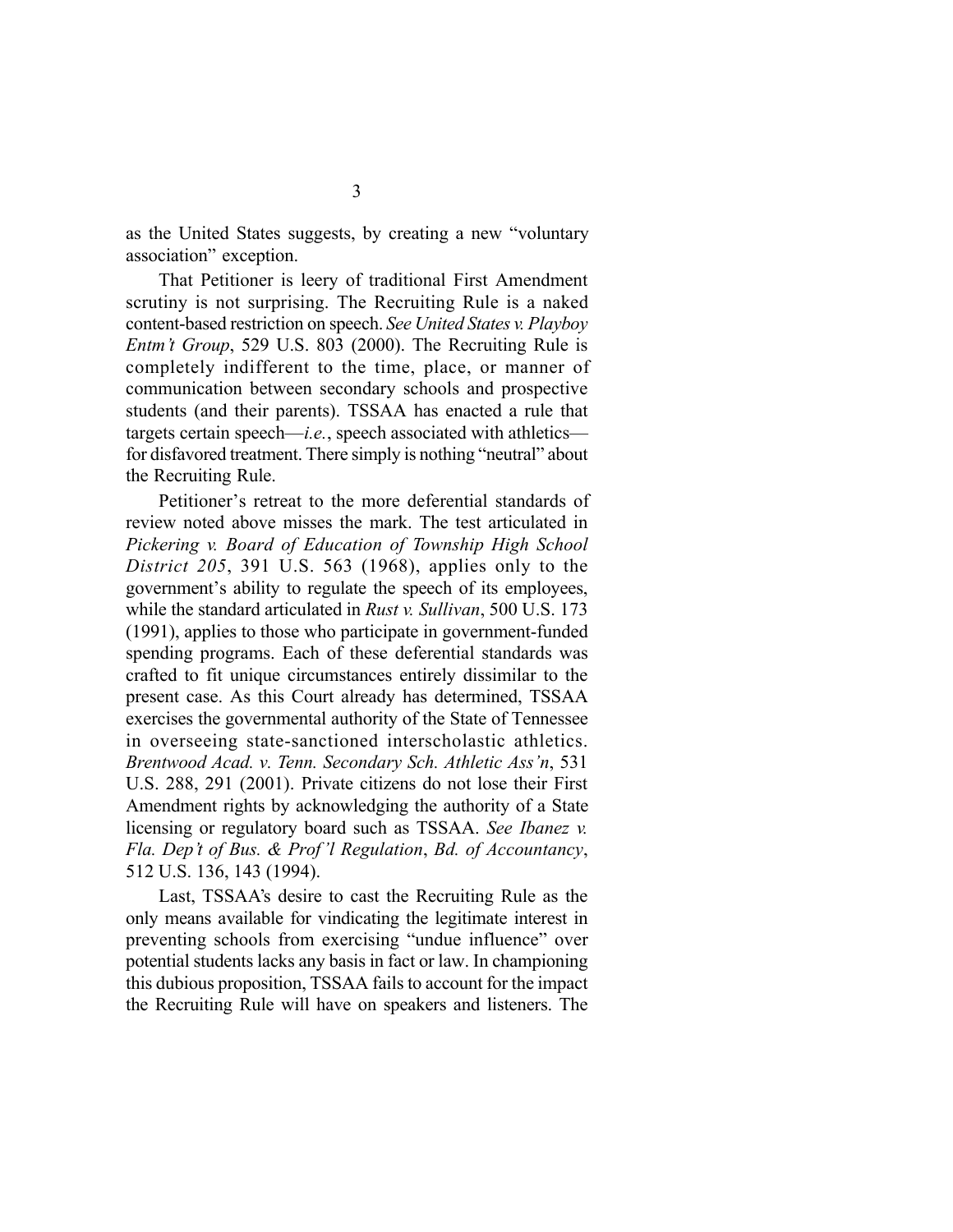rule not only blocks the free flow of information, an important First Amendment value, but also violates Brentwood's ability to reach its intended audience and the recipient's interest in receiving this truthful message. *See Martin v. Struthers*, 319 U.S. 141 (1943). It thus shuts down an important—and in some cases the only—avenue of communication between schools and prospective students and their parents.

In so doing, the Recruiting Rule undermines informed educational choice. *See Pierce v. Soc'y of Sisters*, 268 U.S. 510 (1925). Preventing informed educational choice, unfortunately, may well be Recruiting Rule's animating principle. As TSSAA's reliance on "competitive equity" reveals, the Recruiting Rule appears to reflect an interest in subordinating the State's educational mission to the interest of the public school establishment in greater athletic parity—*i.e.*, ensuring that public school athletic teams fare better on the playing field by retaining better athletes—whether it is in the students' long-term interest or not. Competitive equity thus not only forces students to stay in schools that have failed them, but also runs counter to the educational mission of the State. The judgment of the Sixth Circuit should be affirmed.

#### **ARGUMENT**

### **I. TSSAA'S REGULATION OF FREE SPEECH IS SUBJECTTO EXACTING SCRUTINY UNDER THE FIRST AMENDMENT.**

#### **A. The Court Should Reject Any Attempt to Further Erode First Amendment Scrutiny.**

Petitioner asks this Court to pigeonhole Brentwood's truthful speech into one deferential First Amendment standard or another. To that end, Petitioner and supporting amici offer the Court a menu of options—other than exacting review—to shield the Recruiting Rule from any serious examination. This Court should reject Petitioner's invitation to invent new subcategories of speech and relegate them to less than full First Amendment protection. *NAACP v. Button*, 371 U.S. 415, 429 (1963) ("[A] State cannot foreclose the exercise of constitutional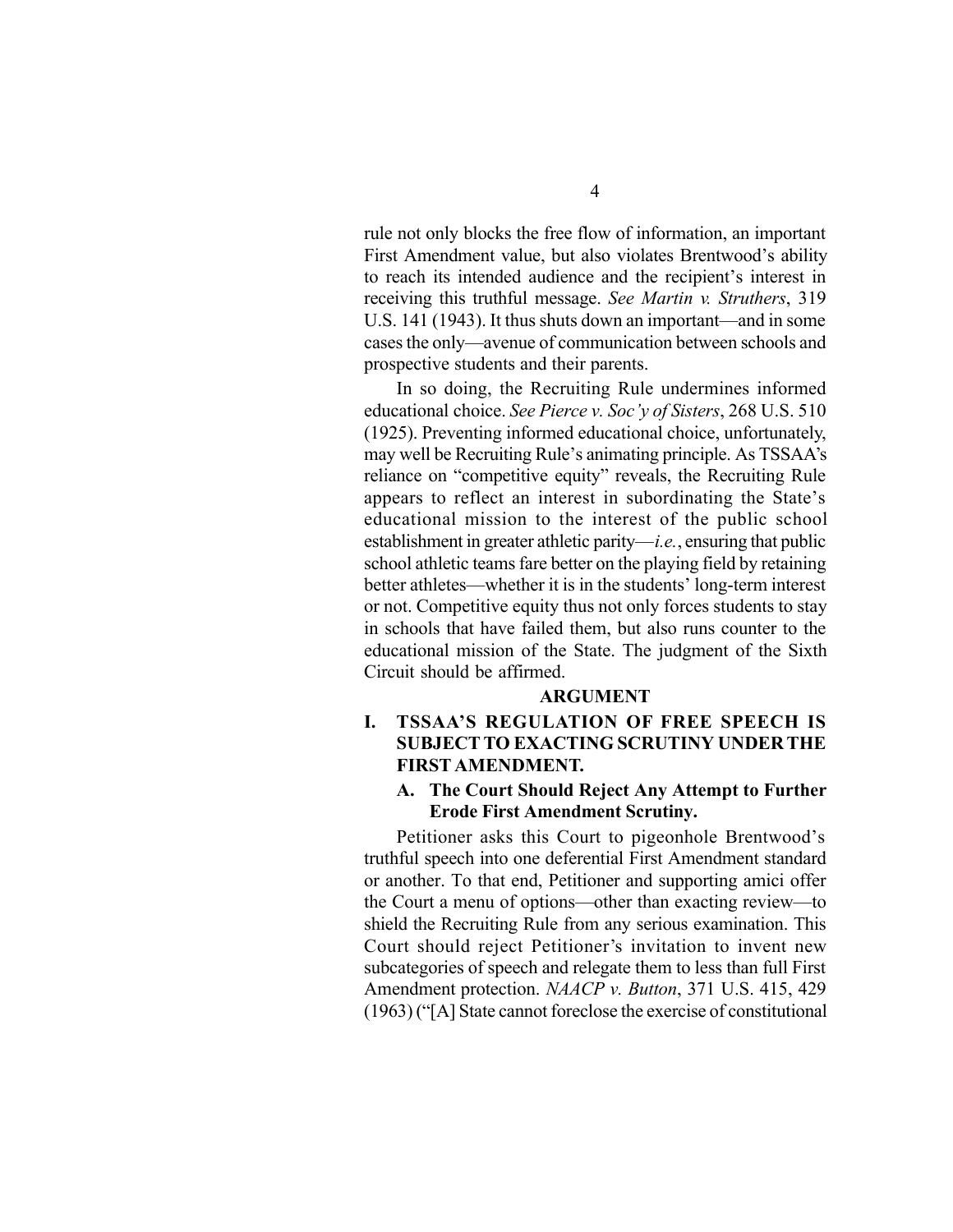rights by mere labels."); *Metromedia*, *Inc. v. City of San Diego*, 453 U.S. 490, 519 (1981) ("[D]emocracy stands on a stronger footing when courts protect First Amendment interests against legislative intrusion, rather than deferring to merely rational legislative judgments in this area.").

Freedom of speech is "the matrix, the indispensable condition, of nearly every other form of freedom." *Palko v. Connecticut*, 302 U.S. 319, 327 (1937); *see also Thomas v. Collins*, 323 U.S. 516, 530 (1945) ("[P]referred place [is] given in our scheme to the great, the indispensable democratic freedoms secured by the First Amendment."). The Framers, "[b]elieving in the power of reason as applied through public discussion, . . . eschewed silence coerced by law—the argument of force in its worst form." *Whitney v. California*, 274 U.S. 357, 375-76 (1927) (Brandeis, J., concurring). Indeed, "[t]here is little need to reiterate that the freedoms of speech and of the press rank among our most cherished liberties . . . . The durability of our system of self-government hinges upon the preservation of these freedoms." *Pittsburgh Press Co. v. Pittsburgh Comm'n on Human Relations*, 413 U.S. 376, 381-82 (1973). In many ways, the entire enterprise of judicial characterization and ranking of various types of speech is inconsistent with the marketplace-of-ideas theory behind the First Amendment. Value should be assigned by the collective body of listeners, not by any branch of state or federal government. *First Nat'l Bank of Boston v. Bellotti*, 435 U.S. 765, 791-92 (1978) ("[T]he people in our democracy are entrusted with the responsibility for judging and evaluating the relative merits of conflicting arguments.").

Over time, however, this Court's jurisprudence has moved toward this compartmentalized approach to government restrictions on free speech. *See*, *e.g.*, *United States v. O'Brien*, 391 U.S. 367 (1968) (content-neutral regulations); *Miller v. California*, 413 U.S. 15 (1973) (lower-value speech); *Cent. Hudson Gas. & Elec. Corp. v. Pub. Serv. Comm'n of N.Y.*, 447 U.S. 557 (1980) (commercial speech); *FCC v. League of Women*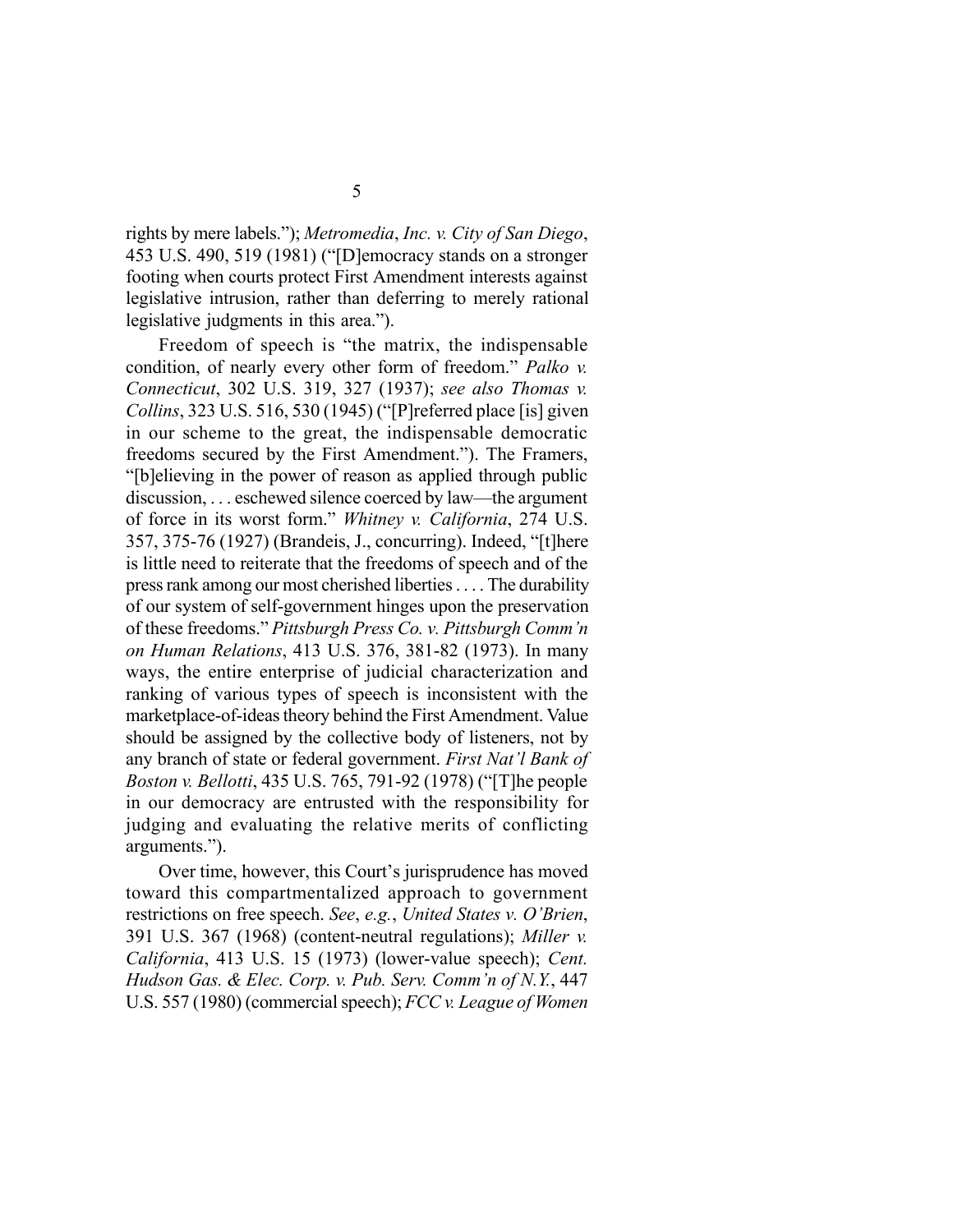*Voters of California*, 468 U.S. 364 (1984) (unconstitutional conditions); *Rust v. Sullivan*, 500 U.S. 173 (1991) (government speech); *Pickering v. Bd. of Educ. of Twp. High Sch. Dist. 205*, 391 U.S. 563 (1968) (public employment); *Hazelwood Sch. Dist. v. Kuhlmeier*, 484 U.S. 260 (1988) (government as educator); *Perry Educ. Ass'n v. Perry Local Educators' Ass'n*, 460 U.S. 37 (1983) (government as proprietor); *Red Lion Broad. Co. v. FCC*, 395 U.S. 367 (1969) (public airwaves); *United States v. United Foods*, *Inc.*, 533 U.S. 405 (2001) (compelled speech).

Categorizing speech into hierarchical categories inevitably increases the danger that speech as a whole will not receive the robust protection the First Amendment was adopted to guarantee. *Tucker v. Cal. Dep't of Educ.*, 97 F.3d 1204, 1209 (9th Cir. 1996) ("Although we must look to the most appropriate precedent and doctrine, we are also aware of the dangers of reducing the First Amendment to a series of doctrinal cubbyholes and of warping different fact situations to fit into the boxes we have created."); *Glickman v. Wileman Bros. & Elliott*, *Inc.*, 521 U.S. 457, 504 (1997) (Thomas, J., dissenting) ("I continue to disagree with the use of the *Central Hudson* balancing test and the discounted weight given to commercial speech generally."). Indeed, classifying speech into these narrow categories generally has led to *less* protection for private speech. Jay D. Wexler, *Defending the Middle Way: Intermediate Scrutiny as Judicial Minimalism*, 66 GEO. WASH. L. REV. 298, 322 (1998) ("Intermediate scrutiny is not a deeply principled, highly theorized response to problems of constitutional law. It is instead a compromise position that lies between two more-or-less theorized and principled poles."); *cf. Craig v. Boren*, 429 U.S. 190, 221 (1976) (Rehnquist, J., dissenting) ("[T]he phrases used are so diaphanous and elastic as to invite subjective judicial preferences or prejudices relating to particular types of legislation, masquerading as judgments whether such legislation is directed at 'important' objectives or, whether the relationship to those objectives is 'substantial' enough.").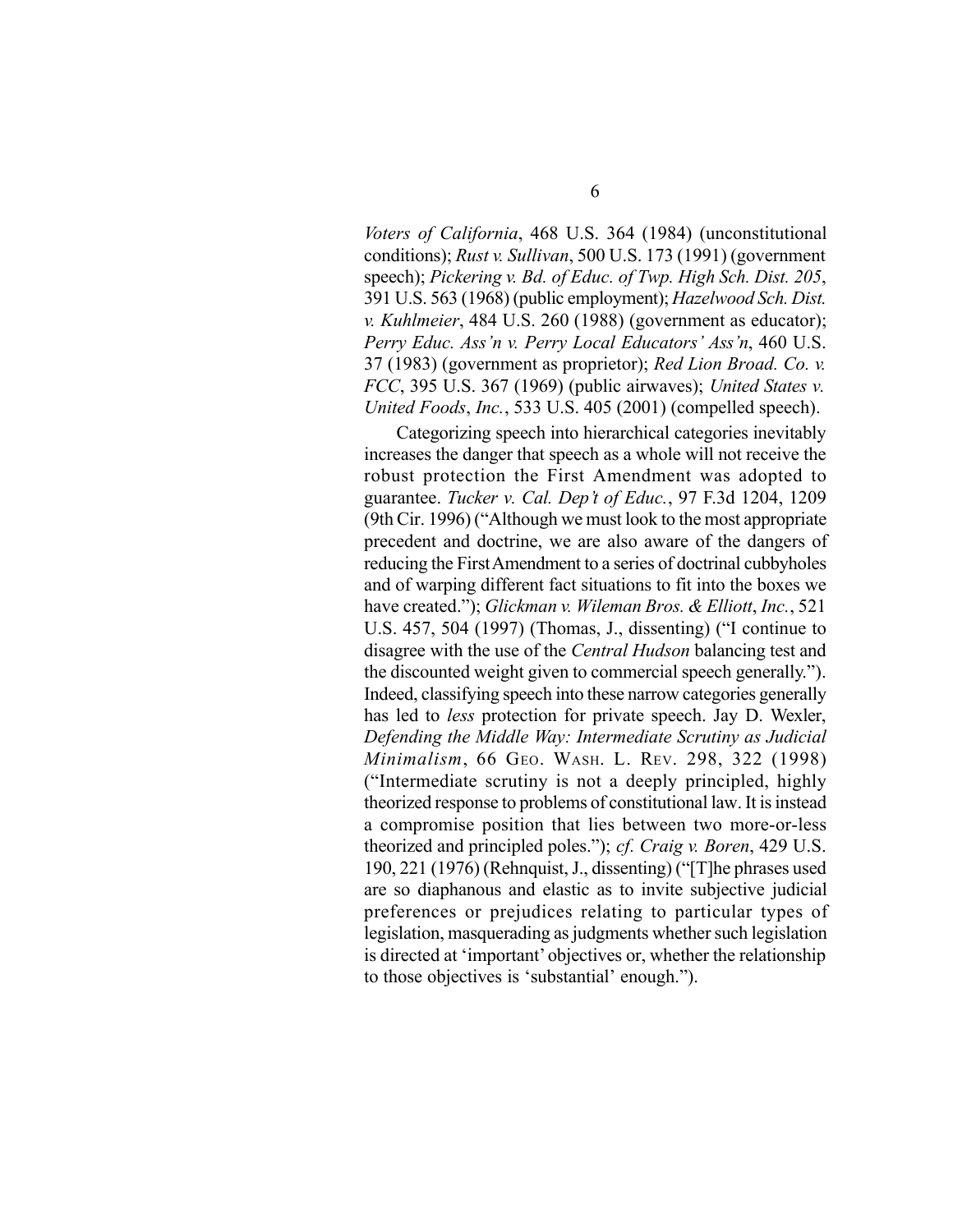Petitioner and amici seek to exploit the uncertainties inherent in this compartmentalized approach by advancing a scattershot of theories why Brentwood is not entitled to the full protection of the First Amendment. Pet'r Br. 20-21, 23, 27, 32 (arguing alternatively for the applicability of unconstitutional conditions, public employment, educational, and governmentfunded speech standards of First Amendment review). Worse still, Petitioner and its amici do not even settle on a particular category of lesser-protected speech, thus underscoring the doctrinal confusion engendered by the very hierarchy-of-speech framework they advocate. This unwillingness to settle on any existing First Amendment paradigm reflects a greater interest in obtaining a deferential standard of review than in a sincere examination of the true nature of TSSAA's ban on speech. Brief for the United States as Amicus Curiae Supporting Petitioner 10 (Feb. 20, 2007) ("No precedent of this Court directly addresses the degree of scrutiny to which restrictions on speech should be subjected in this precise context. Established First Amendment principles point to the conclusion, however, that the restrictions should be reviewed deferentially.").

The Court should reject Petitioner's invitation to expand or contort existing categories of lesser-protected speech to fit the needs of the Recruiting Rule. The right to speak freely should not be dependent on the ability to navigate around an everexpanding list of exceptions to the general protections of the First Amendment. *See Simon & Schuster*, *Inc. v. Members of N.Y. State Crime Victims Bd.*, 502 U.S. 105, 128 (1991) (Kennedy, J., concurring) ("The case before us presents the opportunity to adhere to a surer test for content-based cases and to avoid using an unnecessary formulation, one with the capacity to weaken central protections of the First Amendment."). Truthful speech about athletic and educational opportunities at private schools is in the heartland of what the First Amendment was designed to protect. If the State can muzzle a private academy to "protect" state-run schools from the persuasive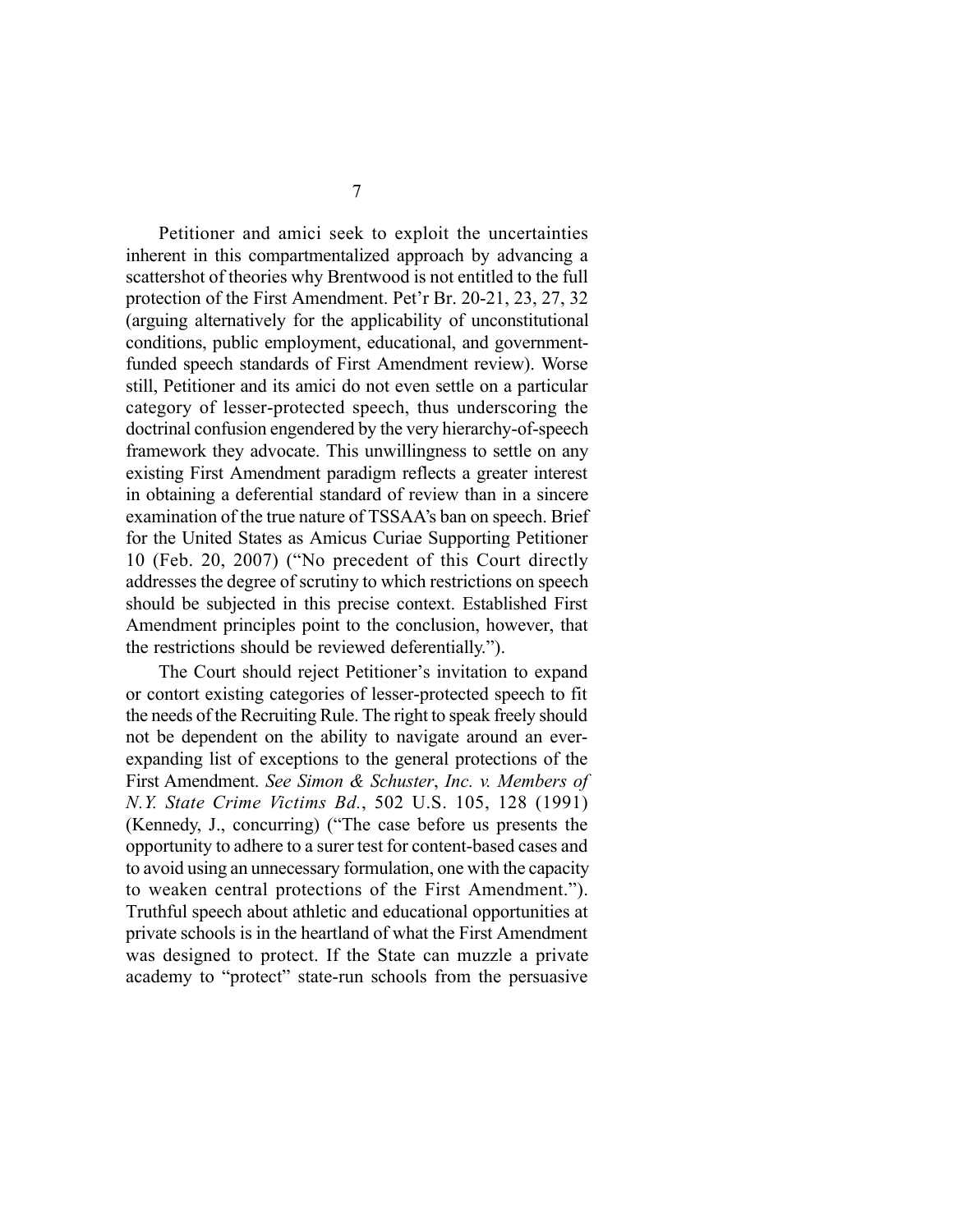power of that speech, then the State can completely shut down the marketplace of ideas in the entire area of educational choice.

#### **B. TSSAA's Recruiting Rule Is a Content-Based Restriction on Speech.**

TSSAA's Recruiting Rule is a content-based speech restriction subject to the most exacting First Amendment scrutiny. The Recruiting Rule provides that "[t]he use of undue influence on a student . . . , his or her parents or guardians of a student by any person connected, or not connected, with the school to secure or to retain a student for athletic purposes shall be a violation of the recruiting rule." *Brentwood Acad. v. Tenn. Secondary Sch. Athletic Ass'n*, 13 F. Supp. 2d 670, 673 (M.D. Tenn. 1998). TSSAA has interpreted this rule as prohibiting school-initiated contact of any kind on the subject of athletics and as only allowing discussions with prospective students on the subject of athletics "at the request of the family." *Id.* at 674. This rule self-evidently favors certain speech, at the expense of other speech, because of its content. *Id.* at 688 ("The Court finds that the Recruiting Rule ban is content-based because the interests asserted by the Defendants to support the ban focus on the content of the message and the effect of the message on the listener.").

The Constitution abhors content-based restrictions on speech. *Police Dep't of Chi. v. Mosley*, 408 U.S. 92, 95 (1972) ("[A]bove all else, the First Amendment means that the government has no power to restrict expression because of its message, its ideas, its subject matter, or its content."); *Rosenberger v. Rector & Visitors of Univ. of Va.*, 515 U.S. 819, 828 (1995) (reiterating that "government may not regulate speech based on its substantive content or the message it conveys"); *Turner Broad. Sys. v. FCC*, 512 U.S. 622, 642 (1994) (explaining that the law applies "the most exacting scrutiny to regulations that suppress, disadvantage, or impose differential burdens upon speech because of its content").

Content-based restrictions on speech are disfavored for a reason. "Our political system and cultural life rest upon" the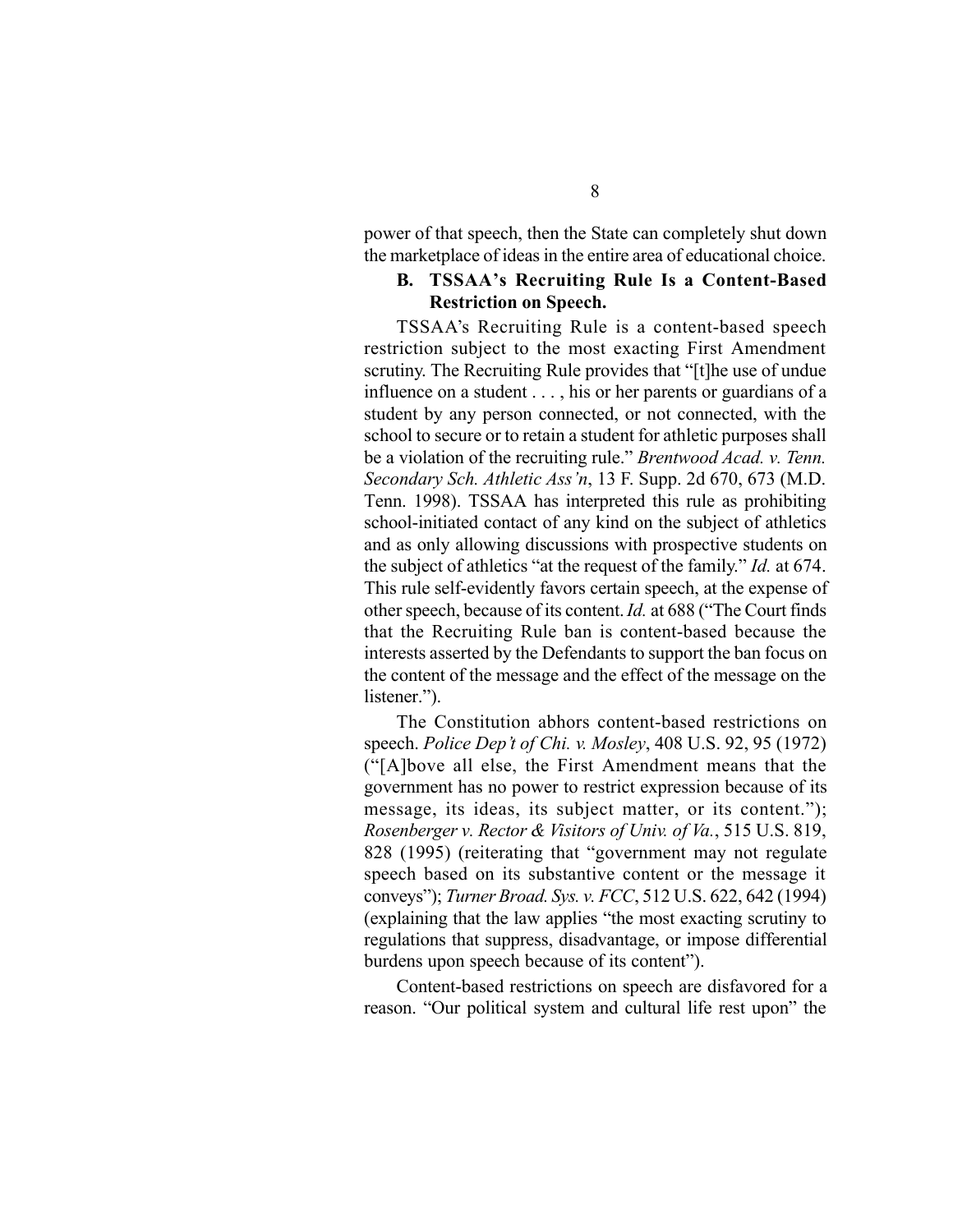idea that individual citizens can judge for themselves what "ideas and beliefs [are] deserving of expression, consideration, and adherence." *Turner Broad.*, 512 U.S. at 641. Government cannot be allowed to manipulate the range of information available to the public. *See Simon & Schuster*, 502 U.S. at 116 (explaining that content-based restrictions "raise the specter that the government may effectively drive certain ideas or viewpoints from the marketplace"); *Turner Broad.*, 512 U.S. at 641 (contentbased restrictions "pose the inherent risk that the Government seeks not to advance a legitimate regulatory goal, but to suppress unpopular ideas or information or manipulate the public debate through coercion rather than persuasion").

Here, the content-based nature of the Recruiting Rule is readily apparent. TSSAA, a government actor, has determined that it is wise to drive certain ideas—specifically ideas designed to inform students about educational and athletic opportunities from the marketplace. TSSAA admits as much: in the district court, TSSAA stated that its aim was to prevent schools from treating student-athletes and non-student-athletes differently and to deter them from unduly influencing student-athletes. *Brentwood*, 13 F. Supp. 2d at 688. Such restrictions are based only on the words and message being conveyed, not the time, place, manner, or any other incidental characteristic of their utterance. By its plain terms, the Recruiting Rule applies only to speech designed to "secure or to retain a student for athletic purposes." JA 181; *see Brentwood*, 13 F. Supp. 2d at 688 ("[T]he ban was purportedly enacted to prevent student-athletes from being subjected to the content of the message being conveyed by public and private school representatives outside the student's feeder pattern. TSSAA's purpose in enacting the ban, then, indicates that the ban is not content-neutral.").

Examining a situation in which TSSAA would *not* have enforced the Recruiting Rule confirms the content-based nature of this restriction. If the Brentwood football coach, for example, had sent a letter or had telephoned all male students that had signed enrollment contracts, identified himself, and simply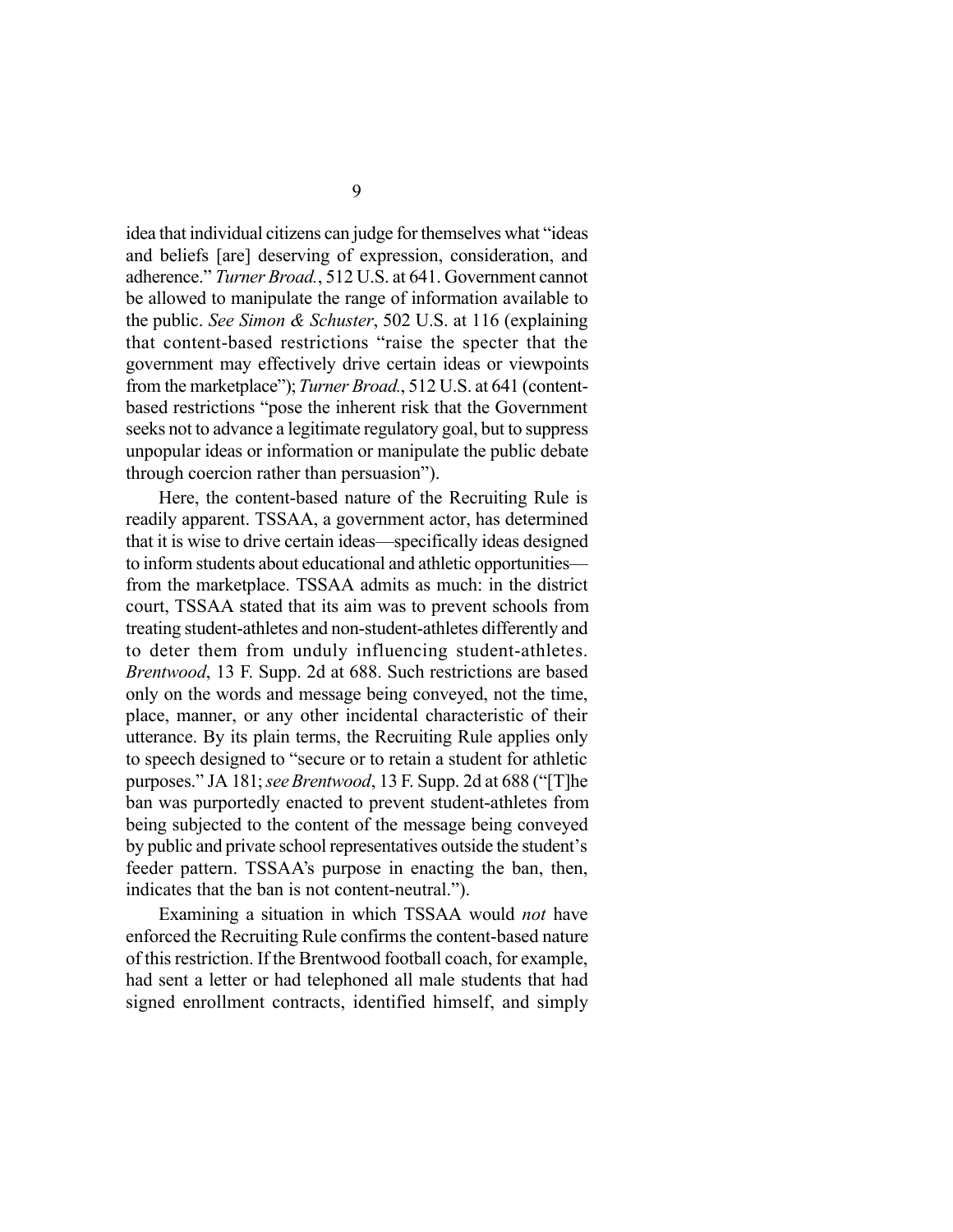stated, "We look forward to having you as a student at Brentwood next year," TSSAA would not have taken any disciplinary action. As Ronnie Carter, Executive Director of TSSAA, testified, TSSAA doesn't "have a no coach contact rule." JA 428. Yet the time, place and manner of the above hypothetical communication are identical to those at issue here all that differs is the content of the communication.

The district court therefore correctly found that "the substantive 'content' of the Spring Practice Letter and calls mattered and was a significant factor in the TSSAA's decision that the letter and calls constituted 'undue influence' and violated the Recruiting Rule." *Brentwood Acad. v. Tenn. Secondary Sch. Athletic Ass'n*, 304 F. Supp. 2d 981, 991 n.4 (M.D. Tenn. 2003). This is the essence of a content-based regulation of speech. *United States v. Playboy Entm't Group*, 529 U.S. 803, 811 (2000) (explaining that where "[t]he speech in question is defined by its content . . . the statute which seeks to restrict it is content based"); *Carey v. Brown*, 447 U.S. 455 (1980) (striking down restriction where "permissibility of residential picketing . . . depende[d] solely on the nature of the message being conveyed").

While it ultimately rendered the correct judgment, the Sixth Circuit, likening the Recruiting Rule to a zoning regulation, mistakenly classified it as a content-neutral restriction of speech because, in the court's view, "prohibiting coaches from initiating contact with students or their parents prior to enrollment in the school is a limitation on the manner in which secondary schools can communicate with students about their athletic programs." *Brentwood Acad. v. Tenn. Secondary Sch. Athletic Ass'n*, 262 F.3d 543, 552 (6th Cir. 2001). The Sixth Circuit erred for at least three reasons.

First, the Recruiting Rule does not simply limit the "manner" in which Brentwood could contact prospective students. Rather, it forbids the school from initiating communication with a prospective student with respect to an entire topic—*viz.*, athletics. *Brentwood*, 13 F. Supp. 2d at 673.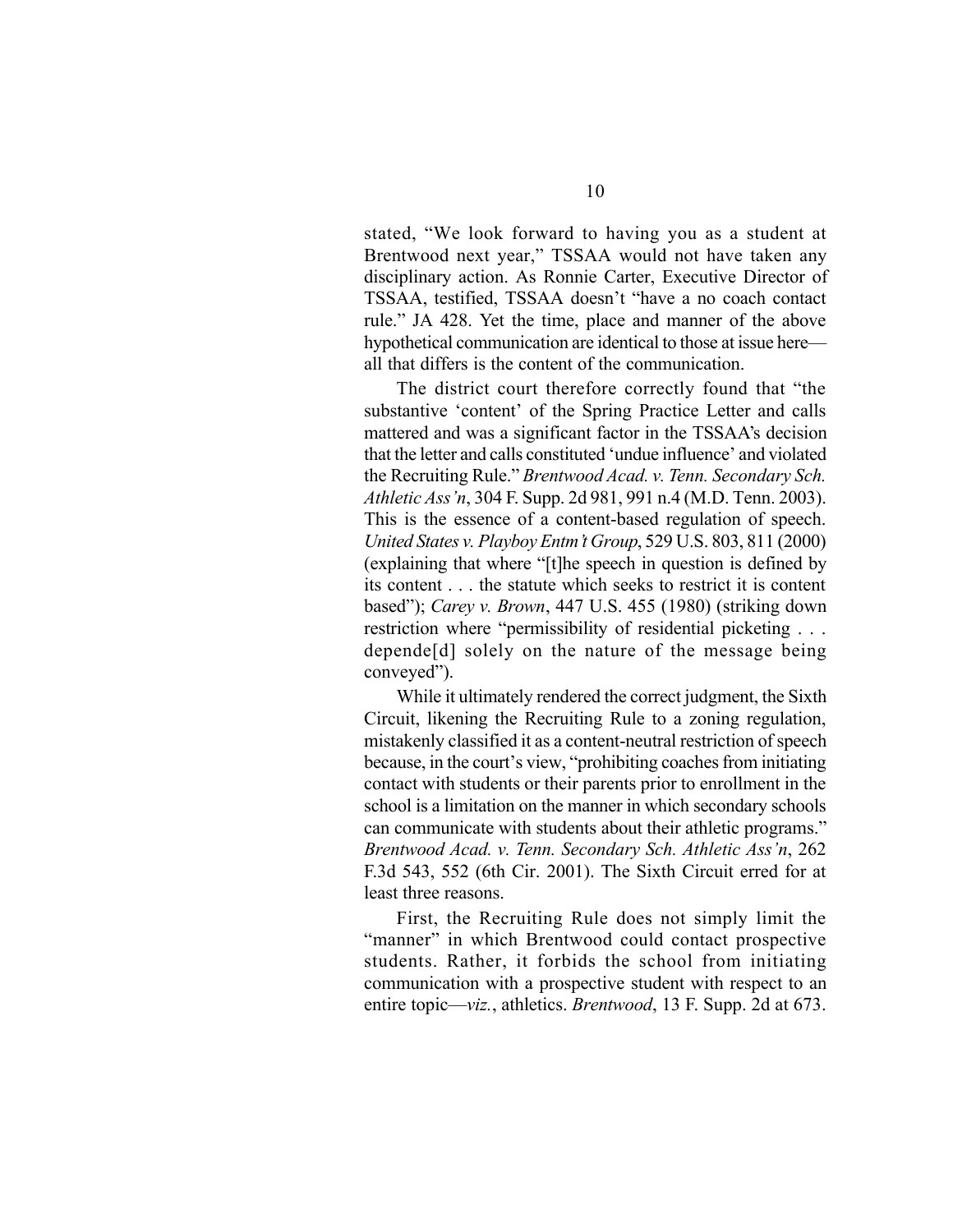The rule, for example, does not limit the hours in which a school may make phone calls or limit initial contact to written communication or require that such contact occur after school hours, all of which would be ways in which a Recruiting Rule could target the time, place or manner in which a message is being communicated rather than the message itself. Instead, all discussion initiated by the school on the subject of athletics is prohibited, no matter when, where, or how conveyed. *Cf. Cook v. Gralike*, 531 U.S. 510, 523 (2001) ("Article VIII is not a procedural regulation. It does not regulate the time of elections; it does not regulate the place of elections; nor, we believe, does it regulate the manner of elections.").

Hence, even if the Recruiting Rule is viewpoint-neutral, it certainly targets speech based on its content. As this Court has explained, "a regulation that does not favor either side of a political controversy is nonetheless impermissible because the First Amendment's hostility to content-based regulation extends . . . to prohibition of public discussion of an entire topic." *Boos v. Barry*, 485 U.S. 312, 319 (1988) (quotation and citation omitted) (omission in original); *see also Ark. Writers' Project*, *Inc. v. Ragland*, 481 U.S. 221, 230 (1987) ("Arkansas' system of selective taxation does not evade the strictures of the First Amendment merely because it does not burden the expression of particular *views* by specific magazines."); *City of Renton v. Playtime Theatres*, *Inc.*, 475 U.S. 41, 48 (1986) (defining "'content-neutral' speech regulations as those that are *justified* without reference to the content of the regulated speech" (internal citations and quotations omitted)). "[A] content-based blanket restriction on speech . . . cannot be properly analyzed as a form of time, place, and manner regulation." *Reno v. ACLU*, 521 U.S. 844, 868 (1997) (citations and quotations omitted).

 Second, the Sixth Circuit erroneously supported its conclusion of content-neutrality by finding that Brentwood retained other means of communicating the availability of educational options to students. *Brentwood*, 262 F.3d at 552 (finding that "prohibiting coaches from initiating contact with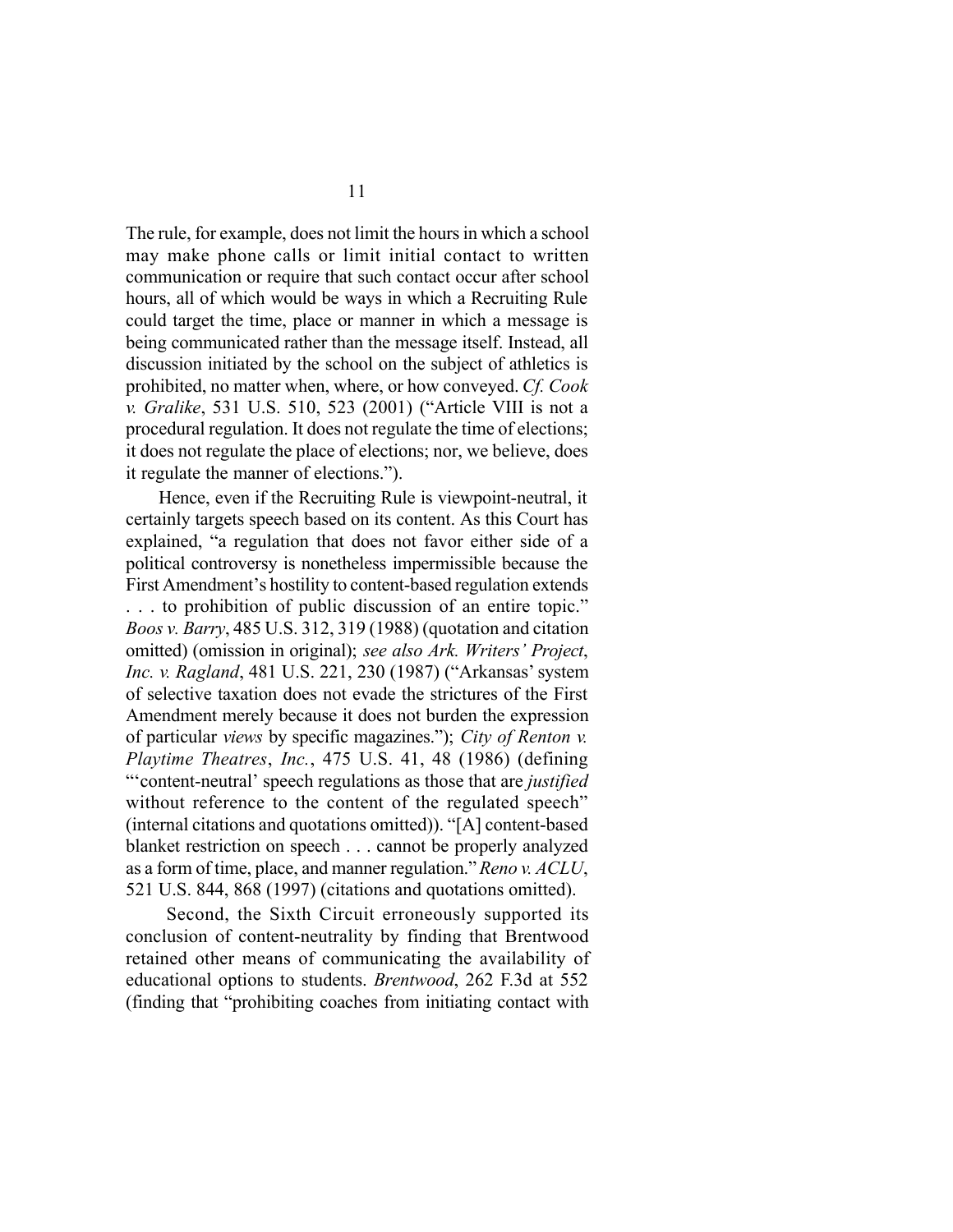students or their parents prior to enrollment in the school . . . does not mean . . . that Brentwood has no other outlet for providing such information to prospective students, or that middle school students have no way of finding out this information"). This approach is entirely backwards; the availability of alternative avenues is relevant only after a court has already determined that the regulation is content-neutral not before. *See Consol. Edison Co. v. Pub. Serv. Comm'n*, 447 U.S. 530, 541 n.10 (1980) (explaining that the Court has "consistently rejected the suggestion that a government may justify a content-based prohibition by showing that speakers have alternative means of expression"); *Va. State Bd. of Pharmacy v. Va. Citizens Consumer Council*, *Inc.*, 425 U.S. 748, 757 n.15 (1976) ("We are aware of no general principle that freedom of speech may be abridged when the speaker's listeners could come by his message by some other means, such as seeking him out and asking him what it is." $)$ .<sup>2</sup>

Third, the lower court's theory that the Recruiting Rule is subject to intermediate scrutiny because it primarily regulates conduct and the secondary effects of speech must fail. *Brentwood*, 262 F.3d at 553. The Recruiting Rule focuses on the effects of the protected speech on the listener—not the community writ large. *Brentwood*, 13 F. Supp. 2d at 688. The right to regulate the secondary effects of speech cannot be based on the impact of the proscribed category of speech on the audience, *Boos*, 485 U.S. at 321 ("Listeners' reactions to speech are not the type of 'secondary effects' we referred to in *Renton*."), or other primary effects of the targeted speech, *Playboy*, 529 U.S. at 815 ("We have made clear that the lesser scrutiny afforded regulations targeting the secondary effects of crime or

2. The Sixth Circuit's conclusion that the Recruiting Rule does not effect a total ban also is immaterial. *See Playboy Entm't Group*, 529 U.S. at 812 ("It is of no moment that the statute does not impose a complete prohibition. The distinction between laws burdening and laws banning speech is but a matter of degree. The Government's contentbased burdens must satisfy the same rigorous scrutiny as its contentbased bans.").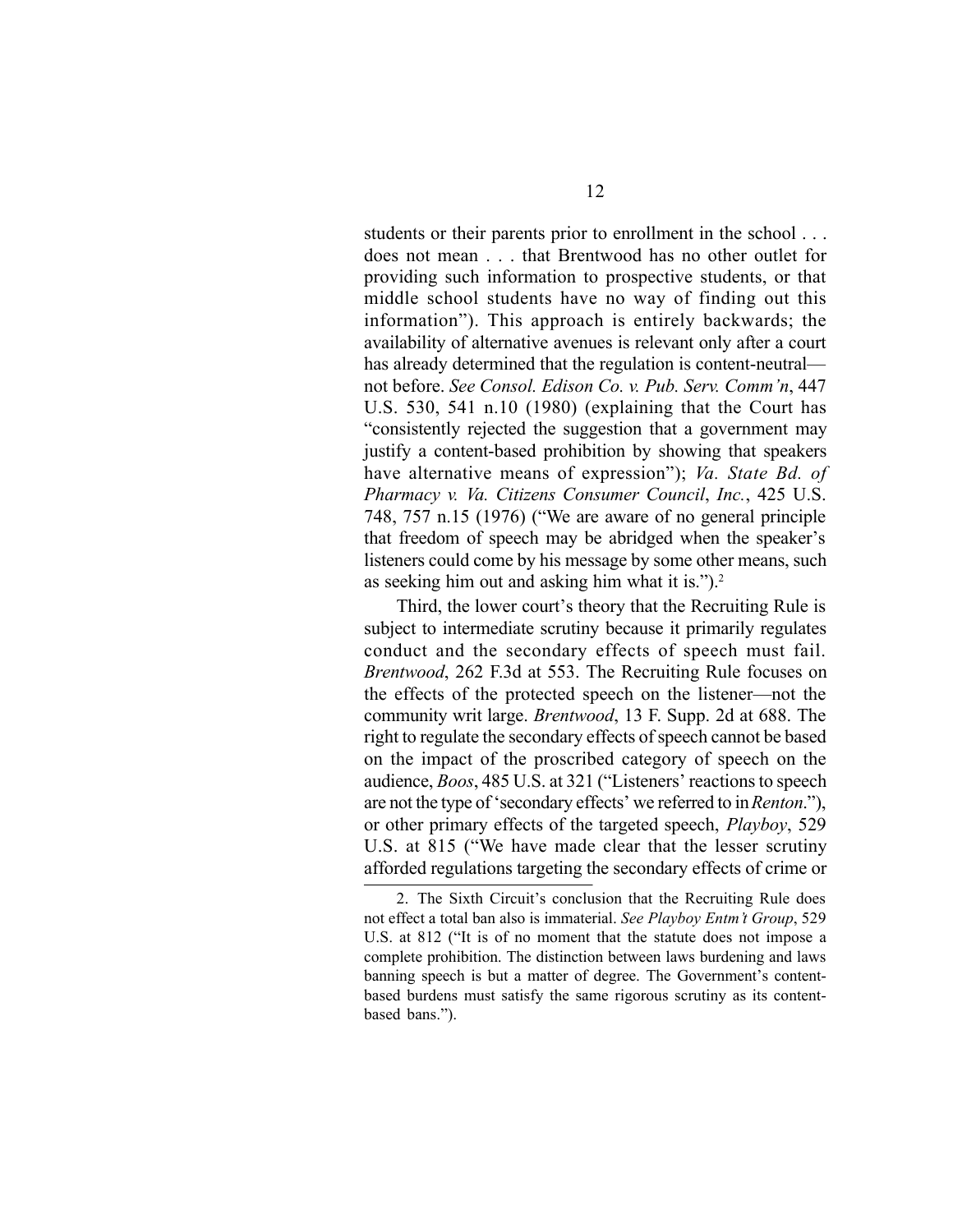declining property values has no application to content-based regulations targeting the primary effects of protected speech."). Because the Recruiting Rule "focuses *only* on the content of the speech and the direct impact that speech has on its listeners," it "is the essence of content-based regulation." *Id.* at 811-12 (internal quotation and citation omitted). The Recruiting Rule should be analyzed under the most demanding scrutiny available under the First Amendment.

### **II. TSSAA'S REGULATION DOES NOT QUALIFY FOR ANY SPECIAL EXCEPTION TO STRICT FIRST AMENDMENT SCRUTINY.**

#### **A. TSSAA Exercises the Sovereign Regulatory Authority of the State of Tennessee.**

TSSAA, like any other official regulatory or licensing board, oversees interscholastic athletics in Tennessee pursuant to the sovereign authority of the State. This conclusion is the necessary result of the Court's determination that TSSAA is a state actor. *Brentwood Acad. v. Tenn. Secondary Sch. Athletic Ass'n*, 531 U.S. 288, 291 (2001). In that decision, this Court explained that TSSAA is a "statewide association incorporated to regulate interscholastic athletic competition among public and private secondary schools," *id.* at 290, and is engaged in "regulatory activity," *id.* at 291. This Court could not have been more clear: TSSAA "has historically been seen to regulate in lieu of the State Board of Education's exercise of its own authority." *Id*.

The factual record also evidences TSSAA's regulatory status. TSSAA's constitution recognizes its plenary authority over all athletic competition in Tennessee, stating that its organizational purpose is "to stimulate and regulate the athletic relations of the secondary schools of Tennessee." JA 134. Indeed, Petitioner and supporting amici repeatedly reference the indispensable role interscholastic athletics play in a well-rounded secondary education. *See* Pet'r Br. 3 (stating that TSSAA is organized to "promote the educational ideals of interscholastic athletics"); JA 134 ("The athletic field and the gymnasium are classrooms in which teaching is foremost in the development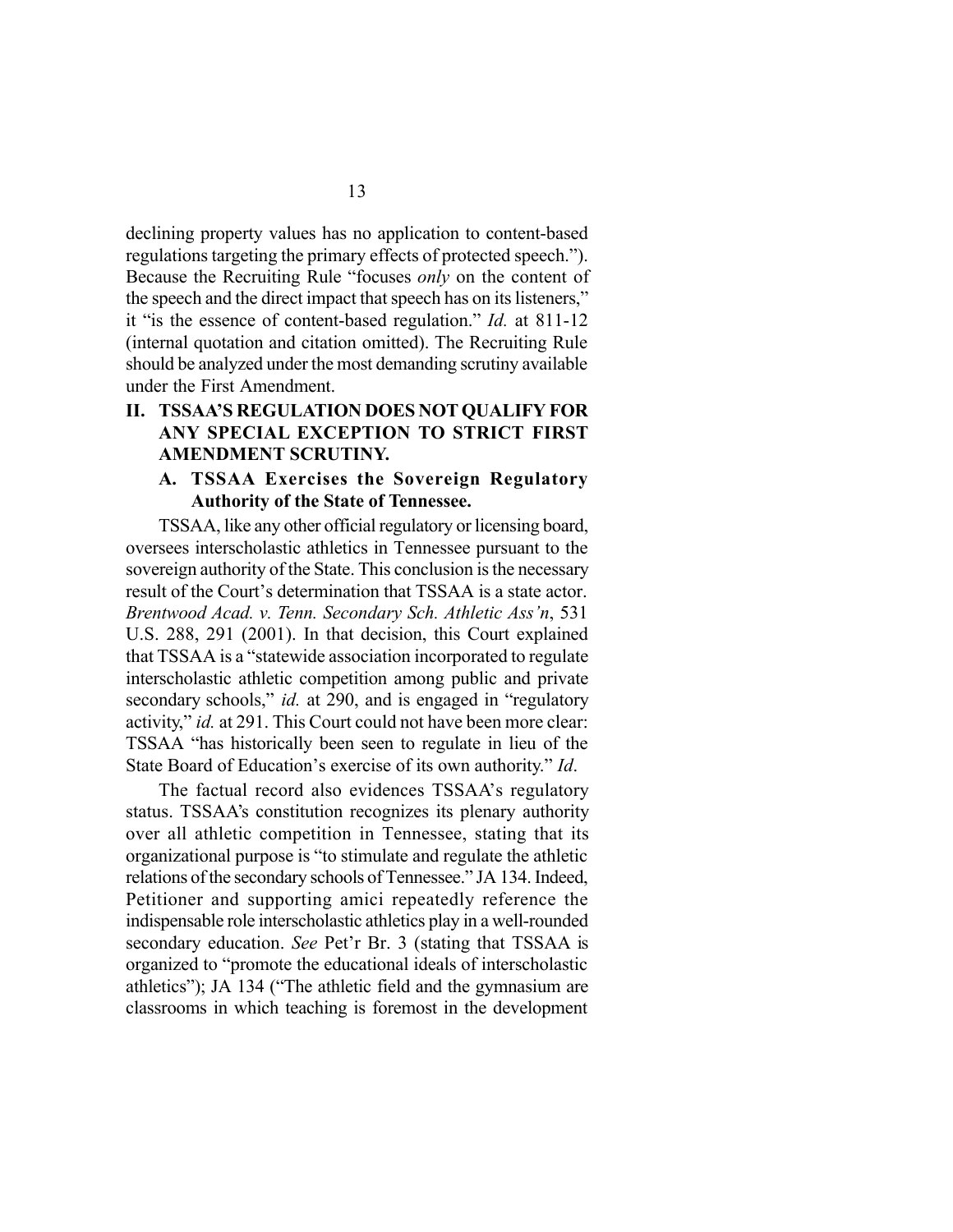of character, integrity, sportsmanship, and teamwork. Although the athletic program is associated primarily with physical education and the scholastic program with mental education, one complements the other."). This Court has taken TSSAA at its word. *See Brentwood*, 531 U.S. at 300 (explaining that athletics "provide an integral element of secondary public schooling").<sup>3</sup>

TSSAA thus is *not*, as Petitioner suggests, "a voluntary membership organization through which members self-regulate their sports competition and establish common rules to promote the educational ideals of interscholastic athletics." Pet'r Br. 3. That battle has already been lost. *Brentwood*, 531 U.S. at 291 ("We hold that the association's regulatory activity may and should be treated as state action owing to the pervasive entwinement of state school officials in the structure of the association, there being no offsetting reason to see the association's acts in any other way."). TSSAA, as the governing body for Tennessee athletic competition, licenses and regulates all schools that wish to participate in state-sanctioned interscholastic athletics. *See*, *e.g.*, JA 201 ("The sports season for a school shall end when the team has been eliminated from the TSSAA tournament series or has won the state championship.").

Indeed, TSSAA's monopoly over the governance of statesanctioned interscholastic athletic competition in Tennessee confirms the pervasiveness of its oversight authority. *See Brentwood*, 304 F. Supp. 2d at 997 ("TSSAA is effectively the only game in town."). Because "[a] member school's team may play or scrimmage only against the team of another member, absent a dispensation" and "without any other authority actually regulating interscholastic athletics," *Brentwood*, 531 U.S. at 291,

<sup>3.</sup> *See also* Brief of Amicus Curiae of National Federation of State High School Associations in Support of Petitioner 3 (Feb. 20, 2007) ("NFHS views cocurricular activities, including athletics, as an integral part of the high school experience."); *id.* at 4 ("[A]thletics are an extension of the classroom."); TENN. BD. OF EDUC. RULE 0520-1-2-.08(1) (recognizing "the value of participation in interscholastic athletics").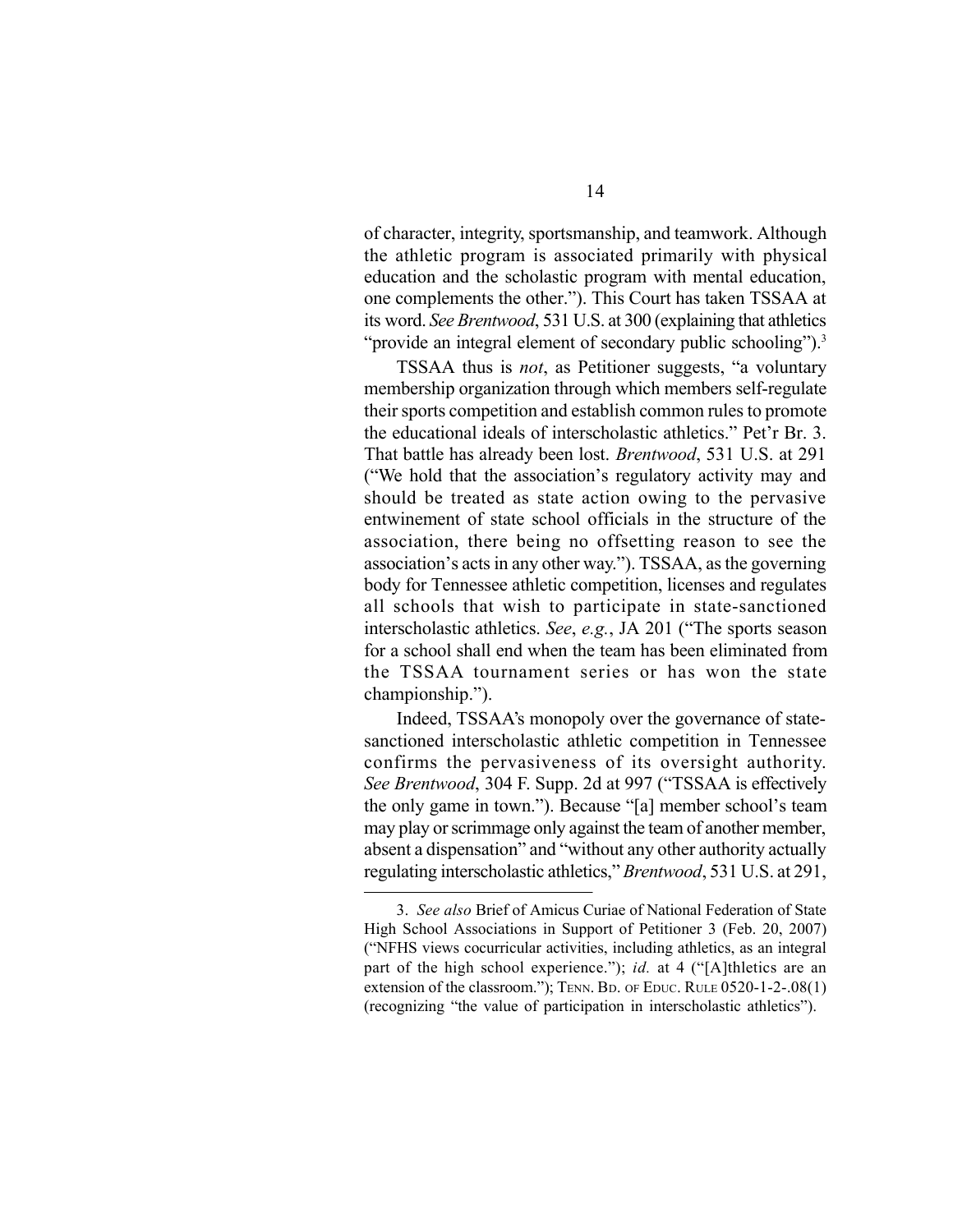schools are essentially forced to join TSSAA to offer their students the opportunity to participate in interscholastic athletics, *id.* at 299 (explaining that "a pickup system of interscholastic games would not do"). Joining TSSAA is the only means for Brentwood and other secondary schools to offer their students the unique educational experience that comes from participation in interscholastic athletic competition.

Private citizens do not waive their First Amendment rights by voluntarily engaging in an activity that is licensed or regulated by the State. *See Ibanez v. Fla. Dep't of Bus. & Prof'l Regulation*, *Bd. of Accountancy*, 512 U.S. 136, 143 (1994); *Bates v. State Bar of Ariz.*, 433 U.S. 350 (1977) (employing traditional First Amendment analysis to attorney disciplinary rules that arise only by virtue of their licensure); *44 Liquormart*, *Inc. v. Rhode Island*, 517 U.S. 484, 504-505 (1996) (applying commercial speech doctrine to liquor licensing statute); *Va. State Bd. of Pharmacy*, 425 U.S. at 749-50, 762-70 (determining that commercial speech doctrine applies to advertising rule applicable to licensed pharmacists as a condition of their licensure); *Edenfield v. Fane*, 507 U.S. 761, 767 (1993) (applying commercial speech doctrine to ban on certain speech applicable only to licensed CPAs). Indeed, if it were otherwise, the State could vitiate First Amendment protection in any area by adopting an exclusive licensure or membership requirement and then claim a surrender of First Amendment rights due to "voluntary" participation. *See*, *e.g.*, *City of Lakewood v. Plain Dealer Pub. Co.*, 486 U.S. 750, 763-64 (1988).

In *Ibanez*, for example, an accountant and attorney who voluntarily submitted herself to the regulatory jurisdiction of the relevant state agency was nonetheless entitled to the full protection of the First Amendment. 512 U.S. at 139 & n.3. The Court, employing the traditional First Amendment analysis, held "that the Board's decision censuring Ibanez is incompatible with First Amendment restraints on official action." *Id.* at 139. The import of *Ibanez* and other similar cases is unmistakable: "voluntary association" with the regulatory authority of the State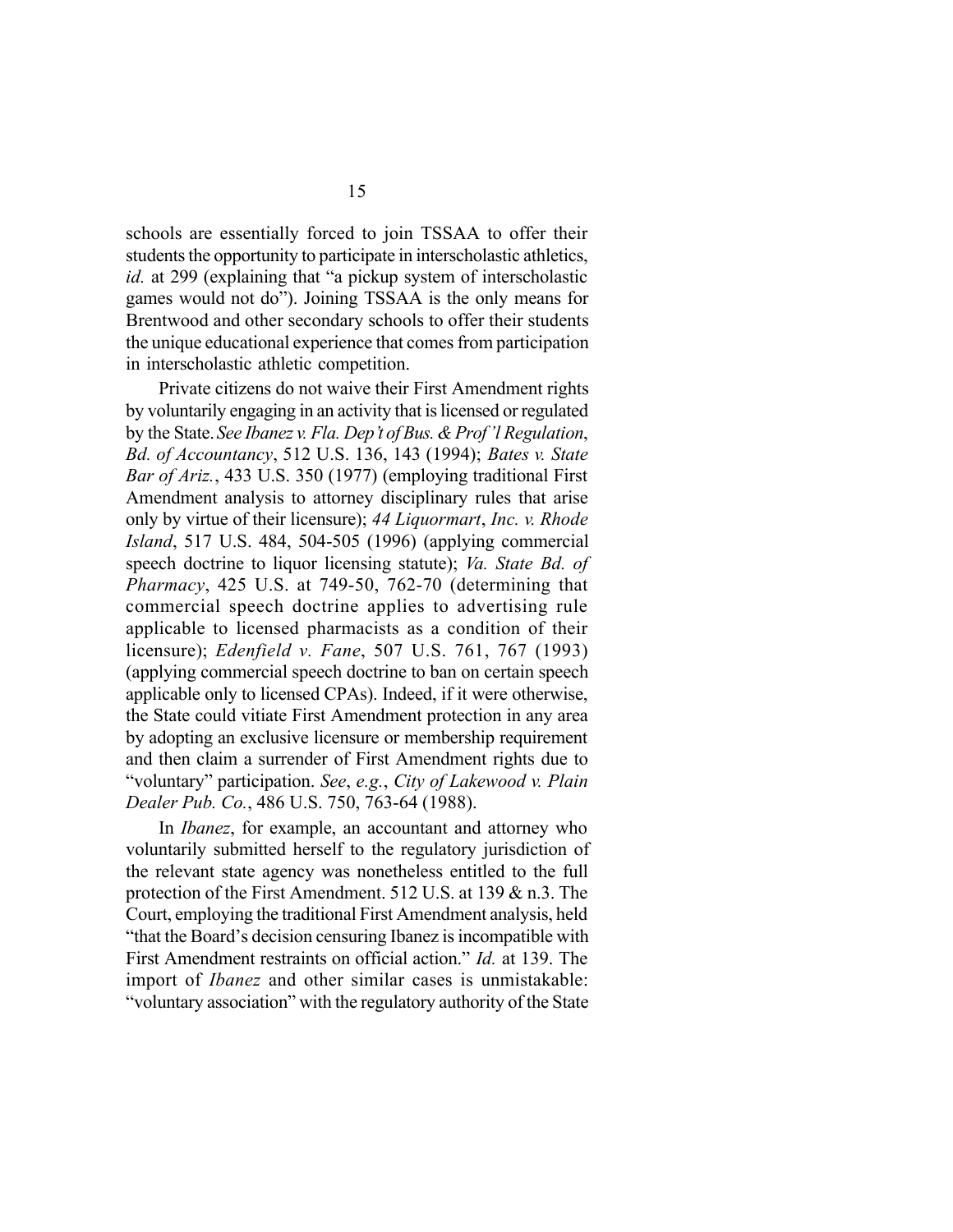is not by itself sufficient to remove the case from traditional First Amendment scrutiny. *See*, *e.g.*, *Riley v. Nat'l Fed'n of the Blind of N.C.*, *Inc.*, 487 U.S. 781, 801 (1988). Those involved in private enterprise always have the choice not to engage in a particular profession or activity for which a license is needed. But this Court has always employed its traditional First Amendment analysis where the maintenance of the license is in some way conditioned on the sacrifice of First Amendment rights. *See*, *e.g.*, *City of Lakewood*, 486 U.S. at 763-64. This case is no different; TSSAA in effect grants its member schools a license to participate in statewide interscholastic athletics and cannot avoid the strictures of the First Amendment under a newly minted "voluntary association" standard.

#### **B. This Is Not a Public Employment Case.**

Petitioner counters that this case is subject to the test set forth in *Pickering*, 391 U.S. 563. Pet'r Br. 27-32. TSSAA misapprehends this entire line of cases. *Pickering*, and its progeny, *Connick v. Myers*, 461 U.S. 138 (1983), and *Board of County Commissioners v. Umbehr*, 518 U.S. 668 (1996), apply only to government employment relationships.

In *Pickering*, this Court addressed the extent to which public employees retain their First Amendment rights. In resolving this question, the Court crafted a balance between the rights of the employee, "as a citizen, in commenting upon matters of public concern and the interest of the State, *as an employer*, in promoting the efficiency of the public services it performs through its employees." *Pickering*, 391 U.S. at 568 (emphasis added). The Court made clear that this balancing approach was legitimate only because the interests of the State as an employer are different in kind from its interests in any other context: "[T]he State has interests *as an employer* in regulating the speech *of its employees* that *differ significantly* from those it possesses in connection with regulation of the speech *of the citizenry in general*." *Id.* (emphasis added); *Waters v. Churchill*, 511 U.S. 661, 674 (1994) (explaining that "constitutional review of *government employment decisions* . . . rest on different principles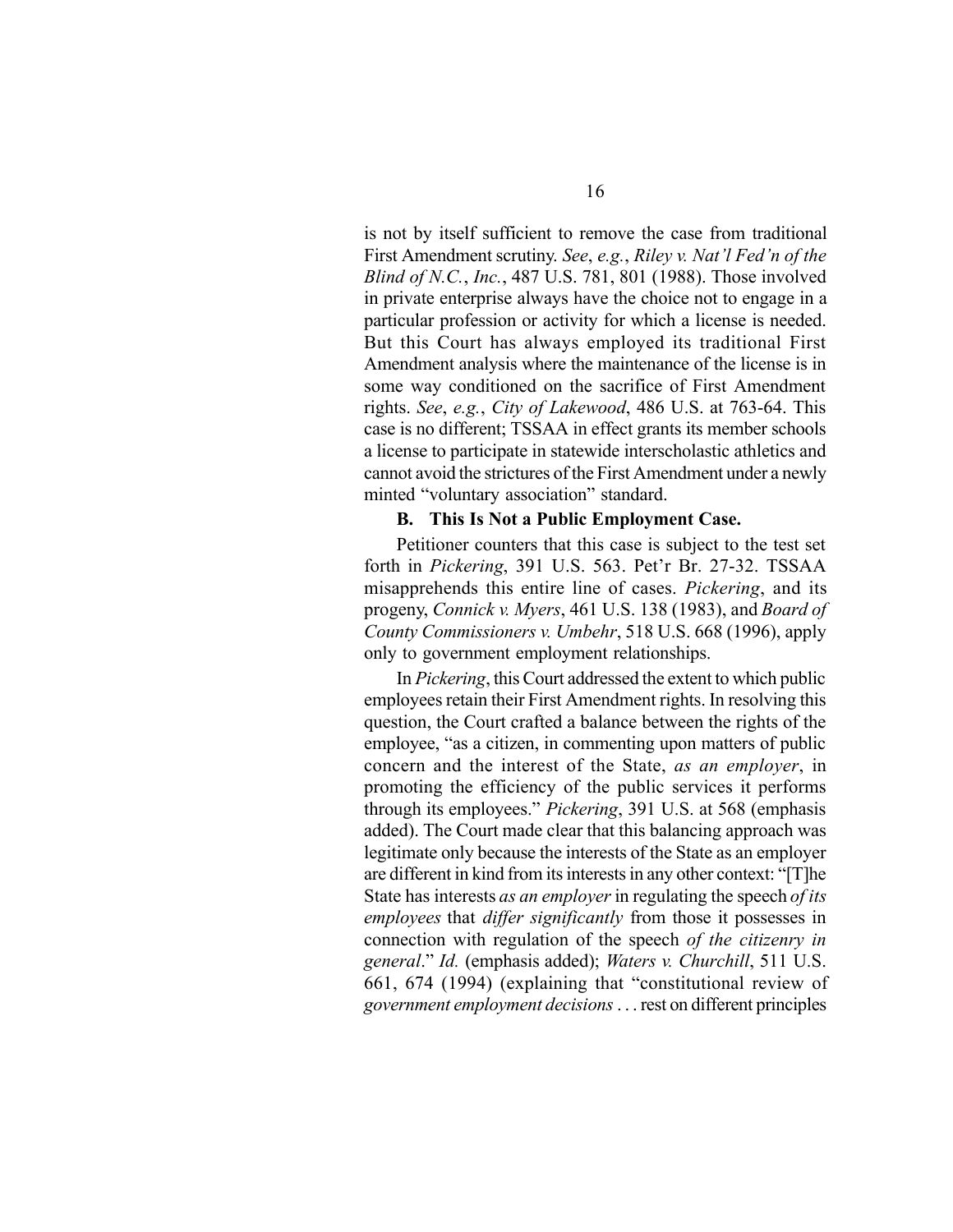than review of speech restraints imposed by *the government as sovereign*" (emphases added)).

*Connick* and *Umbehr* confirm this understanding. In *Connick*, the Court explained that the *Pickering* balancing test "reflects both the historical evolvement of the rights of public employees, and the common sense realization that government offices could not function if every employment decision became a constitutional matter." *Connick*, 461 U.S. at 143. Accordingly, "when a public employee speaks not as a citizen upon matters of public concern, but speaks instead as an employee upon matters only of personal interest," the First Amendment is not grounds for review of the employment decision. *Id.* at 147. *Umbehr* merely extended the *Pickering* balancing test to independent contractors because of the similarity of functions they and full-time employees perform for the government. *Umbehr*, 518 U.S. at 678 ("We . . . see no reason to believe that proper application of the *Pickering* balancing test cannot accommodate the differences between employees and independent contractors.").

Instead of respecting the natural limits of *Pickering*, Petitioner contorts the Court's reference in *Umbehr* to the government's "contractual power," in forming the employment relationship at issue, to expand the *Pickering* balancing test to entirely dissimilar circumstances. That is, Petitioner's contention that the Court's use of the phrase "contractual power" extends *Pickering*'s balancing test far beyond the employment context, Pet'r Br. 27-28, cannot be correct. Were the Court to expand *Pickering* in such a dramatic way, it would doubtless have made its intention to do so—and thus its intention to trench further on protected speech—far more clear. Instead of the expansive meaning Petitioner proposes, the Court was simply explaining its minor extension of *Pickering* to the independent contractor context. For this reason, this Court has never applied *Pickering* or *Umbehr* outside the employment context. *See*, *e.g.*, *O'Hare Truck Serv.*, *Inc. v. City of Northlake*, 518 U.S. 712, 713 (1996);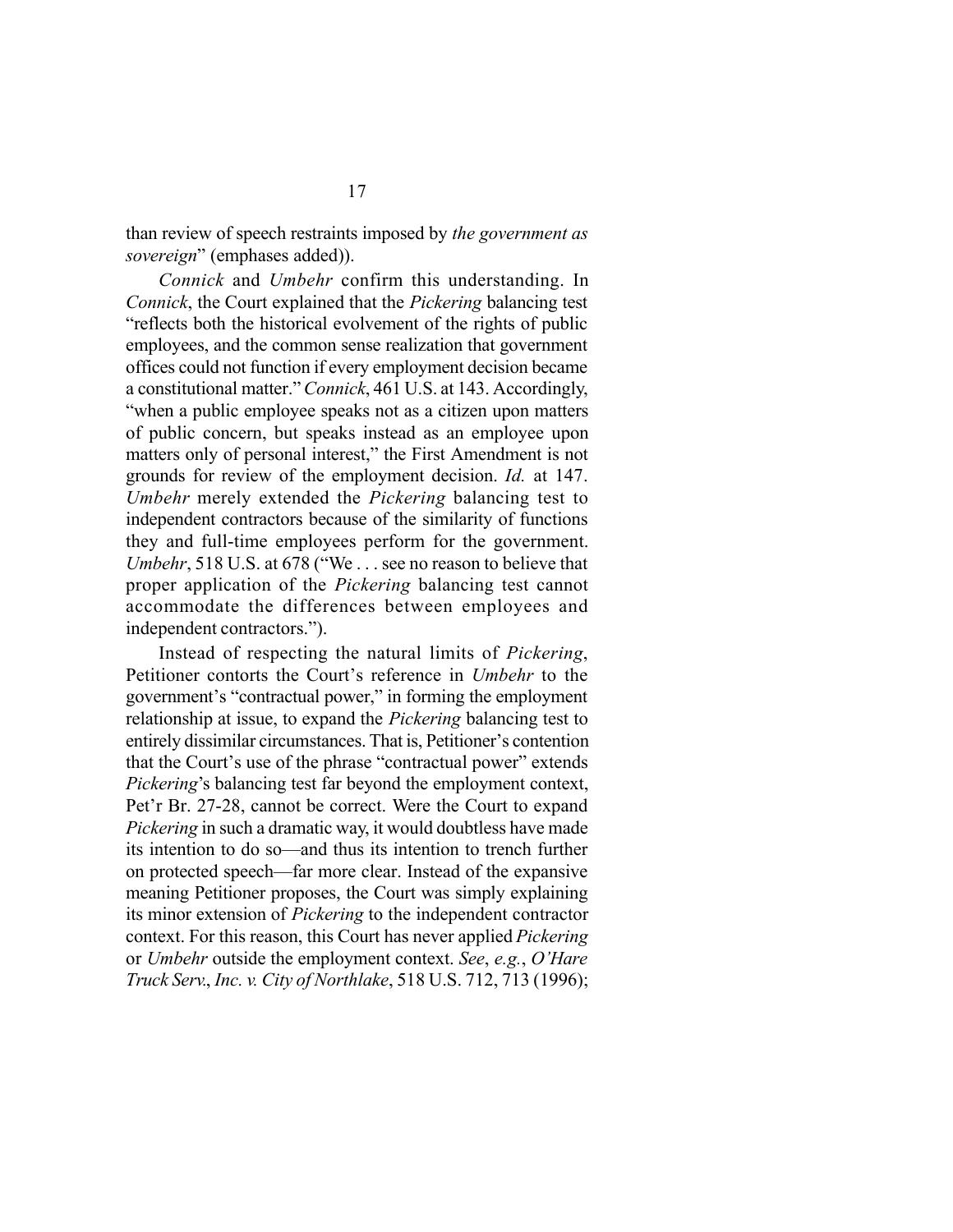### *L.A. Police Dep't v. United Reporting Publ'g Corp*., 528 U.S. 32, 43 (1999); *Texas v. Lesage*, 528 U.S. 18, 21 (1999).

And *Pickering* certainly does not apply in the circumstances presented here. *See Waters*, 511 U.S. at 674-75 ("[T]he extra power the government has in this area comes from the nature of the government's mission as employer. Government agencies are charged by law with doing particular tasks. Agencies hire employees to help do those tasks as effectively and efficiently as possible."). Neither Brentwood nor its employees have been hired by TSSAA to do anything.<sup>4</sup> If *Pickering* now extends to all who voluntarily participate in any government program, the vast majority of the country's population has just suffered a massive diminution in First Amendment rights.

#### **C. Brentwood Is Not Participating in a Government-Funded Program.**

Contrary to Petitioner's alternative argument, Pet'r Br. 22- 27, this case also bears no relation to the government programs addressed by this Court in *Rust* and *United States v. American Library Association*, 539 U.S. 194 (2003). In both cases, the Court confronted First Amendment challenges to governmentfunded spending programs. In *Rust*, the plaintiffs challenged a federal funding provision that forbade the use of appropriated funds "in programs where abortion is a method of family planning." 500 U.S. at 178 (quoting 42 U.S.C. § 300a-6). In *American Library Association*, the Court addressed a similar challenge to a federal law that denied funds to any public library that refused to install Internet filtering software. 539 U.S. at 201-202.

<sup>4.</sup> Were *Pickering* to apply here, it thus would create the anomalous circumstance wherein employees of TSSAA, such as its Executive Director and staff, would have the same First Amendment rights of free speech as schools such as Brentwood. This understanding would completely remove *Pickering* from the employment context and would allow a licensing body, such as TSSAA, to regulate the speech of employees of its regulated entities (and speech of the regulated entity itself) in any number of circumstances. *Pickering* was never intended to have such far-reaching consequences.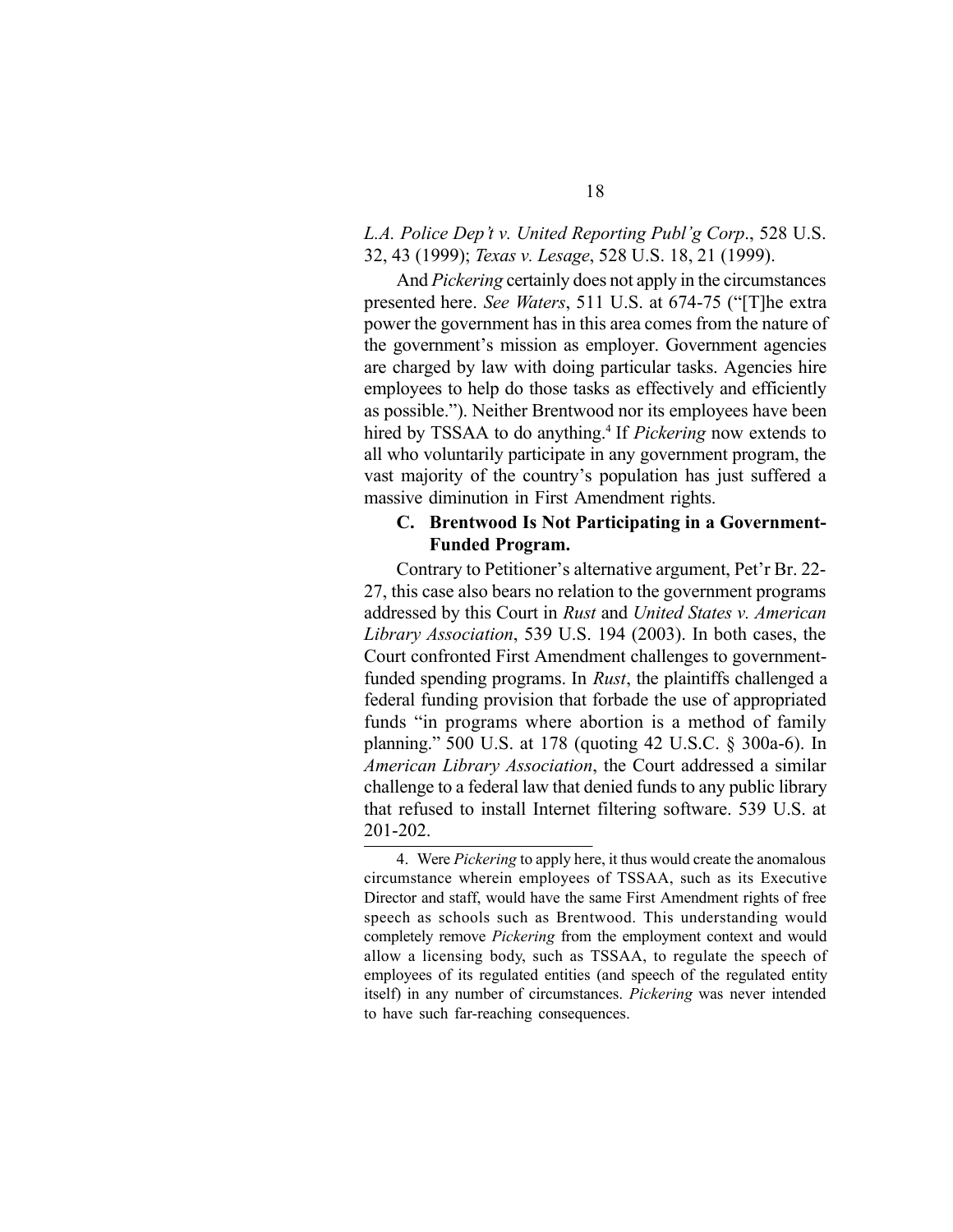The Court rejected both challenges because "[a] refusal to fund protected activity, without more, cannot be equated with the imposition of a penalty on that activity." *Id.* at 212 (quoting *Rust*, 500 U.S. at 193 (internal quotations and citations omitted)). As the Court explained, "when the Government appropriates public funds to establish a program it is entitled to define the limits of that program." *Rust*, 500 U.S. at 194; *Am. Library Ass'n*, 539 U.S. at 203 ("Congress has wide latitude to attach conditions to the receipt of federal assistance on order to further its policy objectives." (citation omitted)). Thus, Congress was "not denying a benefit to anyone, but [was] instead simply insisting that public funds be spent for the purposes for which they were authorized." *Am. Library Ass'n*, 539 U.S. at 211 (quoting *Rust*, 500 U.S. at 196). *Rust* and *American Library Association* stand for the relatively modest proposition that government does not violate the First Amendment when it appropriates funds for a specific purpose.

That rule has no application here. TSSAA is not a government program in the sense that was significant in *Rust* and *American Library Association*. It does not expend government funds, *see Rust*, 500 U.S. at 196, it does not serve as a proprietor of public land, *see United States v. Kokinda*, 497 U.S. 720, 725 (1990), and it does not distribute a public benefit, *see Regan v. Taxation With Representation of Washington*, 461 U.S. 540, 545 (1983). TSSAA, like any other government regulatory or licensing authority, is charged with regulating private conduct—nothing more.

Moreover, this Court made clear that the funding restrictions at issue in those cases were not used as a means of suppressing speech—they were just a refusal by government to fund it. *See Rust*, 500 U.S. at 198 ("Congress has . . . not denied . . . the right to engage in abortion-related activities. Congress has merely refused to fund such activities out of the public fisc . . . ."); *Regan*, 461 U.S. at 545 ("The Code does not deny TWR the right to receive deductible contributions to support its nonlobbying activity, nor does it deny TWR any independent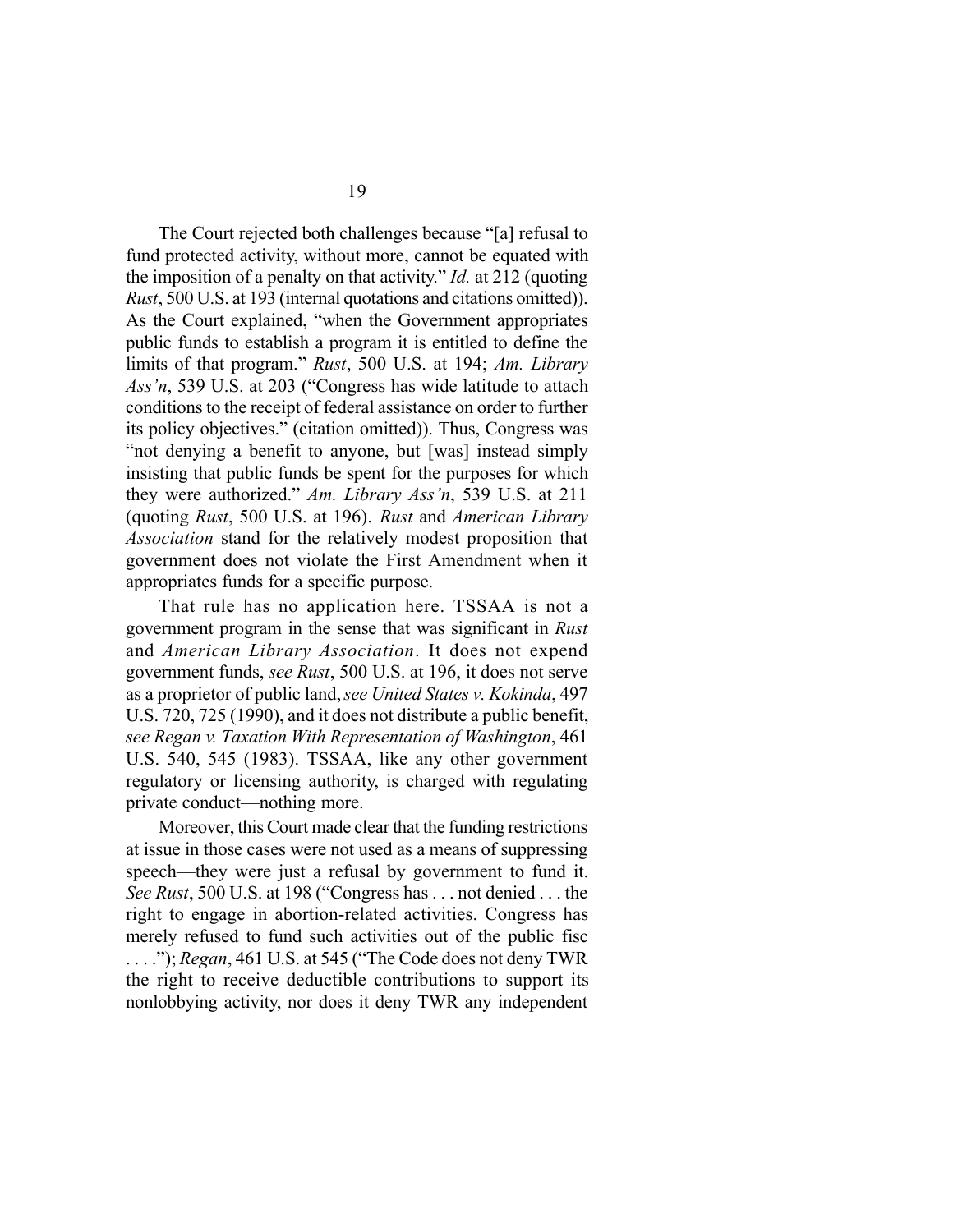benefit on account of its intention to lobby. Congress has merely refused to pay for the lobbying out of public monies."). Here, however, Brentwood is not asking the State of Tennessee to fund its speech; it is simply asking that private speech not be suppressed by the State. The distinction is important. *Legal Servs. Corp. v. Velazquez*, 531 U.S. 533, 548-49 (2001) ("Where private speech is involved, even Congress' antecedent funding decision cannot be aimed at the suppression of ideas thought inimical to the Government's own interest.").

Indeed, even the government's use of funding provisions to suppress private speech has been routinely struck down. *See*, *e.g.*, *League of Women Voters*, 468 U.S. at 400 (invalidating federal law on First Amendment grounds where "a noncommercial educational station that receives only 1% of its overall income from CPB grants [was] barred absolutely from all editorializing" because "such a station [was] not able to segregate its activities according to the source of its funding" and "it [was] barred from using even wholly private funds to finance its editorial activity"); *Velazquez*, 531 U.S. at 548 ("[I]n the context of this statute there is no programmatic message of the kind recognized in *Rust* and which sufficed there to allow the Government to specify the advice deemed necessary for its legitimate objectives.").

In short, the State "cannot recast a condition on funding as a mere definition of its program in every case, lest the First Amendment be reduced to a simple semantic exercise." *Velazquez*, 531 U.S. at 547. TSSAA fails to heed this admonition. The State of Tennessee, through TSSAA, has not appropriated funds to advance a programmatic speech-related interest. *Rust* and *American Library Association* therefore are inapplicable. *Brentwood Acad. v. Tenn. Secondary Sch. Athletic Ass'n*, 442 F.3d 410, 423 (6th Cir. 2006) ("[T]he TSSAA's enforcement of the Recruiting Rule is not a funding program. Nor does it represent government speech. Cases like *Rust* do not govern the present case.").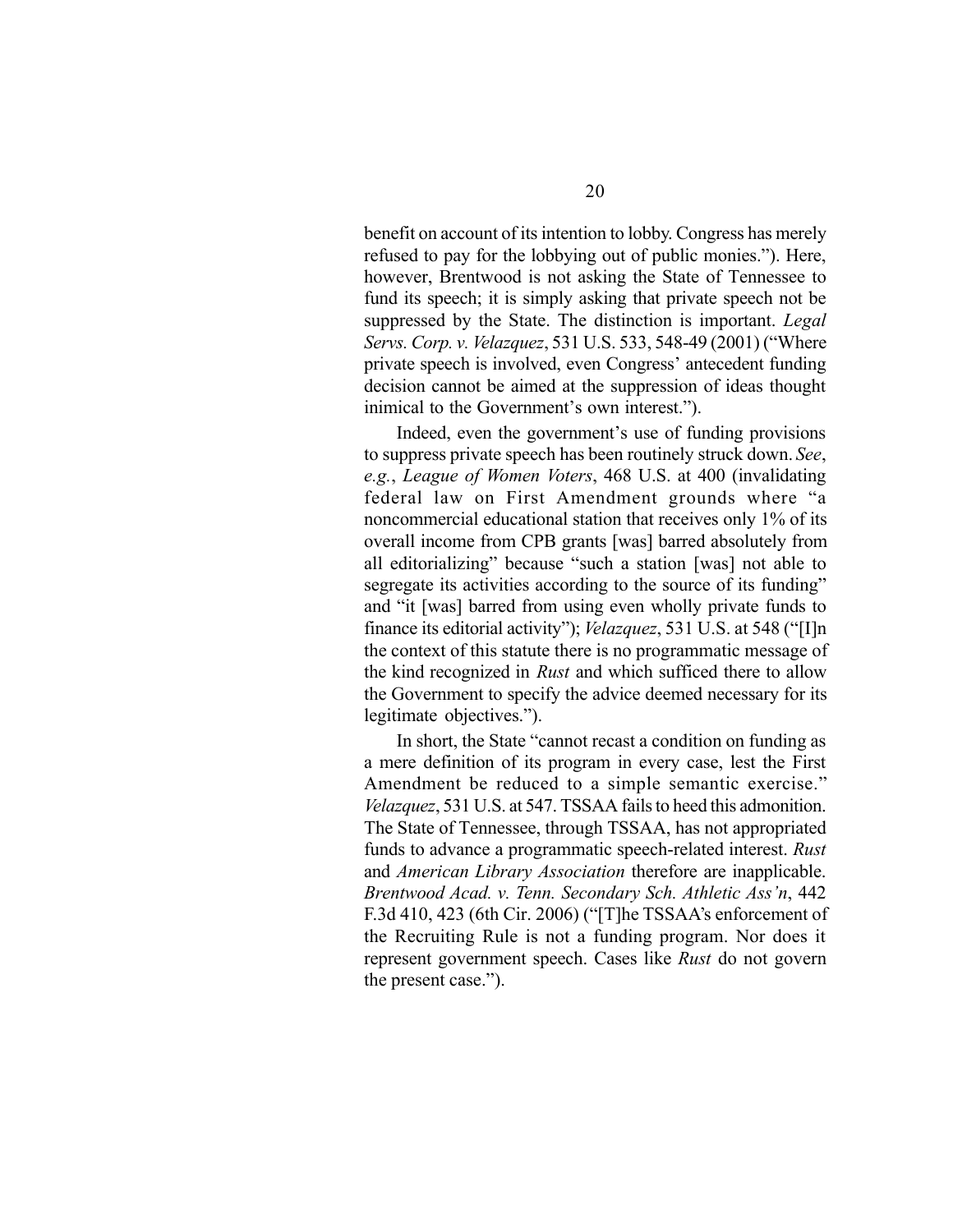## **III. TSSAA'S ATTEMPT TO JUSTIFY ITS SPEECH RESTRICTION FALLS SHORT UNDER ANY STANDARD.**

#### **A. TSSAA Gave No Weight to the Impact of the Recruiting Rule on Speakers and Listeners.**

Aside from the content-based infirmities discussed above, the Recruiting Rule conflicts with at least two important First Amendment principles. First, it interferes with the "free flow of ideas"—a core First Amendment value. *Miami Herald Publ'g Co. v. Tornillo*, 418 U.S. 241, 252 (1974); *see 44 Liquormart*, 517 U.S. at 512 ("The text of the First Amendment makes clear that the Constitution presumes that attempts to regulate speech are more dangerous than attempts to regulate conduct. That presumption accords with the essential role that the free flow of information plays in a democratic society."); *Houchins v. KQED*, *Inc.*, 438 U.S. 1, 30 (1978) ("The preservation of a full and free flow of information to the general public has long been recognized as a core objective of the First Amendment to the Constitution."). Indeed, the First Amendment squarely prohibits overbroad restrictions on truthful speech. *Associated Press v. United States*, 326 U.S. 1, 20 (1945) ("[The First] Amendment rests on the assumption that the widest possible dissemination of information from diverse and antagonistic sources is essential to the welfare of the public . . . .").

Speech regulations therefore must be careful to "leave open ample alternative channels for communication of the information" and should not "unreasonably limit alternative avenues of communication." *City of Renton v. Playtime Theatres*, *Inc.*, 475 U.S. 41, 47 (1986); *Ward v. Rock Against Racism*, 491 U.S. 781, 791 (1989) (explaining that even contentneutral restrictions must "leave open ample alternative channels for communication of the information" (quotation omitted)). And, when the Court is "not persuaded that adequate substitutes exist for the important medium of speech that [the regulator of speech] has closed off," such regulations are struck down as unconstitutional. *City of Ladue v. Gilleo*, 512 U.S. 43, 56 (1994).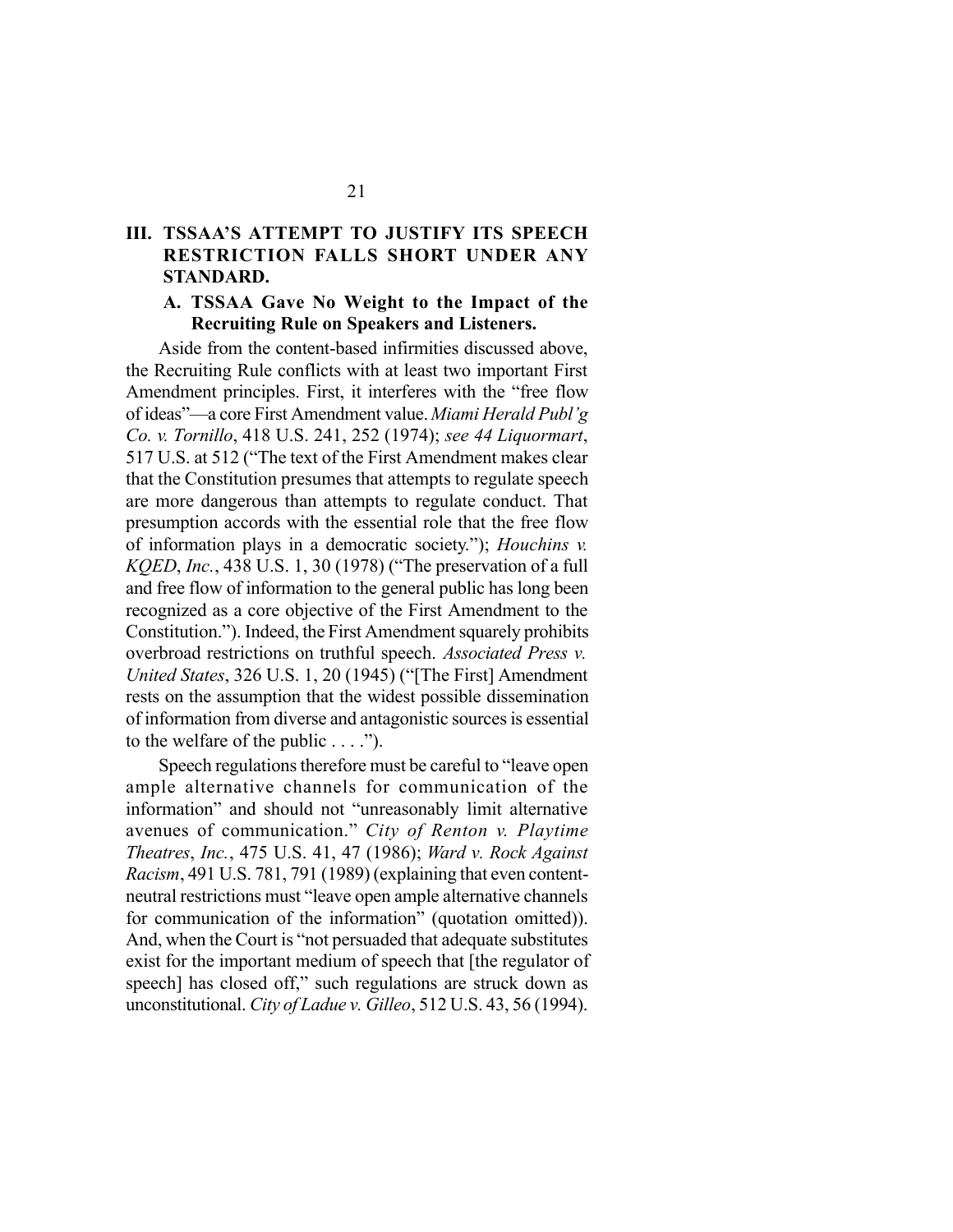Here, as noted above, the Recruiting Rule forbids a coach "from contact[ing] a student or his or her parents prior to his enrollment in the school" and prohibits "[a]ny initial contact or prearranged contact by a member of the coaching staff or representative of the school and a prospective student/athlete." JA 181-82. It further provides that "[p]rivate or parochial schools may not contact students enrolled at the public schools."<sup>5</sup> JA 183. The Recruiting Rule, under TSSAA's official interpretation, ultimately forecloses *all* means of direct communication between private schools and parents interested in learning more about these alternative educational opportunities. For student-athletes and their families, outreach from a member of the coaching staff, administrator, or teacher at a private school is the natural avenue of communication for learning about educational opportunities at private schools. Indeed, it is perhaps the best or only opportunity to win their attention in many cases.

That students and their families might possibly obtain this message by seeking out private schools and asking them about their message does not save this prohibition from running afoul of the First Amendment. "[T]he First Amendment protects the right of every citizen to reach the minds of willing listeners and to do so there must be opportunity to win their attention." *Hill v. Colorado*, 530 U.S. 703, 728 (2000) (citations and quotations omitted). The Recruiting Rule thus fails to give private schools an adequate opportunity to win the attention of potentially interested students and their families, *see Members of City Council of City of Los Angeles v. Taxpayers for Vincent*, 466 U.S. 789, 812 (1984) (explaining that an alternative means

<sup>5.</sup> In this litigation, TSSAA has taken the position that the Recruiting Rule only proscribes initial contact by a school representative *on the subject of athletics*. *See* JA 428. TSSAA's official commentary to the Recruiting Rule, however, makes clear that it is capable of a far broader application. *See* JA 181-85. Brentwood's First Amendment rights should not depend on TSSAA's temporary decision to enforce the Recruiting Rule, in the context of ongoing litigation, more judiciously than the official commentary indicates it will in the future.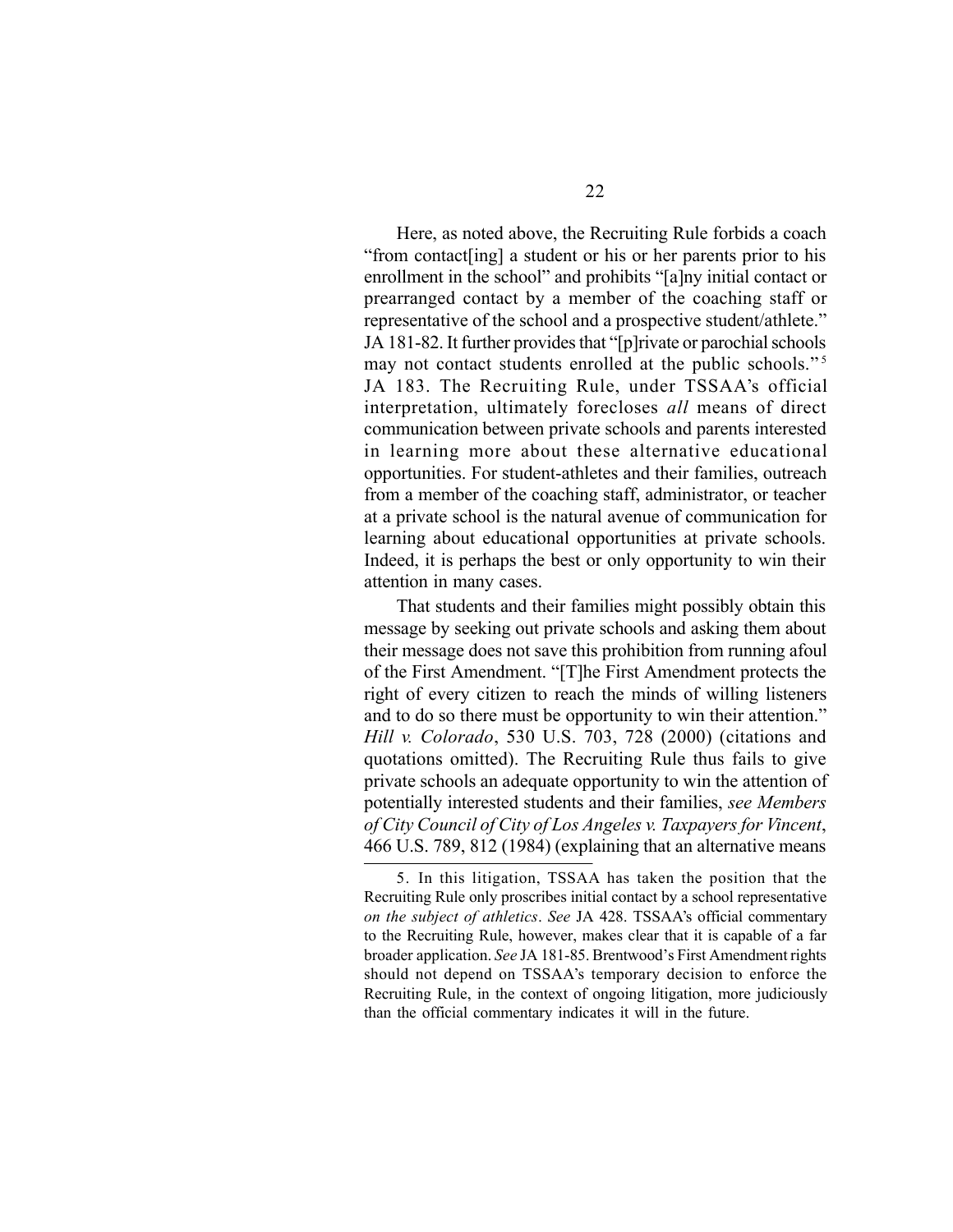of communication is constitutionally inadequate if the speaker's "ability to communicate effectively is threatened"), and imposes too great a cost on speech, *see Turner Broad.*, 512 U.S. at 663 ("[A]ssuring that the public has access to a multiplicity of information sources is a governmental purpose of the highest order, for it promotes values central to the First Amendment.").

Second, TSSAA's Recruiting Rule violates the speech rights of students and their families. The First Amendment affords equal protection to the rights of the willing audience to receive the message. *Bd. of Educ.*, *Island Trees Union Free Sch. Dist. No. 26 v. Pico*, 457 U.S. 853, 867 (1982) ("[I]n a variety of contexts the Constitution protects the right to receive information and ideas."). The First Amendment protects all aspects of speech, as both a speaker and listener are required for a message to be delivered. *Martin v. Struthers*, 319 U.S. 141, 143 (1943) ("The right of freedom of speech . . . embraces the right to distribute literature, and necessarily protects the right to receive it." (internal citation omitted)); *Va. State Bd. of Pharmacy*, 425 U.S. at 756 ("[W]here a speaker exists . . . the protection afforded is to the communication, to its source and to its recipients both."). Here, the Recruiting Rule would deprive students and their families of their right to receive valuable information about educational alternatives. *See Lamont v. Postmaster Gen.*, 381 U.S. 301, 308 (1965) (Brennan, J., concurring) ("The dissemination of ideas can accomplish nothing if otherwise willing addressees are not free to receive and consider them. It would be a barren marketplace of ideas that had only sellers and no buyers.").

#### **B. TSSAA's Recruiting Rule Undermines Informed Educational Choice.**

The Recruiting Rule fails to take into account the paramount constitutional interest in affording parents the opportunity to make informed choices about educational alternatives for their children. *See Troxel v. Granville*, 530 U.S. 57, 65 (2000) ("[T]he interest of parents in the care, custody, and control of their children—is perhaps the oldest of the fundamental liberty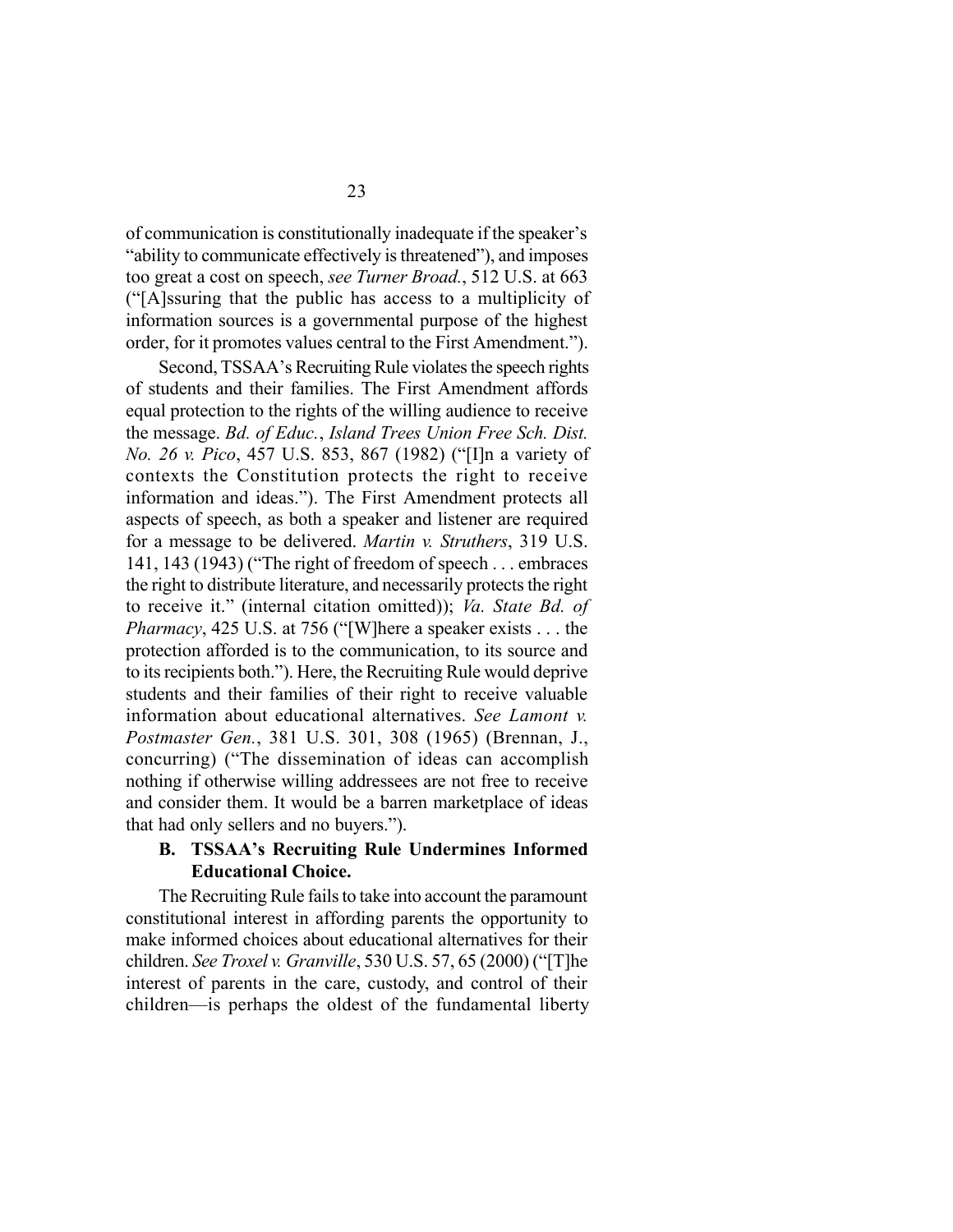interests recognized by this Court."); *Washington v. Glucksberg*, 521 U.S. 702, 720 (1997) ("[I]n addition to the specific freedoms protected by the Bill of Rights, the 'liberty' specially protected by the Due Process Clause includes the right[] . . . to direct the education and upbringing of one's children . . . ." (citations omitted)); *Pierce v. Soc'y of Sisters*, 268 U.S. 510, 535 (1925) ("The fundamental theory of liberty upon which all governments in this Union repose excludes any general power of the State to standardize its children by forcing them to accept instruction from public teachers only."). For this right to have meaning, it must be exercised through informed choice.

Here, by impairing the free flow of education-related information, the Recruiting Rule inhibits parental autonomy. In particular, forbidding private schools from directly contacting public school students and their families limits the opportunity of parents to learn about the full range of educational options available to them and to select the one that best meets the students' needs. As such, the Recruiting Rule "unreasonably interferes with the liberty of parents and guardians to direct the upbringing and education of children under their control." *Id*. at 534-35.

Apart from protecting parental liberty, informed school choice is an important government interest in its own right. It allows parents to consider the best options for fulfilling the unique educational needs of their children, including the many potential benefits of educational alternatives such as charter and private schools.<sup>6</sup> As two experts testified in this case, "the flow

<sup>6.</sup> Private schools generally produce better academic performance than public schools, particularly for minority students. *See*, *e.g*., Jay P. Greene, Education Myths 150-54 (2005) (summarizing randomassignment studies of voucher programs in Milwaukee, Charlotte, Dayton, New York City, and Washington D.C.); Paul E. Peterson & Elena Llaudet, Harvard University Kennedy School of Government, *On the Public-Private School Achievement Debate* (Aug. 2006), *available at* http://www.ksg.harvard.edu/PEPG/PDF/Papers/PEPG06- 02-PetersonLlaudet.pdf; U.S. Department of Education, Institute of (Cont'd)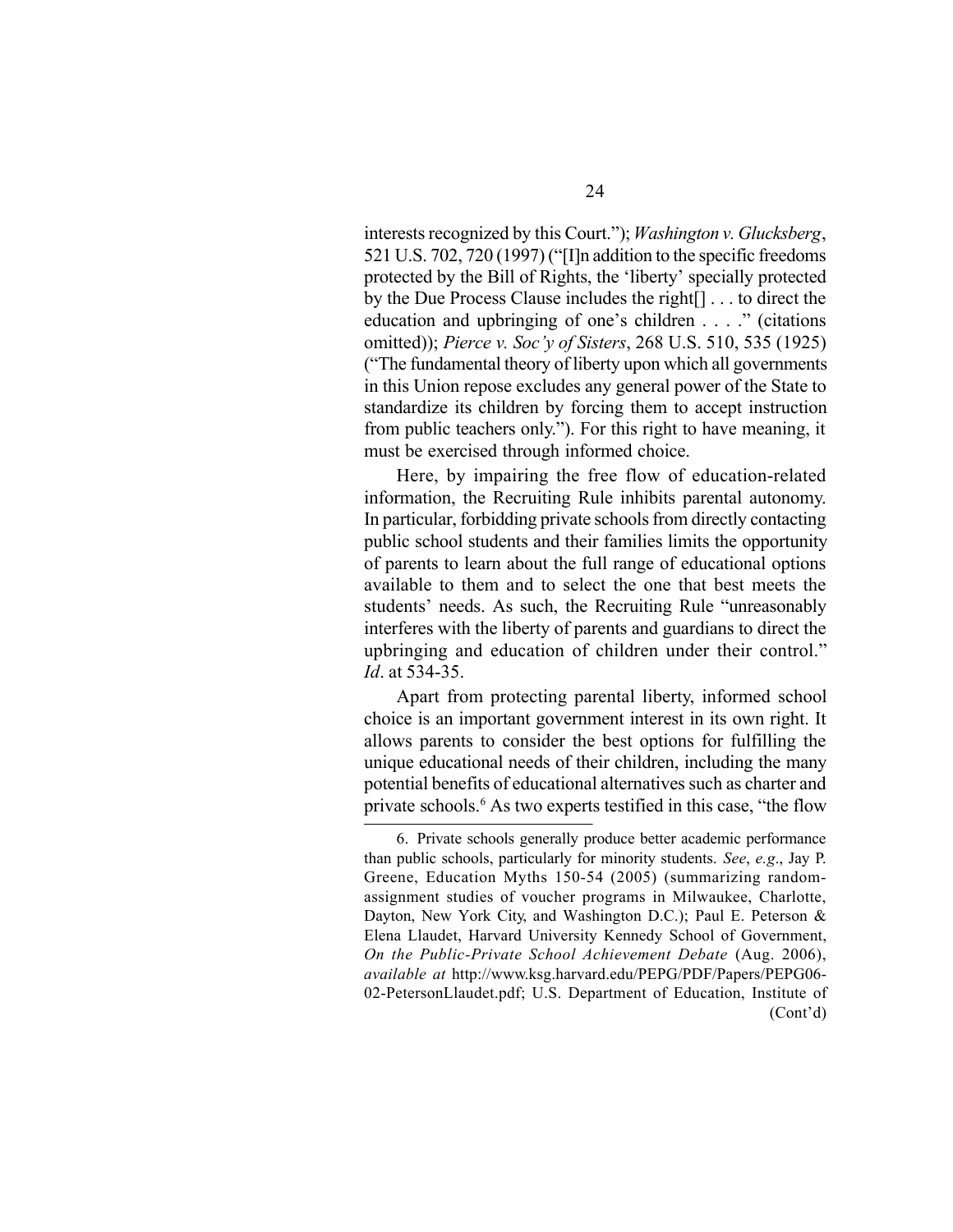of information from schools to parents, as decision-makers, is very important to making informed school choices about both where to attend and the options available at the school that is ultimately selected." *Brentwood*, 304 F. Supp. 2d at 989. Based on this expert testimony, the district court correctly found that informed school choice is a substantial governmental interest. *Id*. at 994. Ensuring informed school choice also is instrumental in promoting other important governmental interests, such as racial integration through voluntary means.<sup>7</sup> By preventing private schools from directly contacting public school students and their families, the Recruiting Rule impairs the ability of

7. *See also* Brief of the NAACP Legal Defense & Educational Fund, Inc. as Amicus Curiae in Support of Respondents at 25, *Parents Involved in Cmty. Schs. v. Seattle Sch. Dist. No. 1*, U.S. , 126 S. Ct. 2351 (2006) (No. 05-908), 2006 WL 2927075) ("[O]ffering students some opportunity to choose the school they would like to attend . . . serves the purpose not only of encouraging integration through the voluntary movement of students, but also of providing students with a variety of distinct yet basically equal educational opportunities to suit their needs."). While the NAACP made this assertion in a case involving public school choice, the point applies with equal or greater force in a case involving both public and private educational opportunities.

<sup>(</sup>Cont'd)

Education Sciences, *The Nation's Report Card: Student Achievement in Private Schools* 1, 7-9 (2005), *available at* http://nces.ed.gov/ nationsreportcard/pdf/studies/2006459.pdf. Private schools have higher graduation rates than public schools, *see*, *e.g.*, Jay P. Greene, Manhattan Institute for Policy Research, *Graduation Rates for Choice and Public School Students in Milwaukee* 1, 5, 7 (2004), *available at* http:// www.allianceforschoolchoice.org/\_docs/grad\_rates\_milwaukee.pdf, and generally have higher parental satisfaction and parental involvement than public schools, *see*, *e.g.*, U.S. Department of Education, Institute of Education Sciences, *Trends in the Use of School Choice 1993 to 2003* 6-7 (2006), *available at* http://nces.ed. gov/pubs2007/2007045.pdf. Studies show other benefits as well. *See*, *e.g.*, William G. Howell & Paul E. Peterson, *The Education Gap: Vouchers and Urban Schools* 185 (rev. ed. 2006) ("Private school students on average experienced less fighting, cheating, disruptive student behavior, property destruction, racial conflict, truancy and absenteeism.").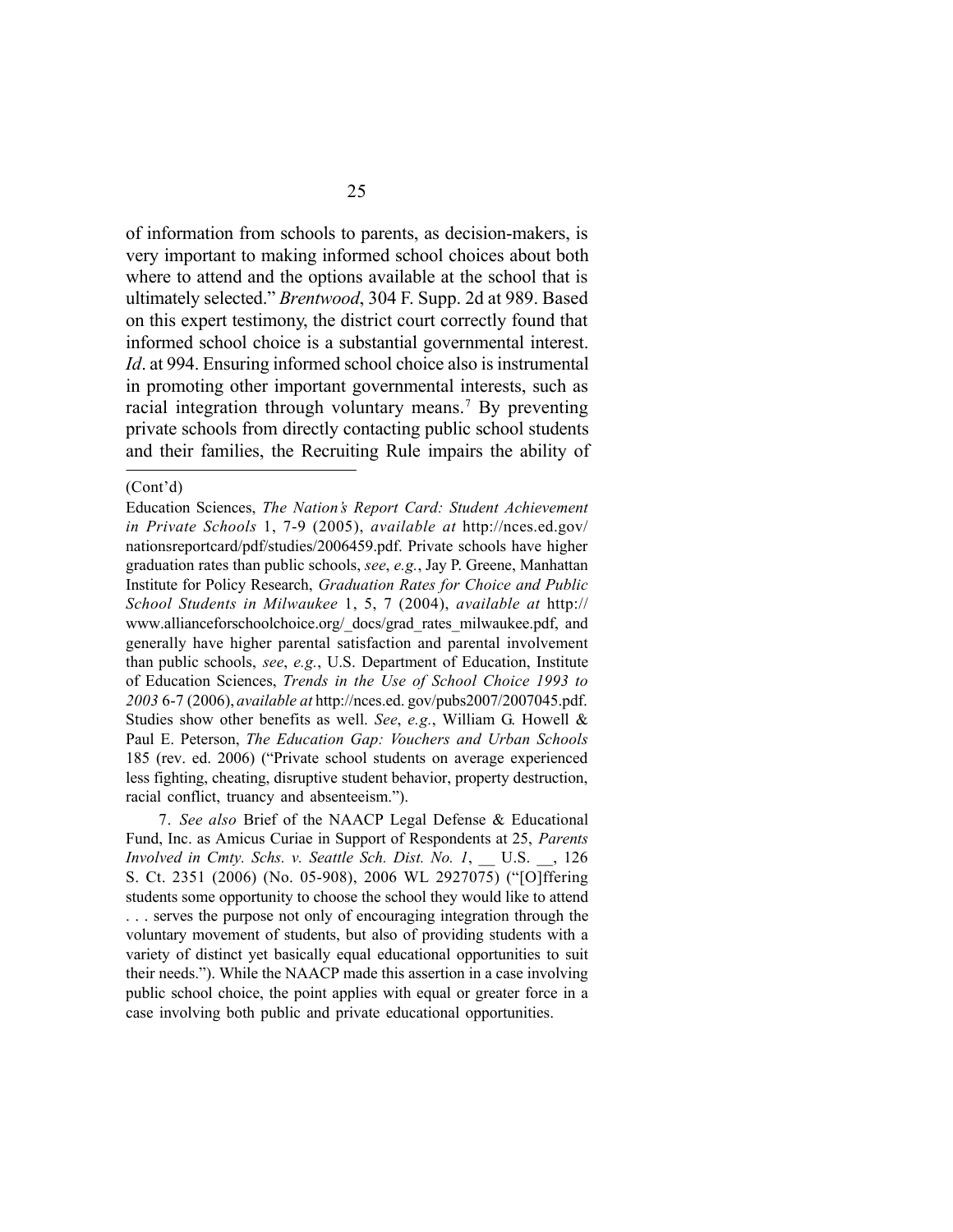parents to exercise an informed school choice that might enable their children to realize these benefits and thus improve the educational outcomes for these students.<sup>8</sup>

Further still, the Recruiting Rule operates to the particular detriment of disadvantaged and at-risk students. While lowincome and minority families are already disproportionately disadvantaged by underperforming public schools (and are most likely to have interest in educational alternatives such as private schools), *see Zelman*, 536 U.S. at 681-83 & n.7 (2002) (Thomas, J., concurring), they also are least likely to have access to alternative sources of information beyond direct communications from private schools.<sup>9</sup> Eliminating such contact

9. Low-income and minority children, low-income households, households with low educational achievement, and minority households are significantly less likely to have access to the Internet, to have highspeed Internet access in the home, and to read a daily newspaper. *See* U.S. Census Bureau, *Statistical Abstract of the United States*, *Table 1112-Multimedia Audiences-Summary: 2005* (2007), *available at* http: //www.census.gov/compendia/statab/tables/07s1112.xls; *Table 1138- Adult Computer and Adult Internet Users by Selected Characteristics: 1995 to 2005* (2007), *available at* http://www.census .gov/compendia/ statab/tables/07s1138.xls; Susannah Fox & Gretchen Livingston, Pew Research Center, *Latinos Online: Hispanics With Lower Levels of Education and English Proficiency Remain Largely Disconnected From the Internet* (2007), *available at* http://www.pew internet.org/pdfs/ latinos online march 14 2007.pdf; Matthew DeBell & Chris Chapman, U.S. Department of Education, Institute of Education Sciences, *Computer and Internet Use by Students in 2003* 6-13 (2006), *available at* http://nces.ed.gov/pubs2006/2006065.pdf; Henry J. Kaiser Family Foundation, *Children*, *The Digital Divide*, *And Federal Policy* 1, 2, 11 (2004), *available at* http://www.kff.org/entmedia/upload/ Children-The-Digital-Divide-And-Federal-Policy-Issue-Brief.pdf.

<sup>8.</sup> *See* Brief of Caucus for Structural Equity as Amicus Curiae in Support of Respondents at 23, *Parents Involved in Cmty. Schs.*, 126 S. Ct. 2351, 2006 WL 2882691 ("Research has found that the poverty of a school, far more than the poverty status of individual students, determines educational outcomes, and that impoverished students do better when they live in middle-class neighborhoods and/or attend more affluent schools.").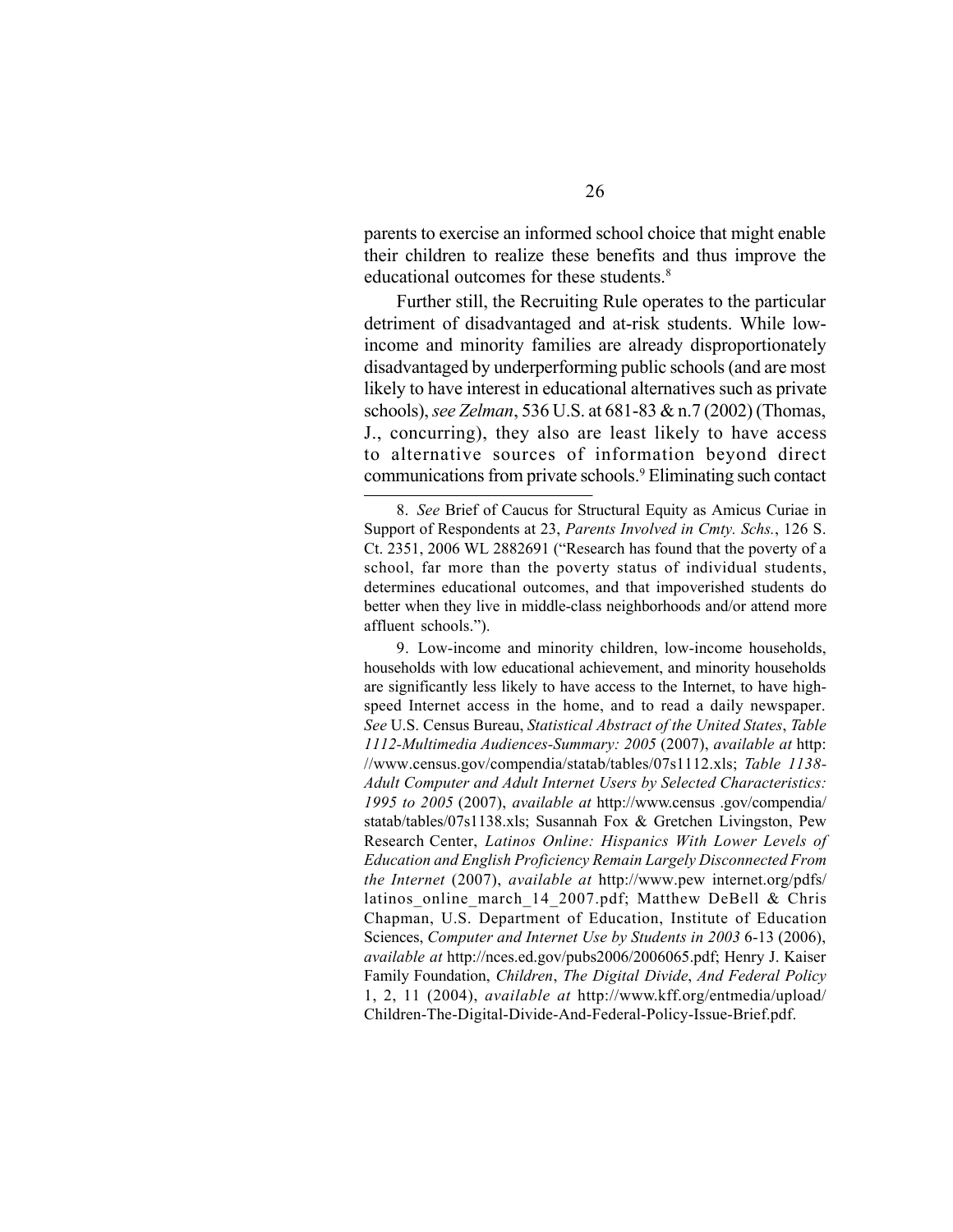as an option further reduces their potential avenues of obtaining information. For this reason, they are not only less likely to find out about educational alternatives, but also less likely to obtain information about scholarships for which their children may be eligible. The Recruiting Rule handicaps disadvantaged students who might otherwise be able to take advantage of the improved academic environment at a private school.<sup>10</sup>

### **C. Competitive Equity in High School Athletics Is Not a Government Interest Worth Vindicating Under Any Standard.**

TSSAA's argument that "fostering a level playing field among its participating schools," Pet'r Br. 6, 34, is an important government interest should be rejected. This Court has never found that promoting "competitive equity"—as Petitioner refers to it—in high school athletics is a substantial government interest, and it should not do so now. TSSAA itself admits that "competitive equity in high school sports is not usually a

<sup>10.</sup> Students—particularly minority and low-income students who transfer from public to private schools because of vouchers and other school choice programs have shown increased academic performance. *See*, *e.g*., Greene, Education Myths, *supra* note 6 at 150- 54; Caroline M. Hoxby, *School Choice and School Competition: Evidence from the United States*, 10.2 Swedish Econ. Pol'y Rev. 11, 46-50, 65 (2004); Tom Loveless, Brookings Institution, *The 2001 Brown Center Report on American Education: How Well Are Students Learning?* 36 (2001), *available at* http://www.brookings.edu/gs/brown /bc\_report/2001/body.pdf; Howell & Peterson, *supra* note 6 at 146-48, 185-87. Researchers at the nation's leading education school, Columbia Teachers College, have also concluded that competition in education improves educational outcomes such as test scores and graduation rates for students in public schools. Clive R. Belfield & Henry M. Levin, National Center for the Study of Privatization in Education, Teachers College, Columbia University, *The Effects of Competition on Educational Outcomes: A Review of U.S. Evidence* (March 2002), *available at* http://eric.ed.gov/ERICDocs/data/ericdocs2/content\_ storage\_01/0000 000b/80/0d/d9/54.pdf.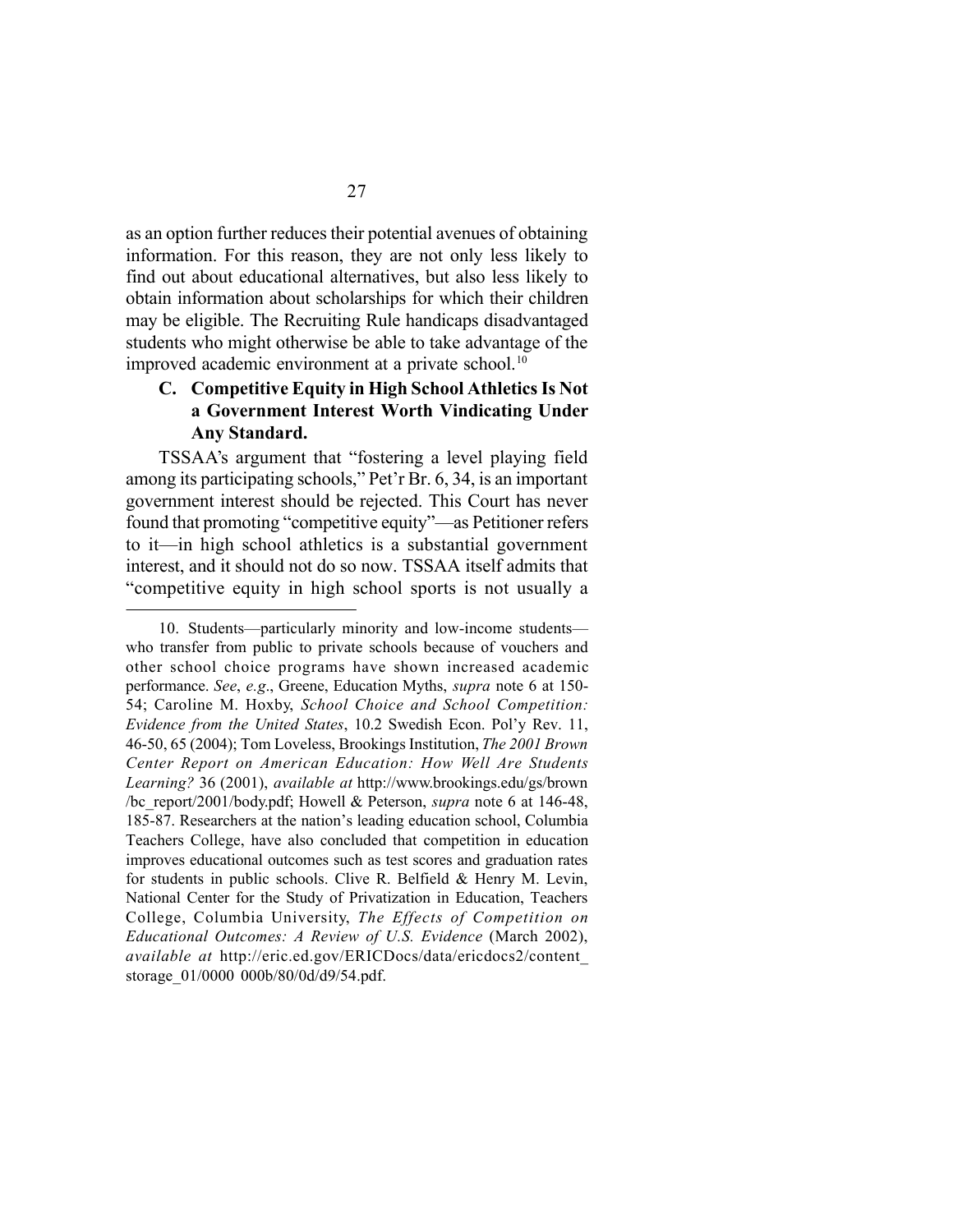significant preoccupation of state governments." Petition for Writ of Certiorari 23 (Sept. 25, 2006).

Nevertheless, as evidence that competitive equity in high school athletics is a substantial government interest, TSSAA offers testimony that the absence of competitive equity can produce "resentment," "hard feelings," or the perception "that the deck is unfairly stacked against them." Pet'r Br. 34, 36. The purpose of interscholastic athletics is not to ensure that the best players are evenly divided among the different schools. Athletic competition at the secondary school level—unlike intercollegiate and professional athletics—is supposed to teach larger lessons. *See*, *e.g.*, Brief of Amicus Curiae of National Federation of State High School Associations in Support of Petitioner 3 (Feb. 20, 2007) ("NFHS views cocurricular activities, including athletics, as an integral part of the high school experience"); *id.* at 5 ("athletics are an extension of the classroom"). As the Sixth Circuit correctly noted, "[s]tate actors may act out of a variety of interests, but only some are substantial." *Brentwood*, 442 F.3d at 427. While promoting "competitive equity" might make interscholastic athletics more pleasant for some participants, it is hardly a core educational purpose that deserves to be elevated to the level of a substantial governmental interest.

As TSSAA revealingly points out, "competitive equity is vital to *interscholastic sports*"—not the primary goal of education. Pet'r Br. 35 (emphasis added). The two should not be confused. Athletic parity is not part of the educational mission of the State. Indeed, TSSAA's own constitution "[r]ecogniz[es] that the primary objective of all secondary schools is to educate youth." JA 134. Thus, when the purported interests of interscholastic athletics conflict with the State's educational charge, the former must give way. Competitive equity is neither essential nor important to the key goal of educating youth.<sup>11</sup>

<sup>11.</sup> Likening the Recruiting Rule to a "rule that a coach too vigorously protesting a referee's call will be ejected," Pet'r Br. 1, reflects a sweeping assertion of TSSAA's power to curtail private speech. (Cont'd)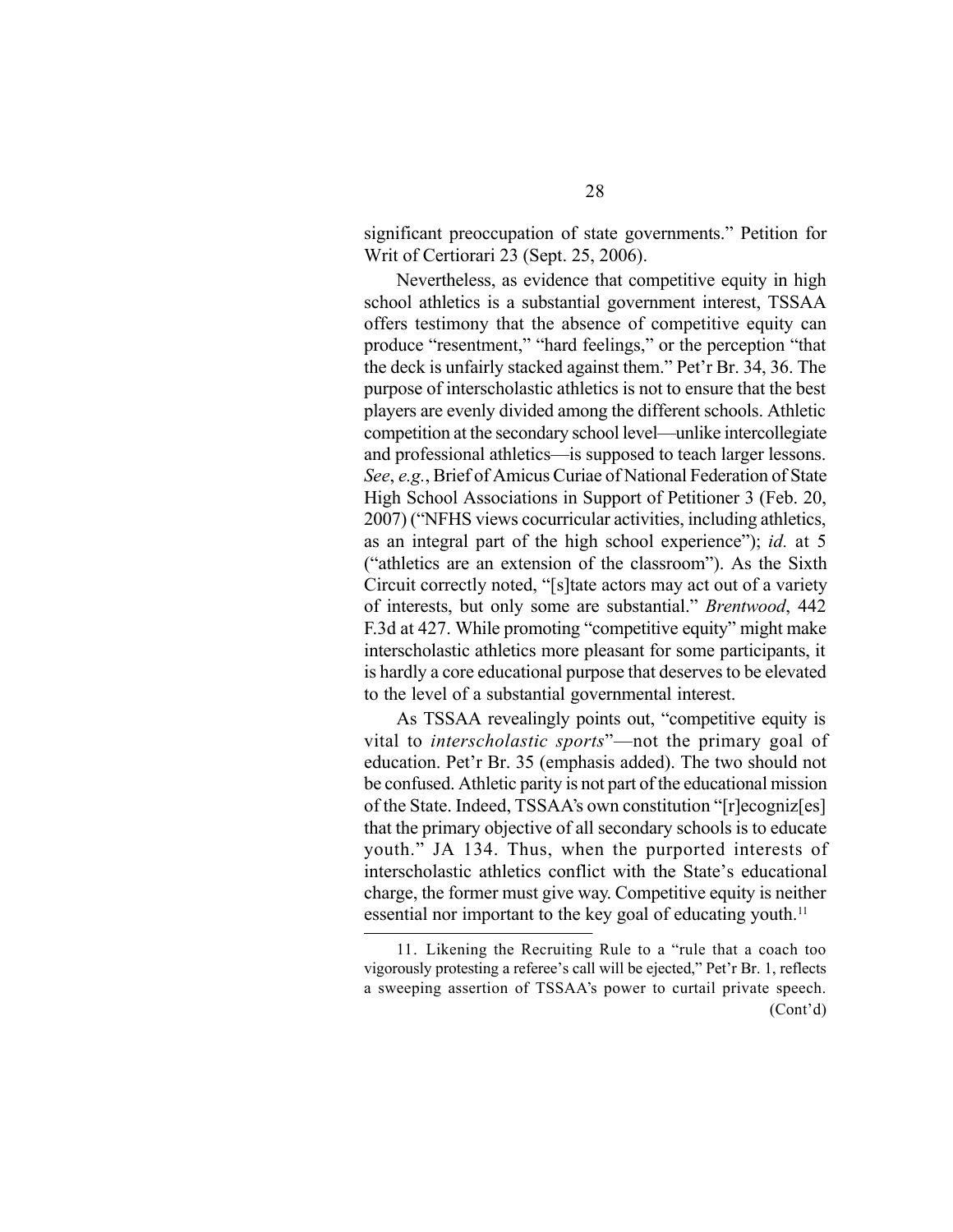Promoting "competitive equity" appears to reflect an interest of the public school *establishment*—public school administrators, coaches, alumni, and athletic boosters who want to restrict informed choice to achieve a competitive advantage in the marketplace for secondary education. As the district court noted, "Board of Control member Morris Rogers . . . testified in deposition that a purpose of the Recruiting Rule was to protect schools and coaches from other schools taking their students." *Brentwood*, 304 F. Supp. 2d at 994 n.7. Promoting the narrow agenda of public school officials and coaches is clearly not a proper government interest, as it has no relevance to the educational mission of the public school system.

This stated interest in competitive equity also undermines the valid goal of protecting children and their families from undue influence and other interests that TSSAA claims the Recruiting Rule vindicates, such as "ensuring that athletics remain secondary to academics." Pet'r Br. 6. Competitive equity undermines these objectives by subordinating the potential academic benefits of individual students who transfer away from underperforming public schools to the interest of competitive equity in high school athletic competition. *Brentwood*, 304 F. Supp. 2d at 994 ("The substantial governmental interest in informed school choice trumps any governmental interest in controlling which schools or teams win athletic contests. Academics are more important than athletics.").

The stated interest in competitive equity also undermines the interest in "preventing the exploitation of children." Pet'r Br. 6. Competitive equity results in students being kept in underperforming schools merely because of their potential for

<sup>(</sup>Cont'd)

Extending the notion of competitive equity in athletic competition beyond ensuring fairness on the playing field itself can quickly lead to absurd results. *See* Casey McNerthney, *Proposed New Rules for Sports Events Mean That Soon Fans Might Not Be Able to Say . . . Boo!*, Seattle Post-Intelligencer, Mar. 3, 2007, at A1 (reporting that the Washington Interscholastic Activities Association "is considering rules for fans that could ban booing").